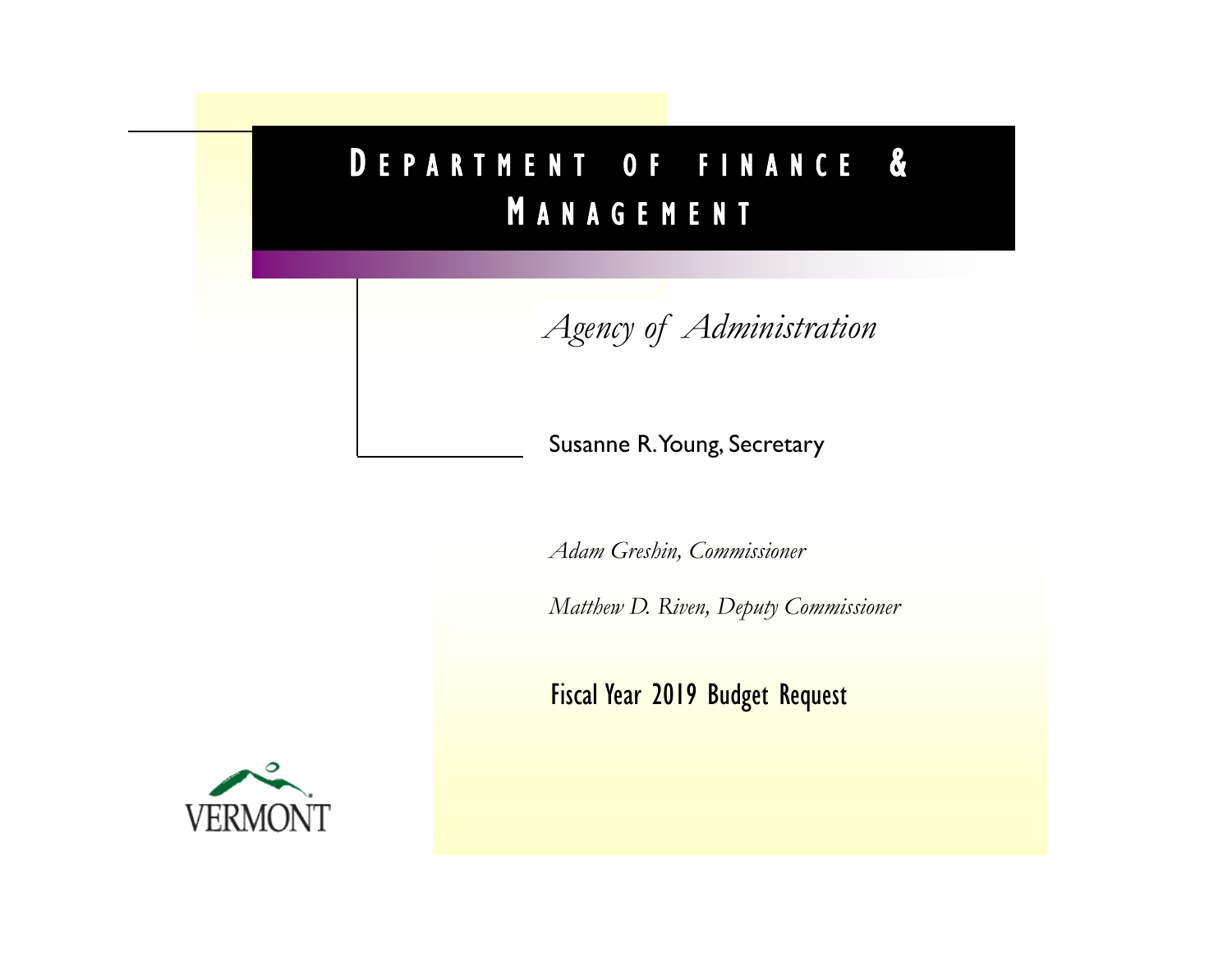# *Department of Finance & Management*

*Fiscal Year 2019 Budget Request*

*Adam Greshin, Commissioner*

*Matthew D. Riven, Deputy Commissioner*

Budget Development

**Paul Rousseau CPA**

AoA Chief Financial Officer

**Jason Pinard**

Financial Director II

**Bradley Kukenberger**

Financial Director II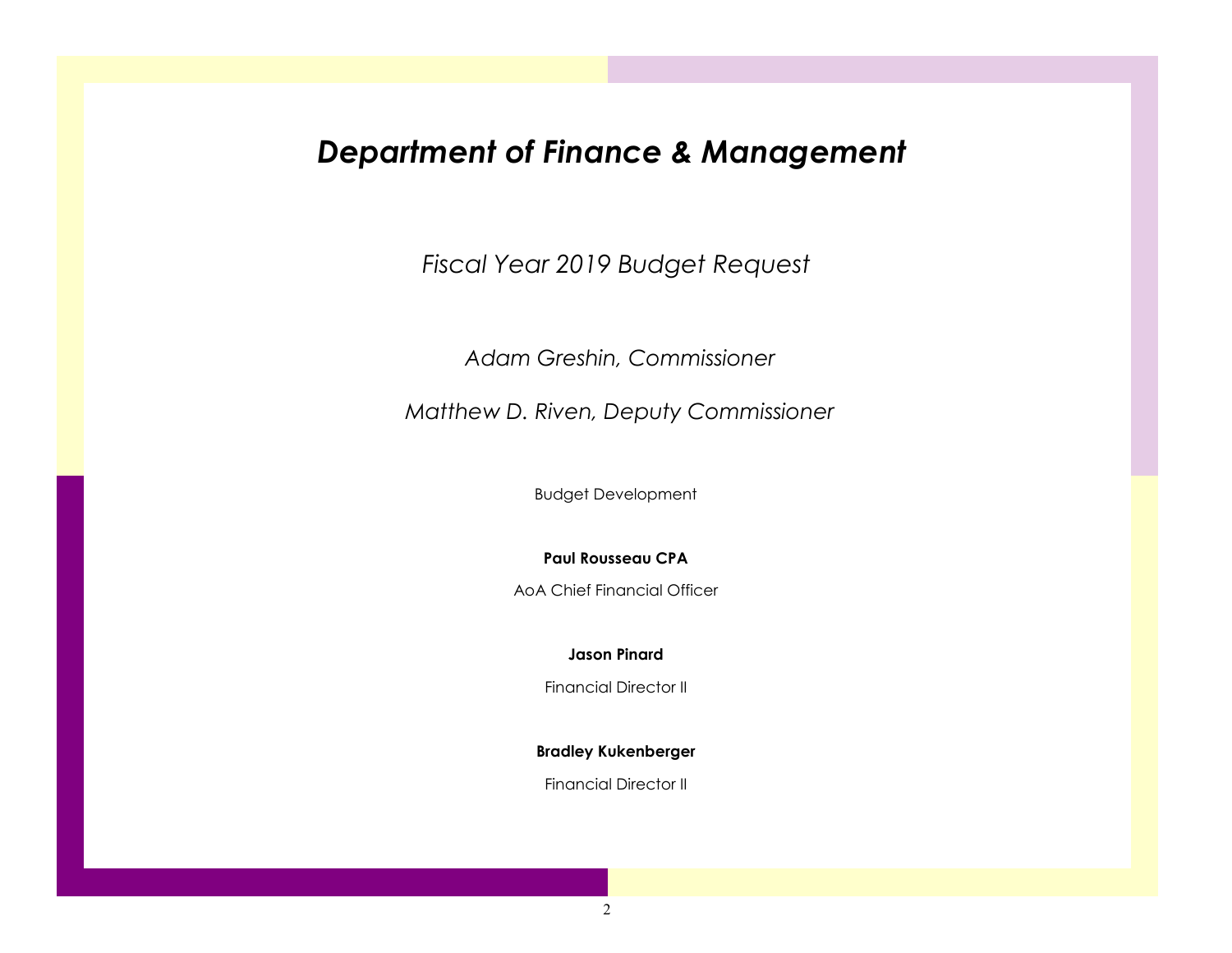## *Department of Finance & Management*

*FY 2019 Budget Request*

### **Table of Contents**

#### Page

| Governor's FY 2019 Recommend & Summary                | $\overline{4}$ |
|-------------------------------------------------------|----------------|
|                                                       |                |
|                                                       | 8              |
|                                                       |                |
|                                                       |                |
|                                                       |                |
|                                                       |                |
|                                                       |                |
|                                                       |                |
| Section 8: Federal Funds/Interdepartmental/Grants  49 |                |
|                                                       |                |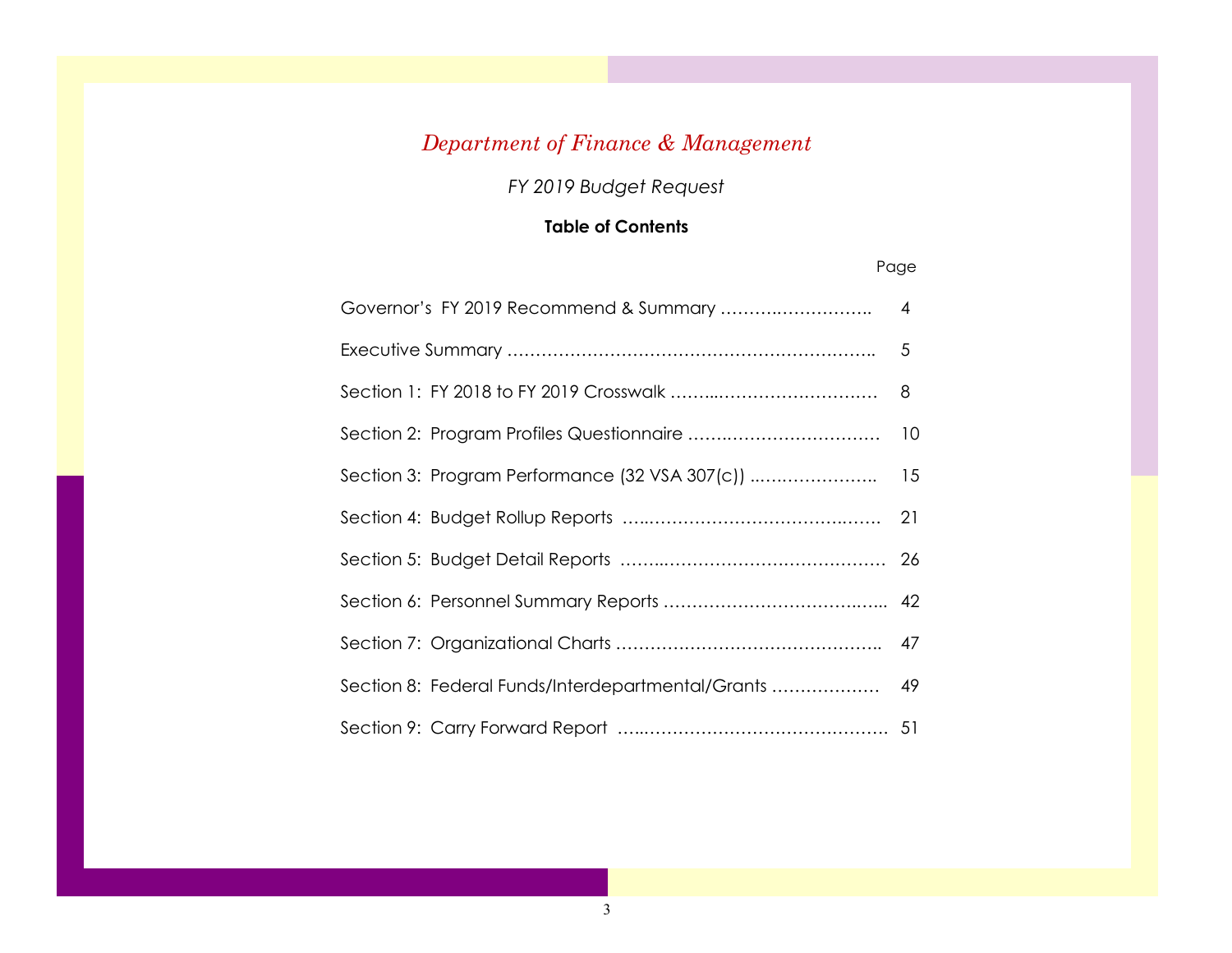## Agency of Administration, Department of Finance & Management FY 2019 Governor's Recommend Budget

**MISSION:** To promote, monitor and report upon the fiscal condition of state government. This mission is achieved through 1) the establishment of maintenance of centralized accounting functions that incorporate appropriate internal controls, and generate reliable financial information that is in accordance with established accounting principles; and 2) the development, maintenance and advocacy for fiscally responsible budgets, and related management recommendations for the Secretary of Administration and Governor.



## **FY 2019 SUMMARY & HIGHLIGHTS**

- The Department of Finance and Management presents a level-funded General Fund budget and no increases in staffing (3 exempts, 26 classified positions).
- The Division of Financial Operations internal service billings increased due to reduced vacancies.
- The Division of Financial Operations is implementing an upgraded statewide financial system to Oracle PeopleSoft Financials version 9.2.
- The Division of Budget and Management has developed a Statewide General Fund budget that grows slower than the economy for a second straight year, while making plans for a strategic mission-based budget in the future.

4.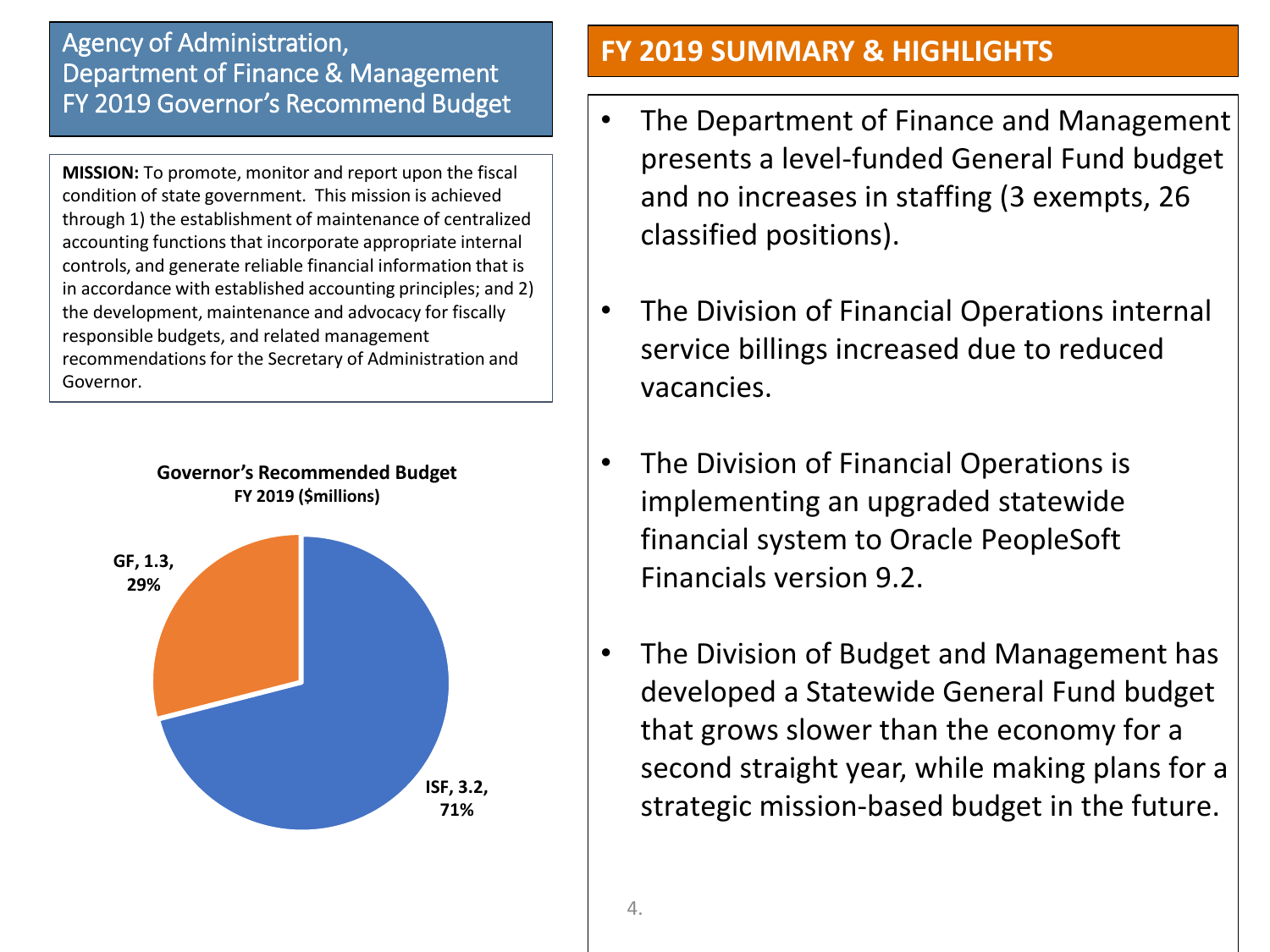## Agency of Administration

### **Department of Finance and Management**

### *Executive Summary*

#### **Philosophy:**

The primary purpose of the Department of Finance & Management is to oversee efficient and effective operations related to the State of Vermont's finances. We serve our stakeholders in many ways including developing the Governor's budget recommendations consistent with his priorities, delivering reliable financial information, advocating for responsible use of taxpayer dollars, and developing, maintaining and supporting the State's primary financial systems and statewide users. The Department is composed of the Commissioner's Office and two operational divisions: Budget and Management, and Financial Operations [Statewide Reporting, Statewide Accounting, VISION Support and Internal Controls].

The Department of Finance & Management, together with Agencies and Departments across state government, as well as the Offices of the State Auditor and State Treasurer, worked together over many years to successfully implement the statewide financial policies and procedures that are geared toward the timely, accurate and complete reporting of financial information. The efforts of this group have resulted in the

Department of Finance & Management receiving, for the ninth consecutive year, the Certification of Achievement for Excellence in Financial Reporting – the highest recognition in the area of government accounting and financial reporting – from the Government Finance Officers Association (GFOA) of the United States and Canada, for Vermont's Comprehensive Annual Financial Report.

The strong fiscal policies of the State of Vermont and its adherence to sustainable budgets, a consensus revenue process and debt affordability standard have resulted in Vermont receiving the highest overall bond rating in New England.

Finance & Management's work provides core operational services and support to departments that provide direct services to citizens, businesses and other organizations, allowing these more visible departments the ability to focus on their services, policy and programmatic work. Finance & Management is a strong and knowledgeable team providing statewide fiscal oversight, support and direction.

The entire department, from the Commissioner and Deputy Commissioner, to the Division Directors and the entire staff, take great personal pride in the efforts and achievements of our department. We pledge to continue to serve the State of Vermont to the best of our abilities.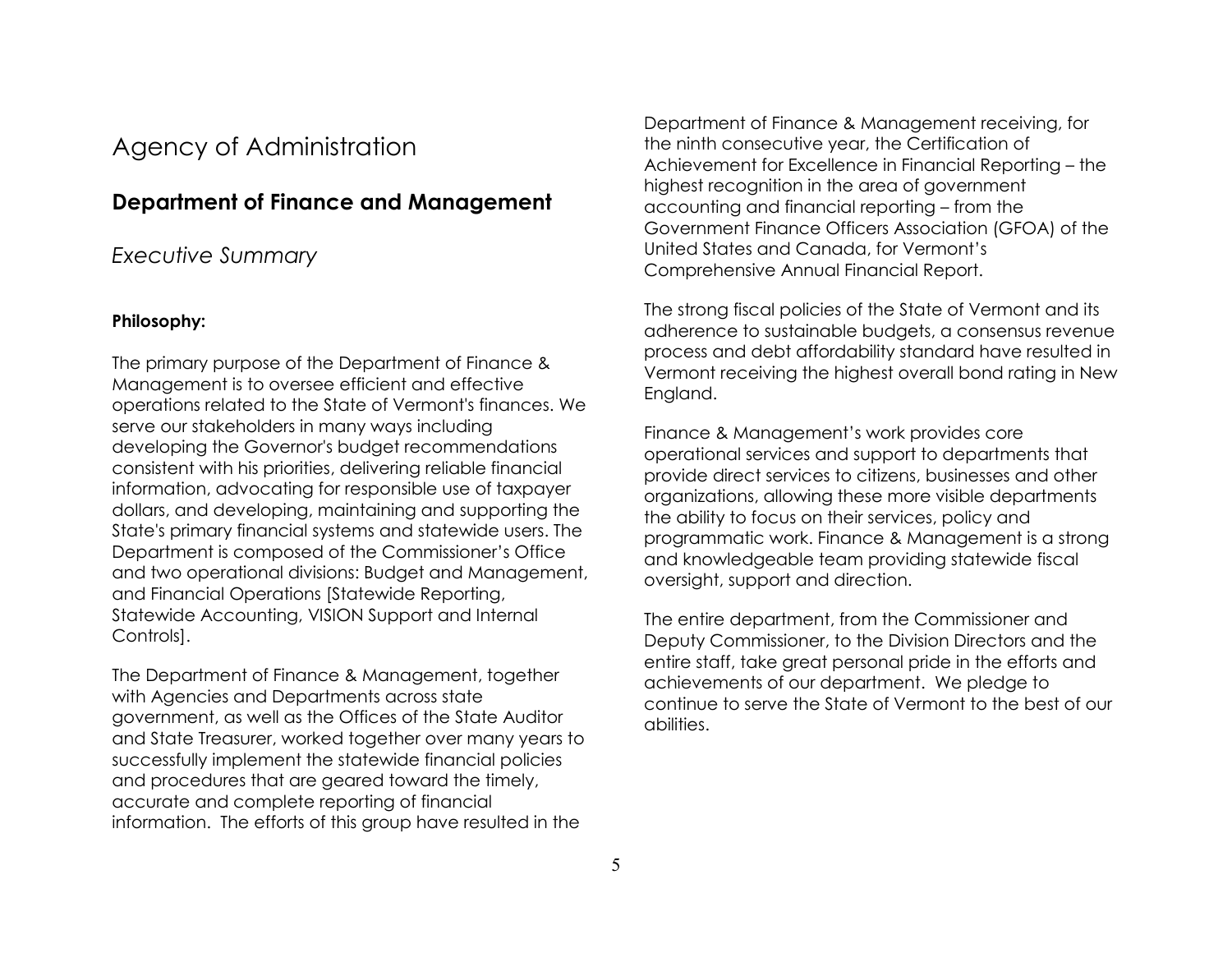#### **Commissioner's Office**

Adam Greshin, Commissioner

#### **Budget and Management Division**

- Develop the Governor's recommended budget.
- Explain, monitor and defend the Governor's recommended budget through the legislative process.
- Manage the adopt budget throughout the fiscal year.
- Maintain the State's Vantage statewide budget development system.
- Maintain the State's sound fiscal condition.
- Maintain contact with all departments in state government to assure proper application of spending and compliance with the various appropriations bills and other key statutes.
- Limit spending growth to sustainable levels and maintain budget stabilization reserves at the statutory levels in the General Fund, Transportation Fund, and Education Fund.
- Limit reliance on supplemental appropriations through the Budget Adjustment Act.
- Assure compliance with Administration Bulletin 3.5, the contracting review and approval process.

#### **Financial Operations Division**

- Maintain and operate the State's centralized accounting system, VISION.
- Provide accounting controls and services for managers and state employees to generate reliable financial information that ultimately culminates into the State's Comprehensive Annual Financial Report (CAFR) that is presented in accordance with Generally Accepted Accounting Principles (GAAP).
- Process and monitor all warrants required by statute for disbursements from the state treasury.
- Responsible for Internal Controls function, issuance of internal control Best Practices statements, quarterly internal control newsletter and annual internal control self-assessment survey.

#### *Customer Support:*

- Manage statewide VISION customer support service and training programs.
- Coordinate VISION configuration change requests, and system maintenance with Financial Operations, DII and Human Resources as necessary.
- Responsible for VISION user training materials and classes and maintaining updated VISION User Manuals.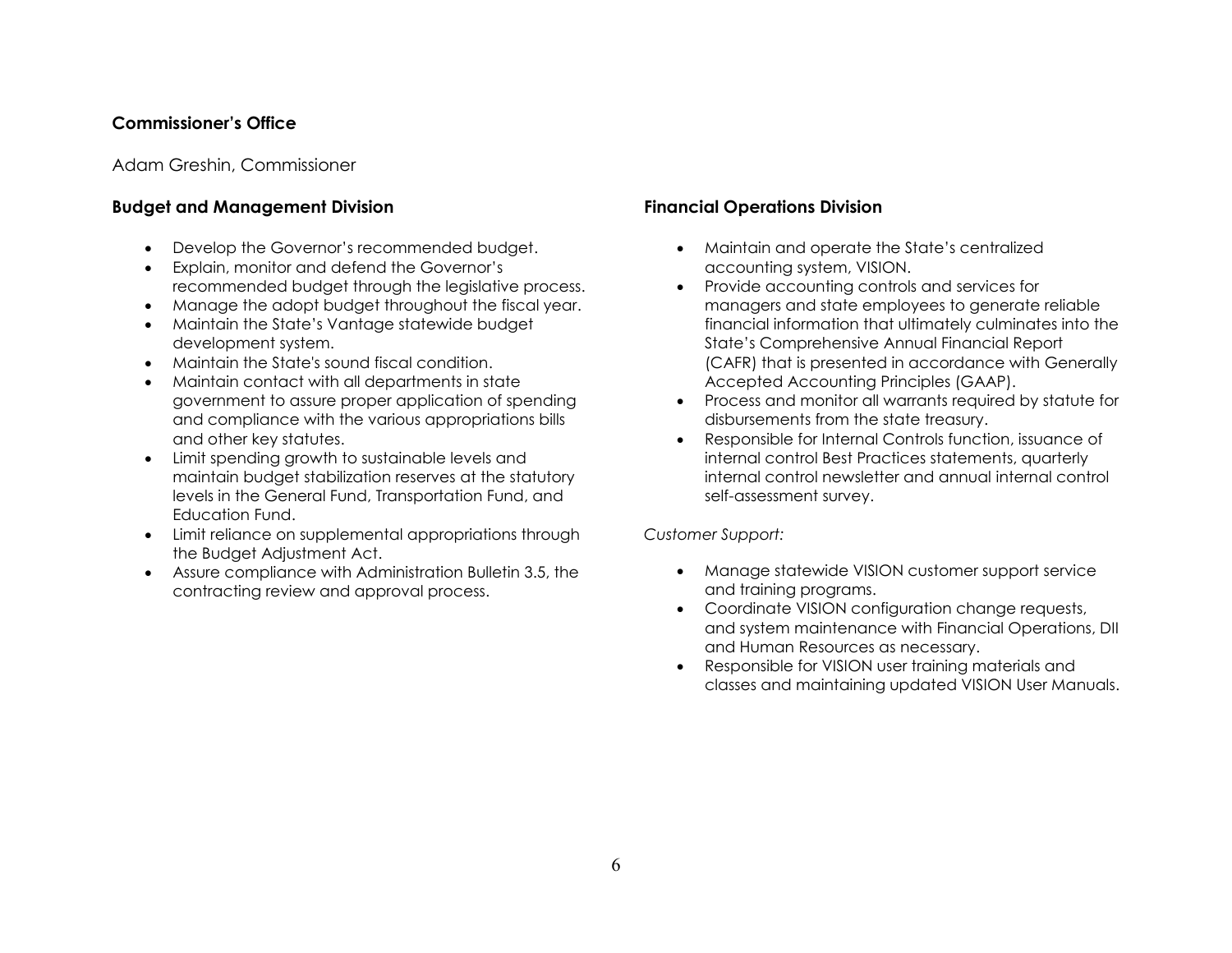#### **Highlights for FY 2019:**

#### *Economic Challenges*

The economy continues to grow slowly. Expenditure demands are rising, while revenue growth is not keeping pace. The economic situation continues to strain resources needed to provide essential services to those most in need.

An issue that will keep us ever vigilant in FY 2019 is:

• A successful upgrade and expansion for the VISION ERP system is critical. This will require the dedication of the project teams and the commitment of agency and executive management to ensure the necessary resources are available to articulate and document detailed requirements pertaining to the VISION upgrade and expansion, to include Project Costing, Project Management and E-Procurement. The integration of these processes will allow for more streamlined operations and reporting of financial information.

#### *Funding Levels:*

Governor's FY 2019 budget request to the General Assembly was constructed to meet the Governor's three main priorities: economic growth, affordability and protecting the most vulnerable. Available revenues were adequate to meet funding requirements without raising taxes or fees.

#### **Summary**

The Department of Finance and Management is committed to developing, maintaining, and advocating for fiscally responsible and sustainable budgets and related management recommendations for the Secretary of Administration and the Governor. The department is also dedicated to maintaining centralized accounting and budget functions that incorporate appropriate internal controls, generate reliable financial information, provide support to users, is transparent to the public and is in accord with established accounting principles and sustainable budgeting practices.

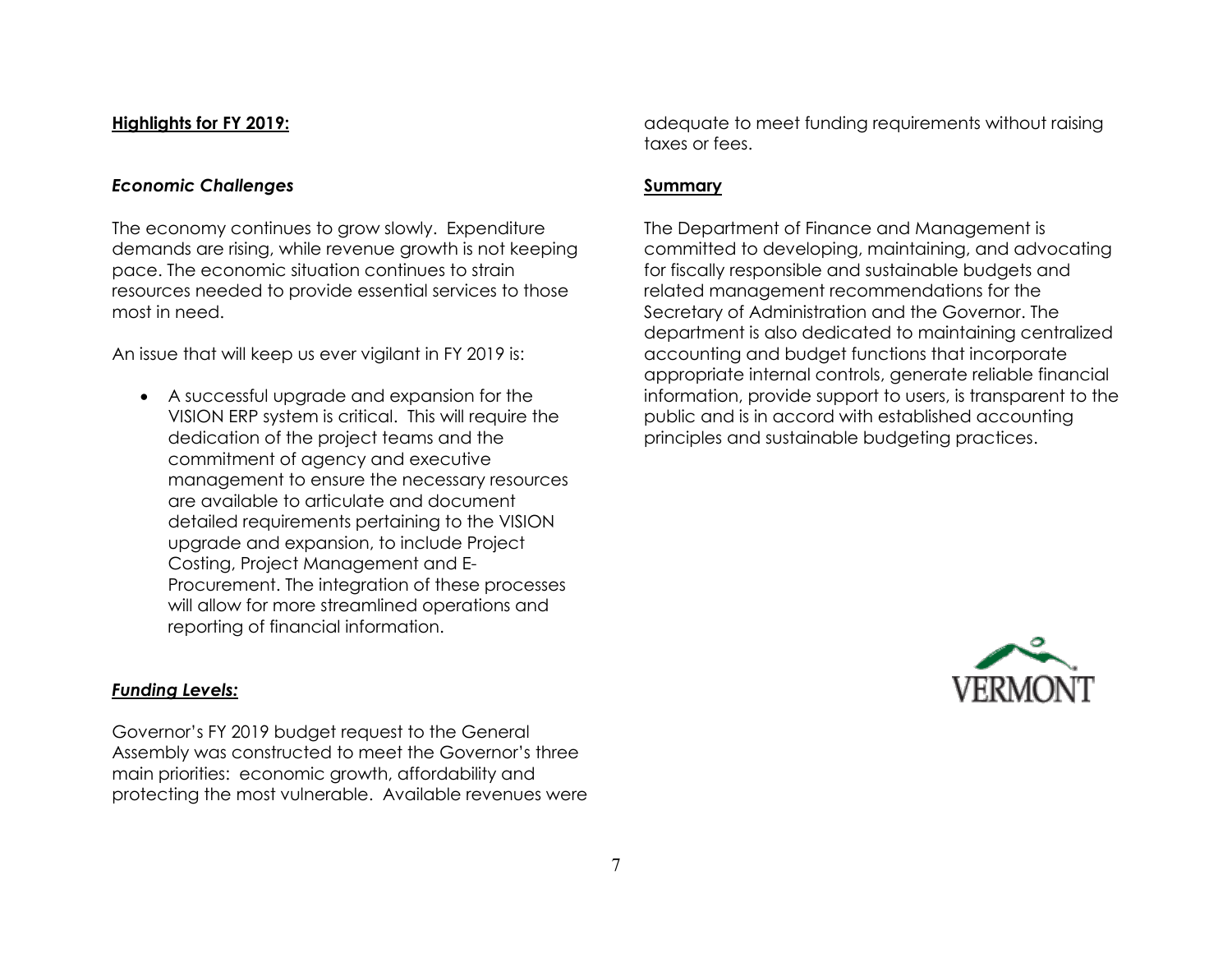# FY 2018 Budget to FY 2019 Request

Department of Finance & Management



**Section 1**

**FY 2019 Budget Submission**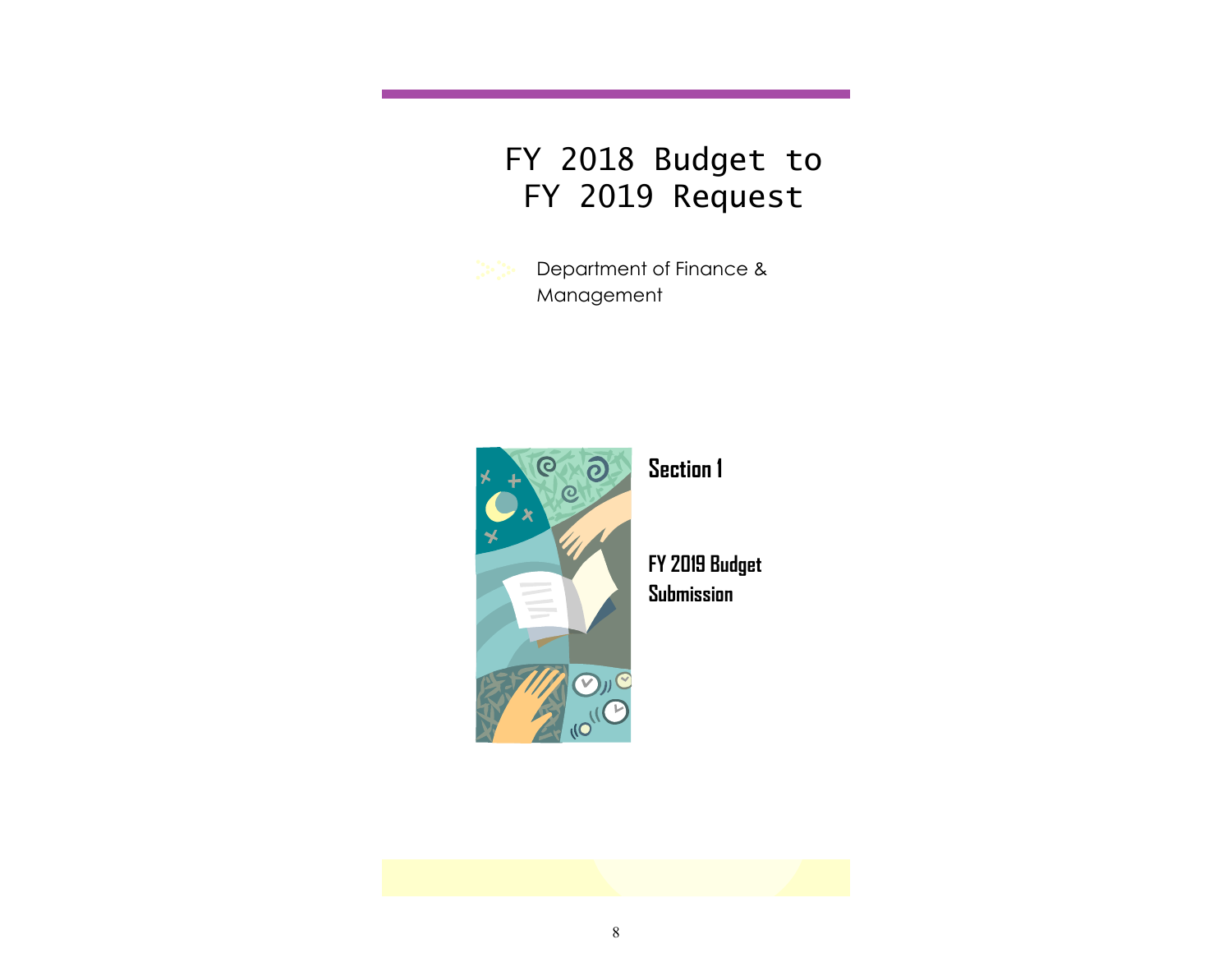#### **Fiscal Year 2019 Budget Development Form - Finance & Management**

|                                                          | General \$\$ | Transp \$\$  | Special \$\$ | Interdept'l<br><b>Transfer \$\$</b> | All other \$\$ | Total \$\$ |
|----------------------------------------------------------|--------------|--------------|--------------|-------------------------------------|----------------|------------|
| Finance & Management: BudMan FY 2018 (As Passed)         | 1,309,469    | $\mathbf{0}$ | $\mathbf{0}$ | 363,855                             | $\mathbf{0}$   | 1,673,324  |
| <b>FY2018 Rescission &amp; Management Savings</b>        | (50.428)     |              |              |                                     |                | (50, 428)  |
| Base salary change                                       | 10.636       |              |              | (225, 952)                          | 231,592        | 16,276     |
| Base benefit change                                      | 7,858        |              |              | (116, 570)                          | 116,234        | 7,522      |
| Change in Vacancy Savings                                | 610          |              |              |                                     |                | 610        |
| Change in Change in Workers Comp - Ins Premium           | 3,962        |              |              |                                     |                | 3,962      |
| Change in Contr & 3rd Party - Financial                  | (3, 587)     |              |              |                                     |                | (3, 587)   |
| Change in Other Contract and 3rd Party Services          | (22, 639)    |              |              | (12, 894)                           |                | (35, 533)  |
| Change in Vacancy Savings                                | (5,677)      |              |              |                                     |                | (5,677)    |
| Change in Fee For Space Charge                           | 2.497        |              |              |                                     |                | 2.497      |
| Change in IT Inter Svc DII Allocated Fee                 | (1,502)      |              |              |                                     |                | (1,502)    |
| Change in Travel related expenses                        | 7,188        |              |              | (8, 439)                            |                | (1, 251)   |
| Change in Other Purchased Services                       | (1, 326)     |              |              |                                     |                | (1, 326)   |
| Change in Human Resources Services                       | (1,666)      |              |              |                                     |                | (1,666)    |
| Change in Single Audit Allocation                        | 1,831        |              |              |                                     |                | 1,831      |
| All other adjustments                                    | 1,730        |              |              |                                     |                | 1.730      |
| Subtotal of increases/decreases                          | (85)         | $\mathbf{0}$ | $\mathbf{0}$ | (363, 855)                          | 347,826        | (16, 114)  |
| FY 2019 Budget Request                                   | 1,258,956    | $\mathbf{0}$ | $\mathbf{0}$ | $\mathbf{0}$                        | 347,826        | 1,606,782  |
|                                                          |              |              |              |                                     |                |            |
| Finance & Management: FinOps: FY 2018 (As Passed)        | $\mathbf{0}$ | $\mathbf{0}$ | $\mathbf{0}$ | $\mathbf{0}$                        | 2.994.334      | 2.994.334  |
| Base salary change                                       |              |              |              |                                     | 57,158         | 57,158     |
| Base benefit change                                      |              |              |              |                                     | 29.248         | 29.248     |
| Change in Workers Comp - Ins Premium                     |              |              |              |                                     | (13,057)       | (13,057)   |
| Change in Unemployment Compensation                      |              |              |              |                                     | (1, 189)       | (1, 189)   |
| Change in Other Personal Services (Transfer from Budman) |              |              |              |                                     | (305, 796)     | (305, 796) |
| Change in Contr-CompSoftwr-SysMaint&Upgr (CGI Payment)   |              |              |              |                                     | 3,480          | 3,480      |
| Change in Vacancy Savings                                |              |              |              |                                     | 11,731         | 11,731     |
| Change in Rental - Office Equipment                      |              |              |              |                                     | (1,631)        | (1,631)    |
| Change in Fee For Space Charge                           |              |              |              |                                     | 6,413          | 6,413      |
| Change in IT Inter Svc Cost-VISION/ISD                   |              |              |              |                                     | (1,672)        | (1,672)    |
| Change in IT Inter Svc Cost User Support                 |              |              |              |                                     | 40.869         | 40,869     |
| Change in IT Inter Svc DII Allocated Fee                 |              |              |              |                                     | (4,274)        | (4, 274)   |
| Change in Human Resources Services                       |              |              |              |                                     | (4,049)        | (4,049)    |
| All other adjustments                                    |              |              |              |                                     | (35)           | (35)       |
| Subtotal of increases/decreases                          | $\mathbf{0}$ | $\mathbf{0}$ | $\mathbf{0}$ | $\bf{0}$                            | (182, 804)     | (182, 804) |
| FY 2019 Budget Requested                                 | $\mathbf{0}$ | $\mathbf{0}$ | $\mathbf{0}$ | $\mathbf{0}$                        | 2,811,530      | 2,811,530  |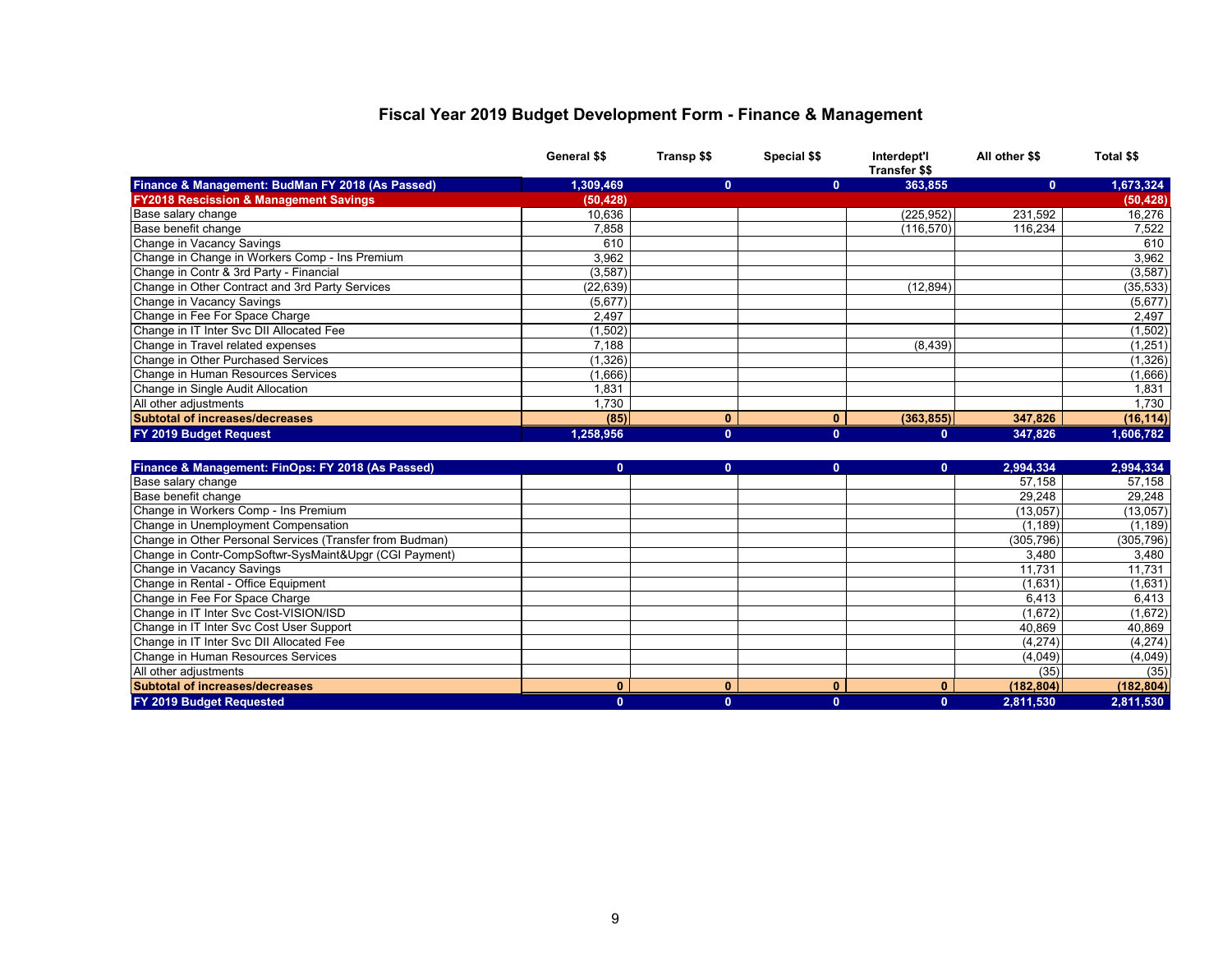# Program Budget Profiles

Department of Finance & Management



**Section 2**

**FY 2019 Budget Submission**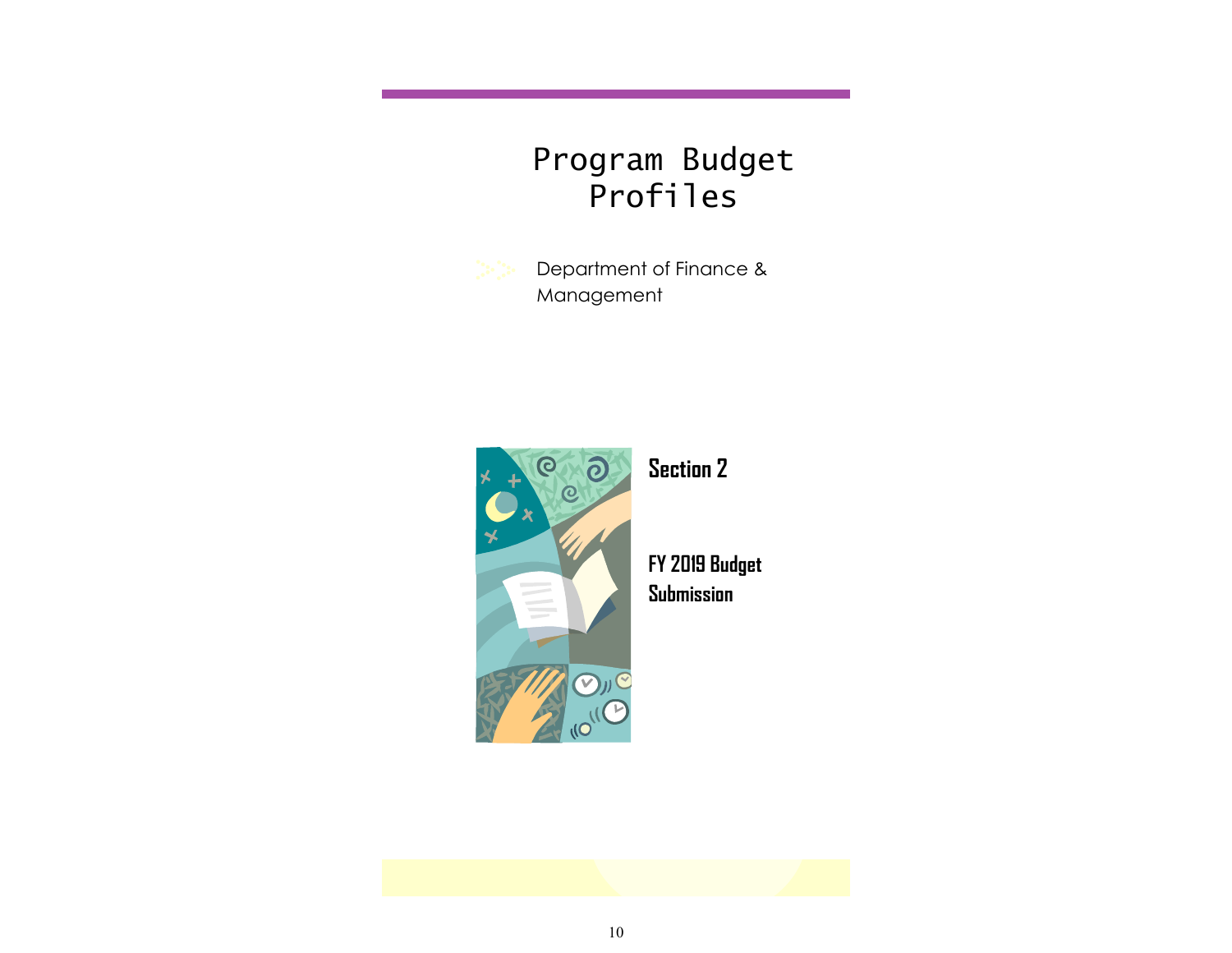## **Department of Finance and Management – Office of Budget & Management**

**1.**

#### **a. What are your programs?**

Budget and Management's (BudMan) primary program is to create the annual state operating budget and to monitor budget-related developments in the current and future fiscal years and managing the statewide budget development system known as Vantage. In addition, BudMan is the home of the Commissioner's Office. The Commissioner and Deputy Commissioner are responsible for overall department operations (including Financial Operations, Statewide Accounting, Statewide Reporting and Internal Controls), policies and procedures, and managing SPOTLIGHT, the fiscal transparency website. BudMan also provides support to the Secretary of Administration's Office (SoA) and reviews SoA contracts.

#### **b. How do these programs meet your core mission?**

This is our core mission.

#### **2.**

#### **a. What does success in each program look like to Vermonters both those served by the program and the general population?**

Success is measured in the timely annual production of an accurate, clear, and fiscally responsible State operating budget for the upcoming fiscal year that addresses the Governor's fiscal and policy priorities.

### **b. What performance measures are used to determine progress, and what baseline data is available (current and proposed budget, # served, etc)?**

The performance measure is essentially binary – we either produce a budget that meets the above standard or we do not – and the latter is unacceptable. So, in that regard, our performance measure is 100%.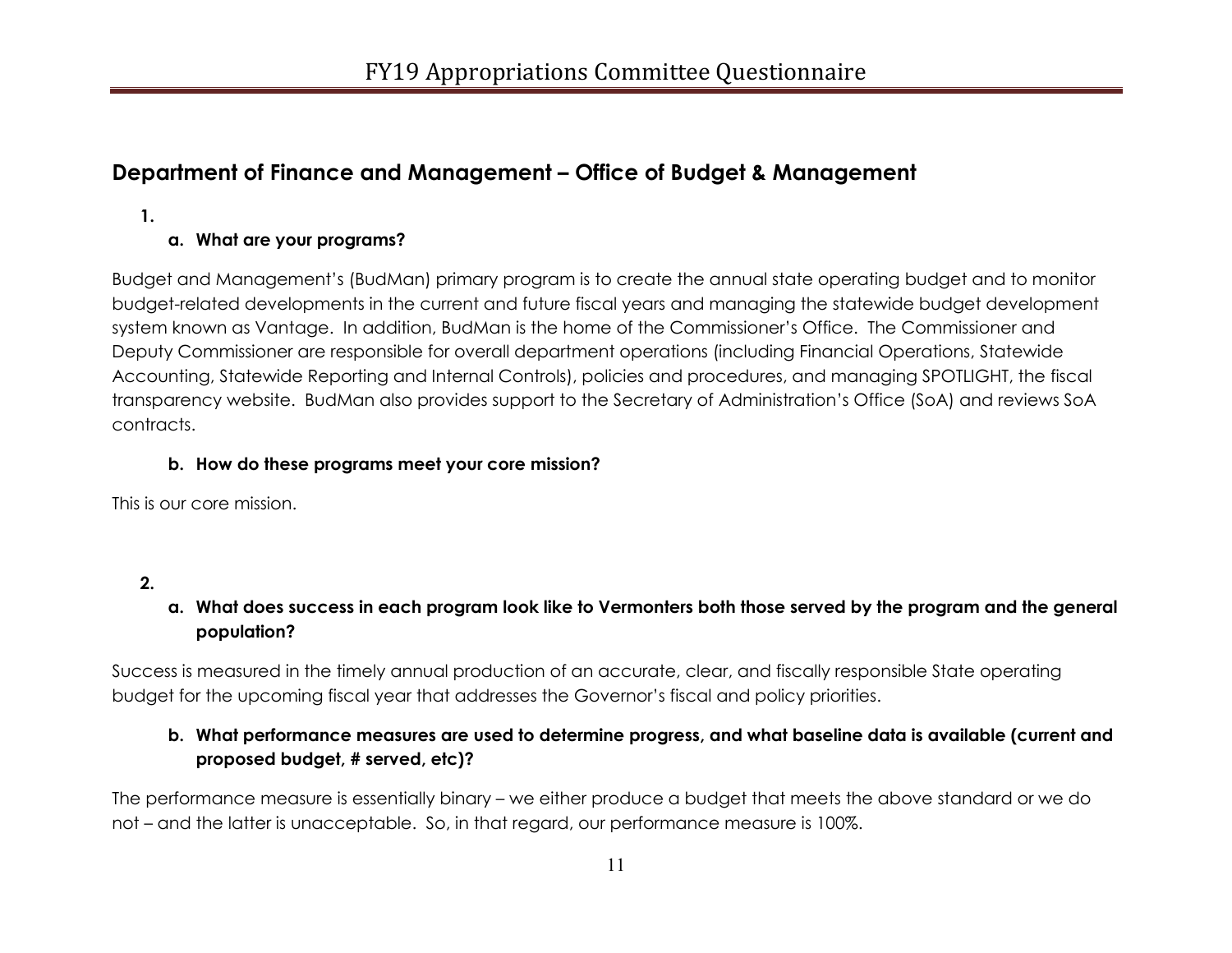#### **3. Is there a better way?**

Budget and Management recently implemented a new budget system that allows us to develop more accurate and "granular" budget data and presents the data more clearly and effectively.

## **Department of Finance – Financial Operations Division**

#### **1. What key functions are performed by your department? Why?**

- a. Finance & Management has two essential areas of responsibility and oversight: 1) Establishing and maintaining centralized accounting functions that incorporate appropriate internal controls and generate reliable financial information that is in accord with established accounting principles (Financial Operations Division); and 2) Developing, maintaining, and advocating for fiscally responsible and sustainable budgets and related management recommendations for the Secretary of Administration and the Governor. (Budget & Management Division).
- b. Included in the Financial Operations Division are:
	- i. Statewide transactional accounting, including monthly and year-end close out;
	- ii. State and federal financial reporting, including Comprehensive Annual Financial Report (CAFR) and CAFR audit;
	- iii. Coordinate annual federal single audit (A-133) with the outside audit firm, Auditor of Accounts and agencies and departments;
	- iv. Management of statewide ERP financial system (VISION);
	- v. Provide VISION training and support to agency/department fiscal staff;
	- vi. Establish statewide Finance Policies & Procedures, Internal Control Policies and Best Practices;
- c. Duties of the Commissioner as established in statute in 32 VSA §182 (primarily) and many others.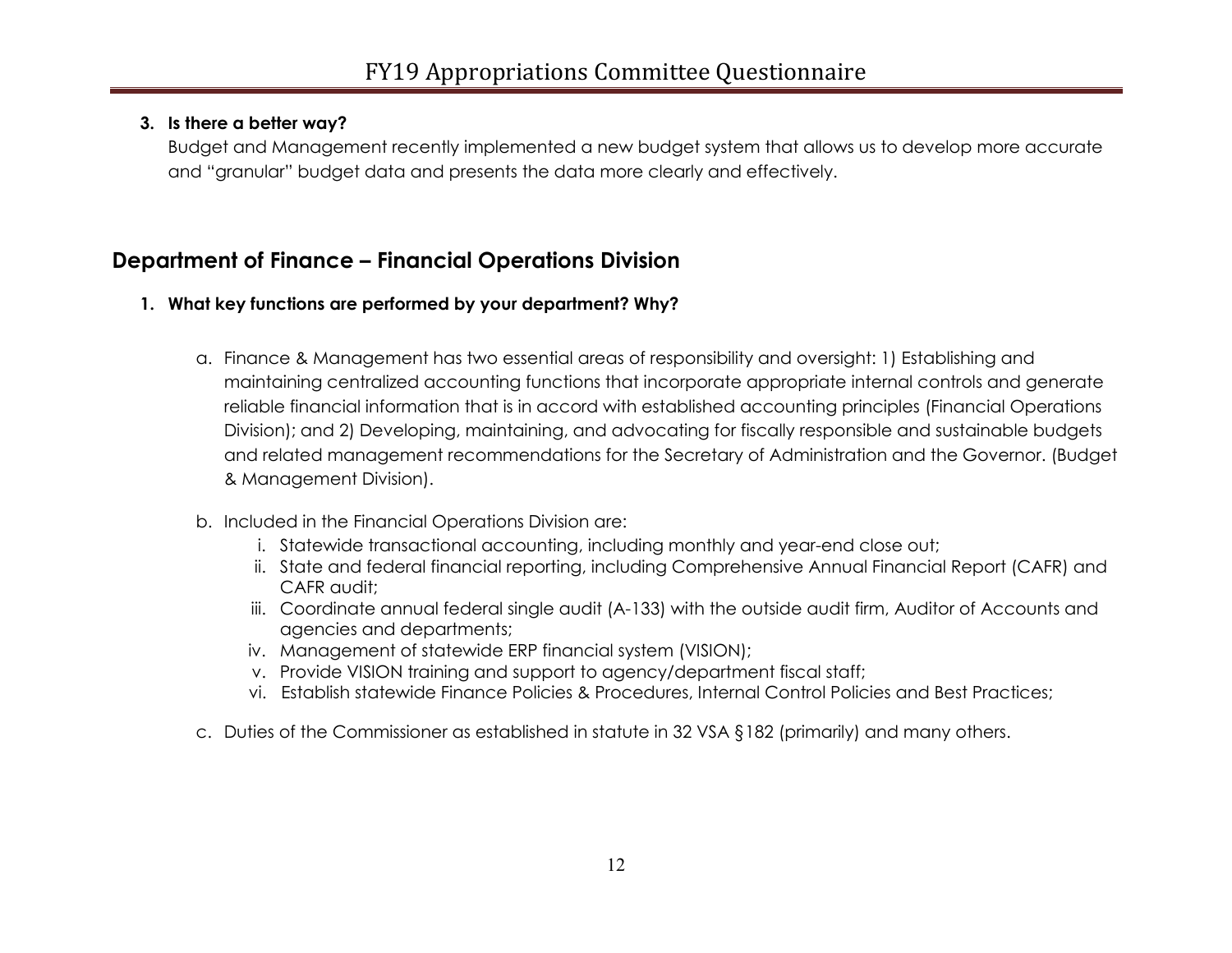#### **2. What are the programs your department administers? Include baseline information about numbers served, current budget and funding mix etc.**

- a. Financial Operations function is funded by a FY2018 \$2.994 million (100%) internal service fund, billed to statewide users.
- b. See current statistics in #3 below.

#### **3. What are the measures of program outcomes relative to goals? Current Data?**

- a. Financial Operations does not generally provide programs that model other State agencies and departments. Although we do have a few qualitative measures, our functions tend to be task and transaction related which are deadline driven, and for which we do measure statistics:
	- i. Comprehensive Annual Financial Report (CAFR):
		- 1. Received an unqualified opinion from the State's Independent Auditors for the fifteenth year in a row;
		- 2. For the ninth year in a row, received the Certificate of Achievement for Excellence in Financial Reporting from the Government Finance Officers Associations (GFOA). The GFOA is the professional association of state/provincial and local finance officers in the United States and Canada and has served the public finance profession since 1906. GFOA members are dedicated to the sound management of government financial resources.
		- 3. Vermont is rated Triple A by two of the three rating agencies.
	- ii. VISION Statewide financial system transactions during FY2017:
		- 1. 436,242 vouchers (payments to vendors) processed.
		- 2. 46,296 deposits processed.
		- 3. 8,408 new vendors set-up.
		- 4. 3,839 IRS Form 1099-MISC were issued in January 2017 for tax year 2016 by the IRS deadline.
		- 5. Handled more than 19,000 customer service and problem resolution inquiries for VISION users; approximately 5,500 by phone and 13,500 by email.
		- 6. Provide over 16 VISION training classes to over 65 course attendees.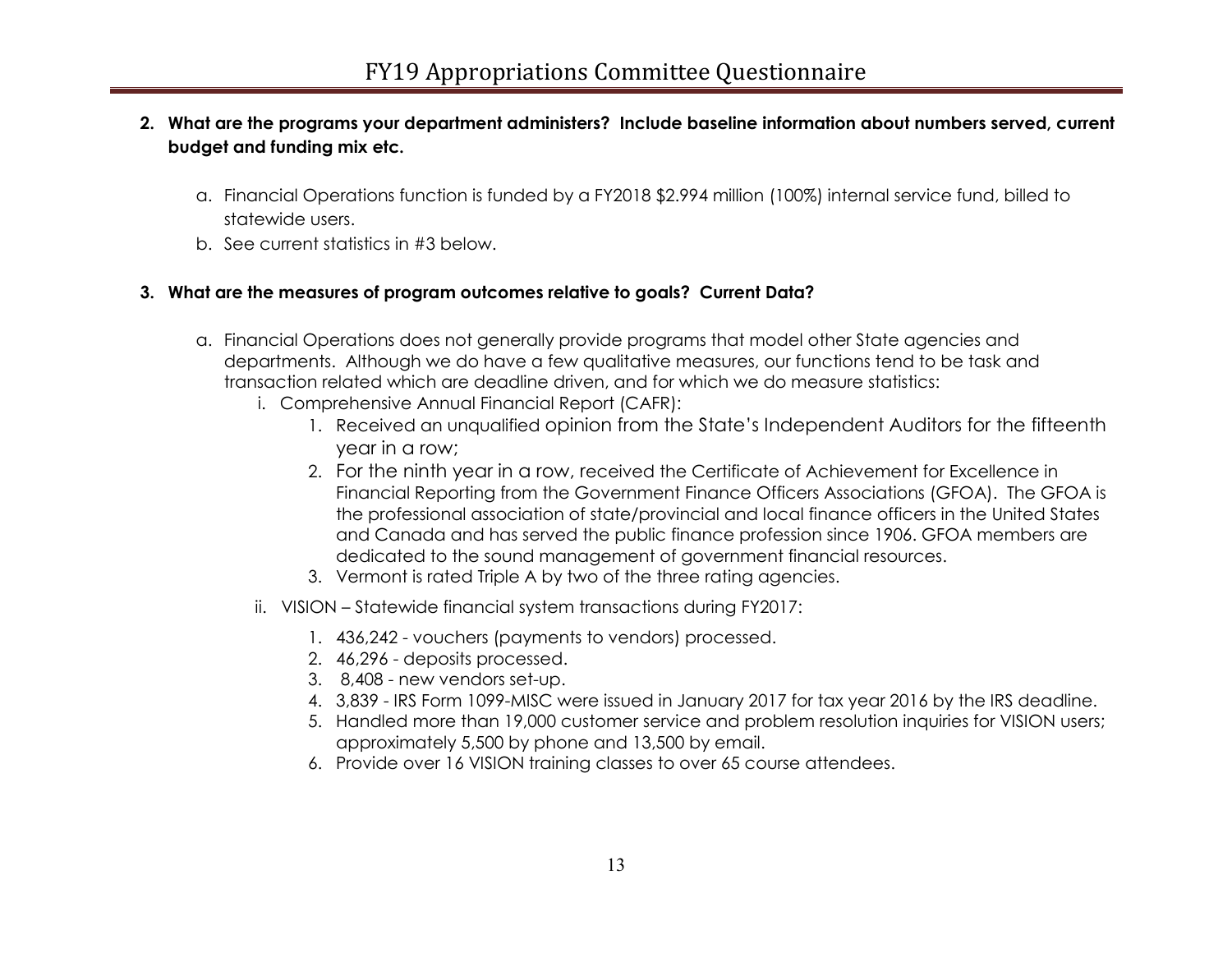#### **4. Is there anything you would do differently to achieve these goals?**

a. Ongoing IT Project:

i. The upgrade of the VISION financial system to Oracle PeopleSoft version 9.2, Phase II of the ERP expansion project, is underway and is expected to go-live mid Fiscal Year 2019.

ii. Procurement, Project Costing and Project Management are Phase III of the expansion project and will include the migration of V-Trans and Vermont Department of Labor from their legacy systems to the VISION and VTHR ERP systems. Bids have been solicited for a statewide Procurement system that will interface with the VISION system.

#### **5. Can you allocate funding in your appropriations by program?**

a. Yes, we do have this capability. Unique codes could be established within the VISION System, allowing us to track expenditures and forecast expenditures for budgetary purposes by program.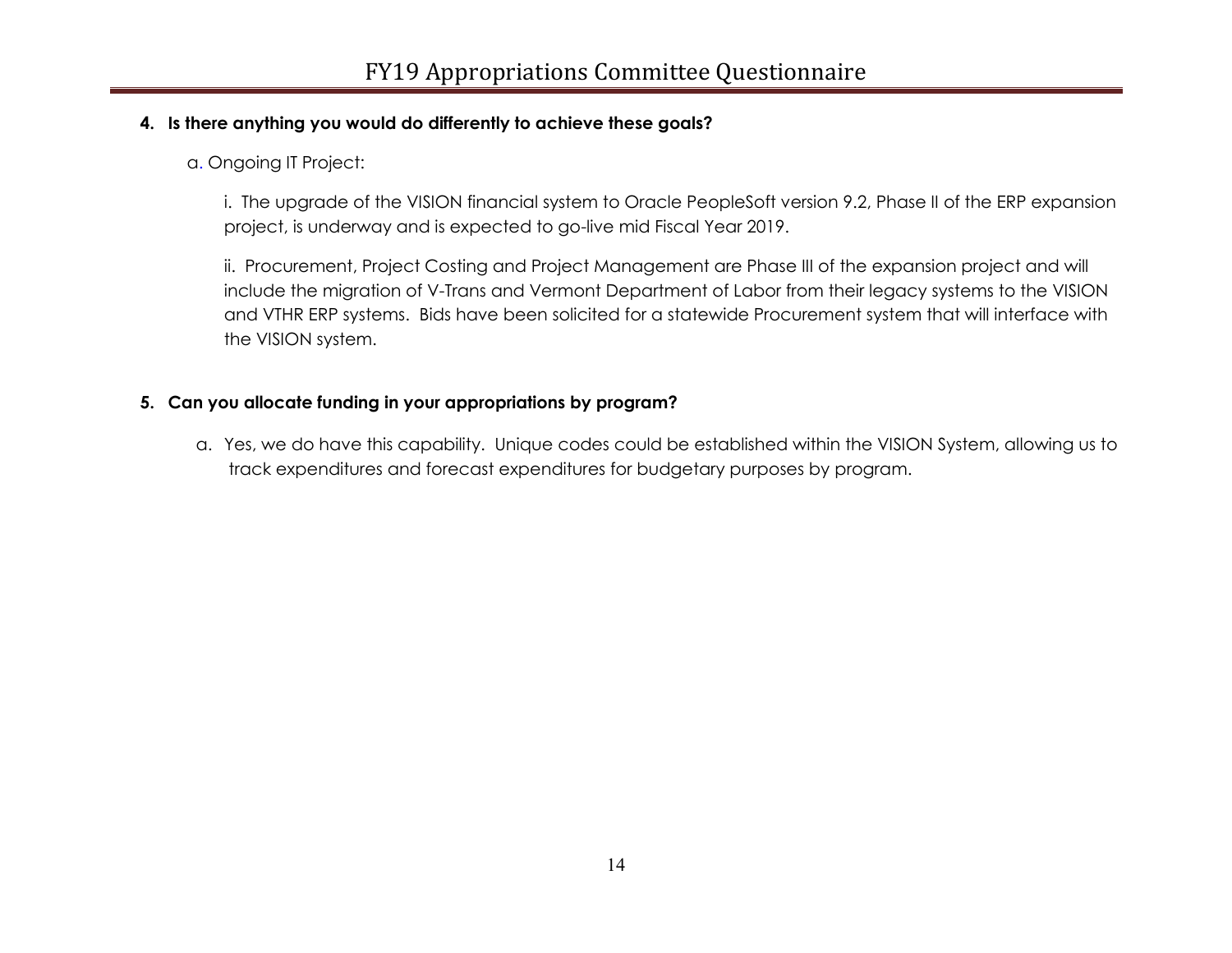# Program Performance\*

Department of Finance & Management \*per 32 VSA §307(c)



**Section 3**

**FY 2019 Budget Submission**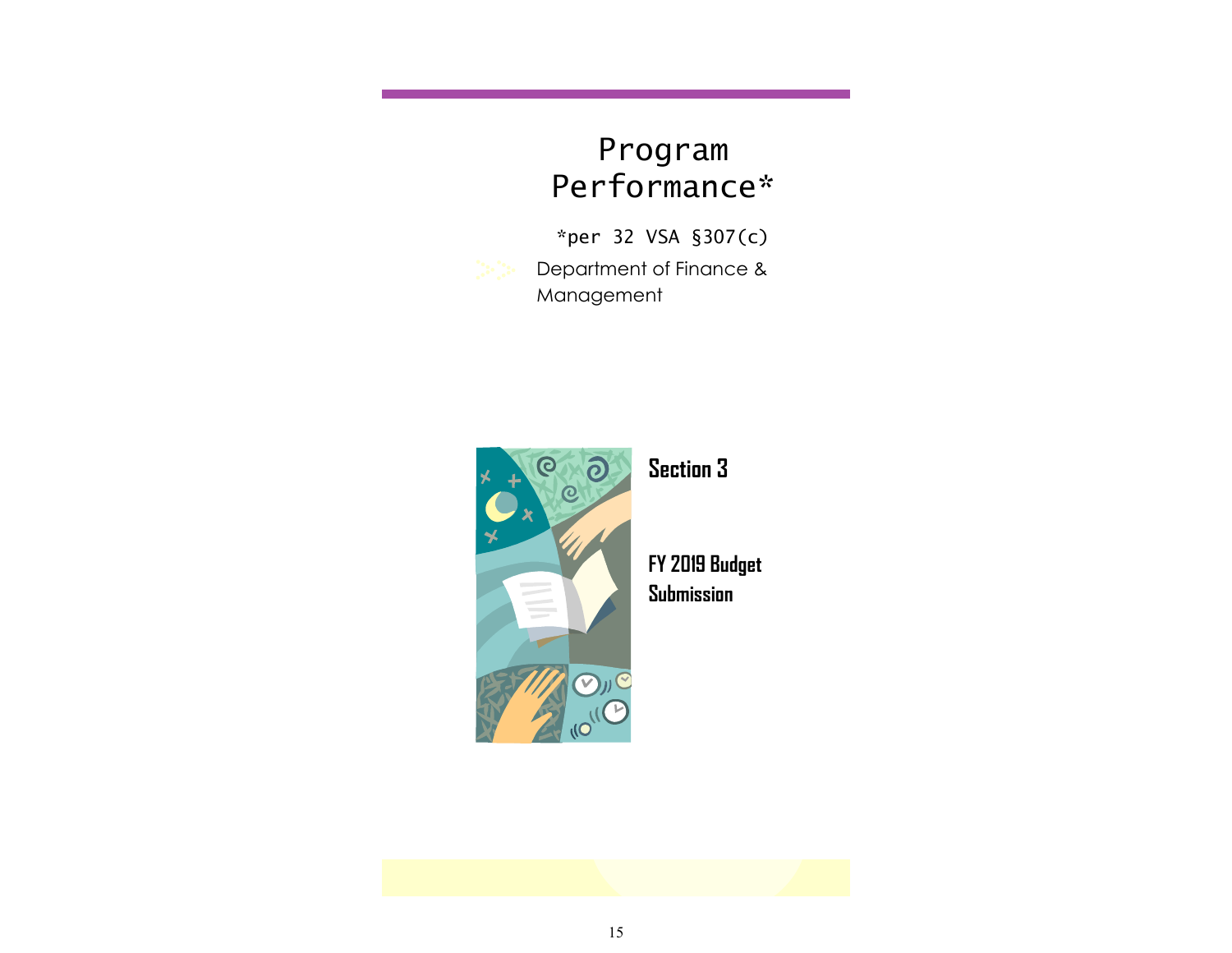## **Department of Finance & Management**

#### **Mission Statement**

The Department of Finance and Management is dedicated to the effective and efficient execution of the State's fiscal responsibilities. We are committed to serving Vermont's citizens and our peers by:

- 1. Establishing and maintaining centralized accounting functions that incorporate appropriate internal controls and generate reliable financial information that is in accordance with established accounting principles; and
- 2. Developing, maintaining, and advocating for fiscally responsible and sustainable budgets and related management recommendations for the Secretary of Administration and the Governor.

## *Budget & Management Division*

#### *Programmatic Mission Statement:*

Budget and Management (BudMan), which includes the Commissioner, Deputy Commissioner, Director of Budget & Management Operations, Assistant Director of Budget & Management Operations, and Senior Budget Analysts, manage the development of the Governor's recommended budget, monitors and defends the passage of the budget through the legislature, and manages the adopted budget throughout the fiscal year. In addition to managing the department, the Commissioner and Deputy Commissioner have overall statewide responsibility for financial policies and procedures, supporting the Office of the Secretary of Administration in operational areas such as Administrative Bulletins, review of and recommendations to the Secretary for contracts, sole source requests, and fiscal adjustments (e.g. excess receipts, etc.) submitted by departments, and managing the Consensus Revenue reporting and process.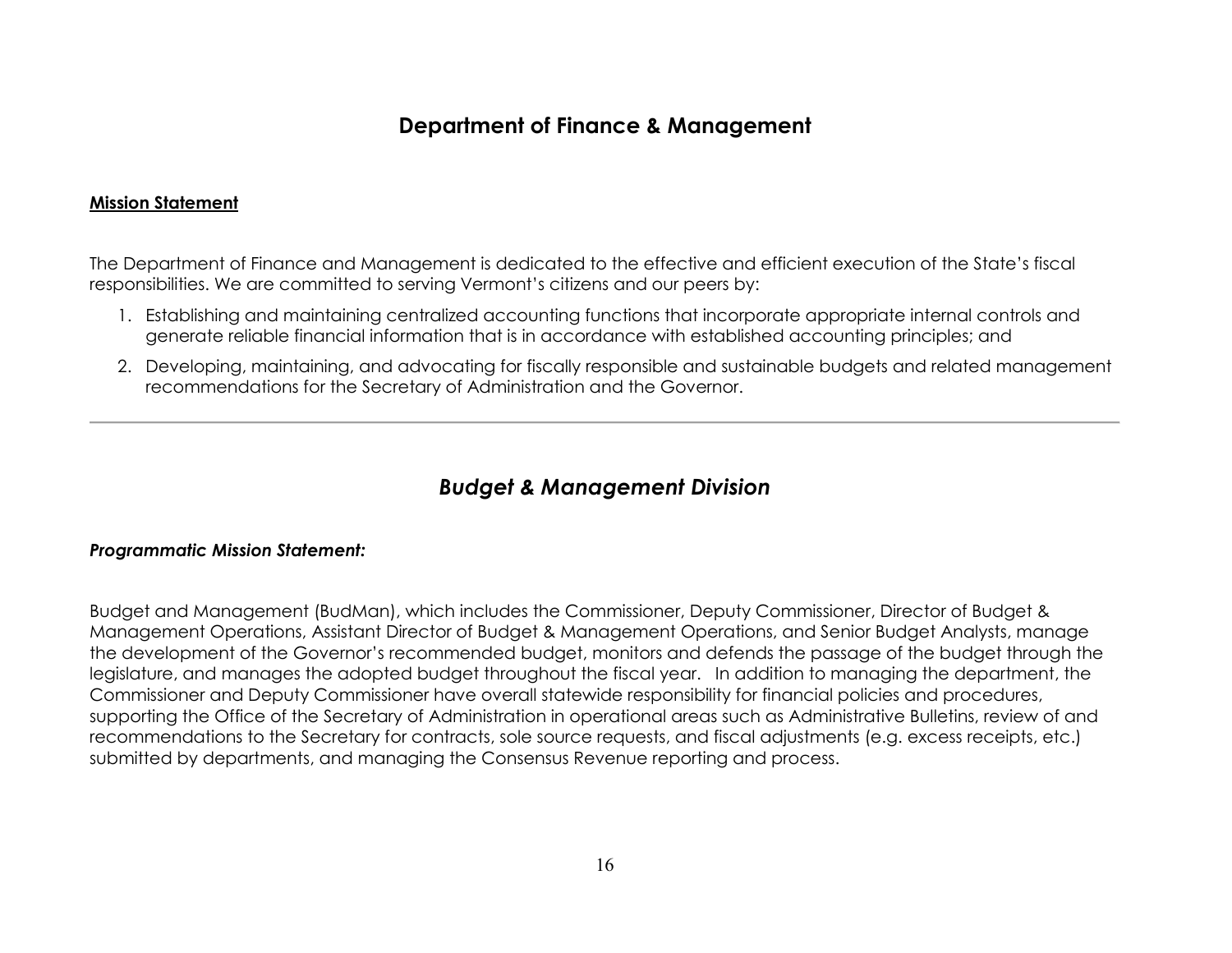#### *Goals (BudMan):*

Goal 1: To produce informative, easy to understand documentation of the Governor's recommended budget;

Goal 2: To maintain a state-wide budgeting system that facilitates program-based budgeting and that has the capability to retain performance measures related to those programs.

#### *Indicators/Measures:*

- Measure 1: Post annual budget and budget adjustment documentation to a publicly accessible website no later than one week after a triggering event (Governor's budget address, enactment of bill, etc.);
- Measure 2a: 100% of departmental basic budget development completed using Vantage budget system; and,
- Measure 2b: Performance indicators included for state programs in departmental budget submission.

#### *Market***:**

The Budget and Management program serves the entire State, its agencies and departments and the public.

#### *Resources:*

Currently our programmatic resources meet the needs of our program. We do not expect our future needs to overrun our current level of resources.

#### *How we are going to achieve the desired outcomes:*

- 1. Goal 1: The office has developed processes to create better explanatory documents and has developed the technical expertise to electronically publish these documents in real time.
- 2. Goal 2: The Vantage system will operate stably in FY 2019 and beyond and its functionality will be expanded in future years to incorporate enhanced reporting and data analysis.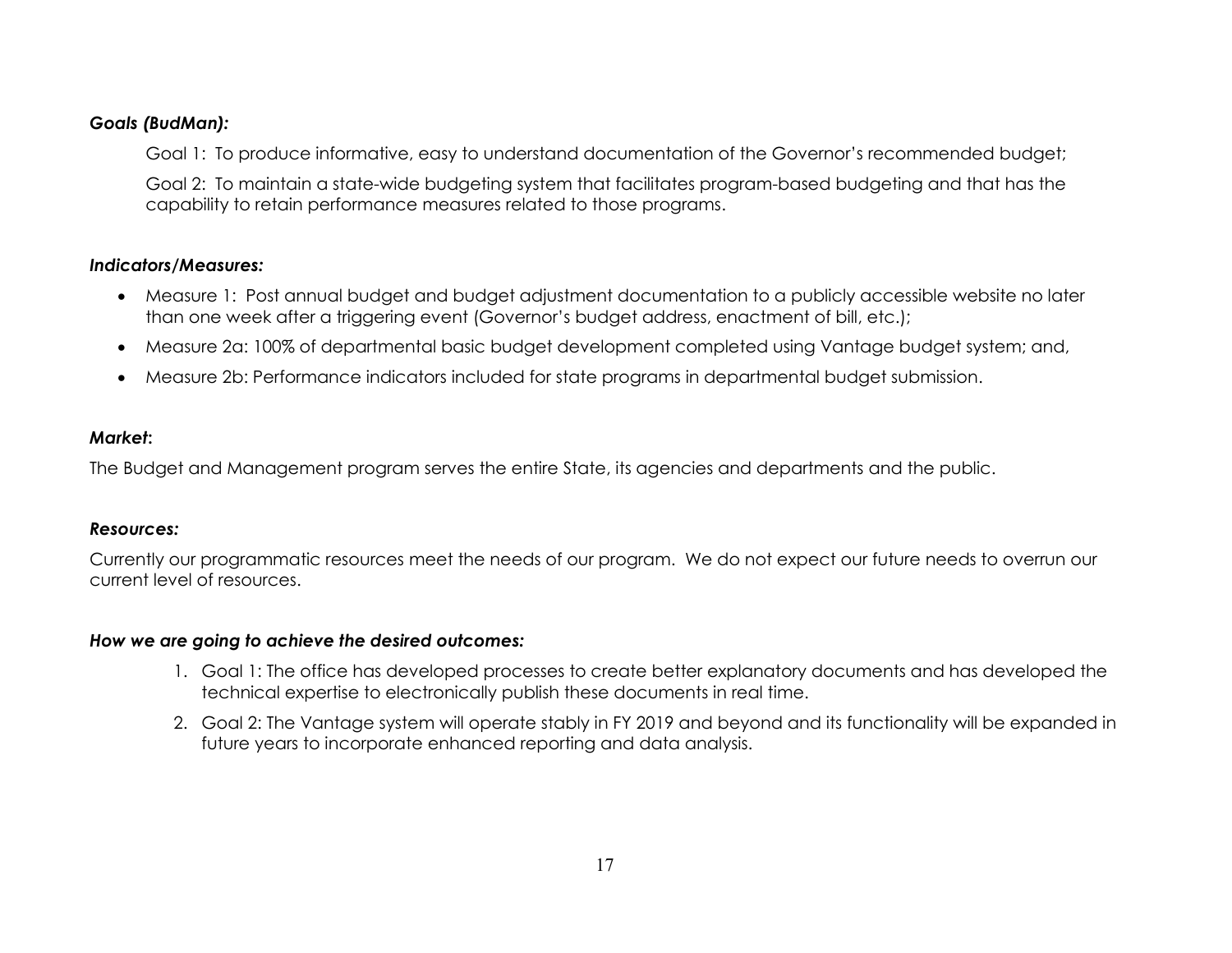#### *Measuring Productivity and Efficiency:*

- a. Goal 1: The goal of enhanced communications effectiveness is being met using existing staff and resources;
- b. Goal 2: The Vantage system was successfully implemented, stabilized and has now produced the FY 2015 through FY 2019 budgets.

#### *Capital Needs for the Program:*

Budget and Management has no additional capital needs for FY 2019 beyond what is currently appropriated in the capital bill.

## *Financial Operations*

#### *Programmatic Mission Statement:*

Financial Operations (FinOps) is composed of four sections – Statewide Reporting, Statewide Accounting, VISION Support and Internal Controls, headed by two Directors. The Commissioner and Deputy Commissioner have overall statewide responsibility for financial policies and procedures, financial statements and maintenance and operation of the VISION statewide financial system. Financial Operations' mission is to: provide related controls and services for managers and employees of State government; generate reliable financial information that is in accordance with Generally Accepted Accounting Principles (GAAP) and the statements of the Government Accounting Standards Board (GASB); provide VISION users with training materials and support services to maximize the accuracy and timely recording of financial transactions; and to produce the Comprehensive Annual Financial Report (CAFR).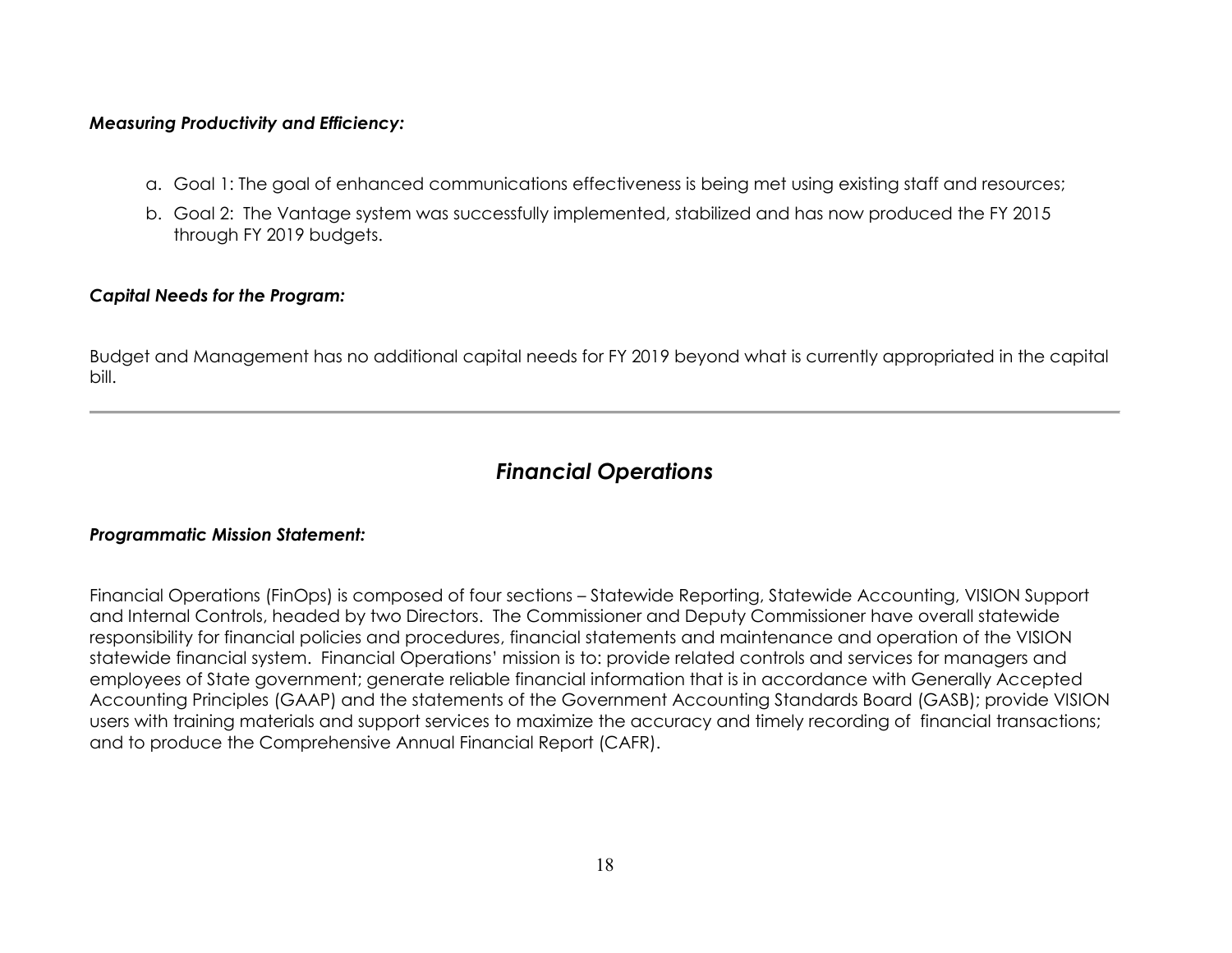#### *Goals (FinOps):*

Goal 3: To produce accurate and informative annual financial statements in accordance with Generally Accepted Accounting Principles (GAAP) and the Government Accounting Standards Board statements.

Goal 4: To provide statewide managers and business staff with a general framework for developing and evaluating their internal controls.

Goal 5: To communicate with and educate financial stakeholders, including users of the State's financial systems (ERP) to ensure business operations and accounting transactions are accurate and in compliance with federal, state and financial requirements.

#### *Market***:**

Financial Operations program serves the entire State, its agencies and departments, business offices, state employees and the public.

#### *Resources:*

Currently our programmatic resources meet the needs of our program. However, with the upgrade of the Oracle Statewide financial system in process and the pending implementation of a Statewide Project Costing, Project Management and E-Procurement Applications, we will continue to access our current staffing levels and redistribute resources accordingly.

#### *Programmatic Changes:*

• We recently completed documenting requirements for four major business areas that greatly impact the State's financial accounting and reporting efforts. The four areas are; VISION Financial System upgrade to version 9.2, Project Costing, Project Management and a statewide Procurement and Contract Management System. These requirements will be used as a baseline for upgrading the financial system and implementing of a statewide solution for Project Costing, Project Management and E-Procurement.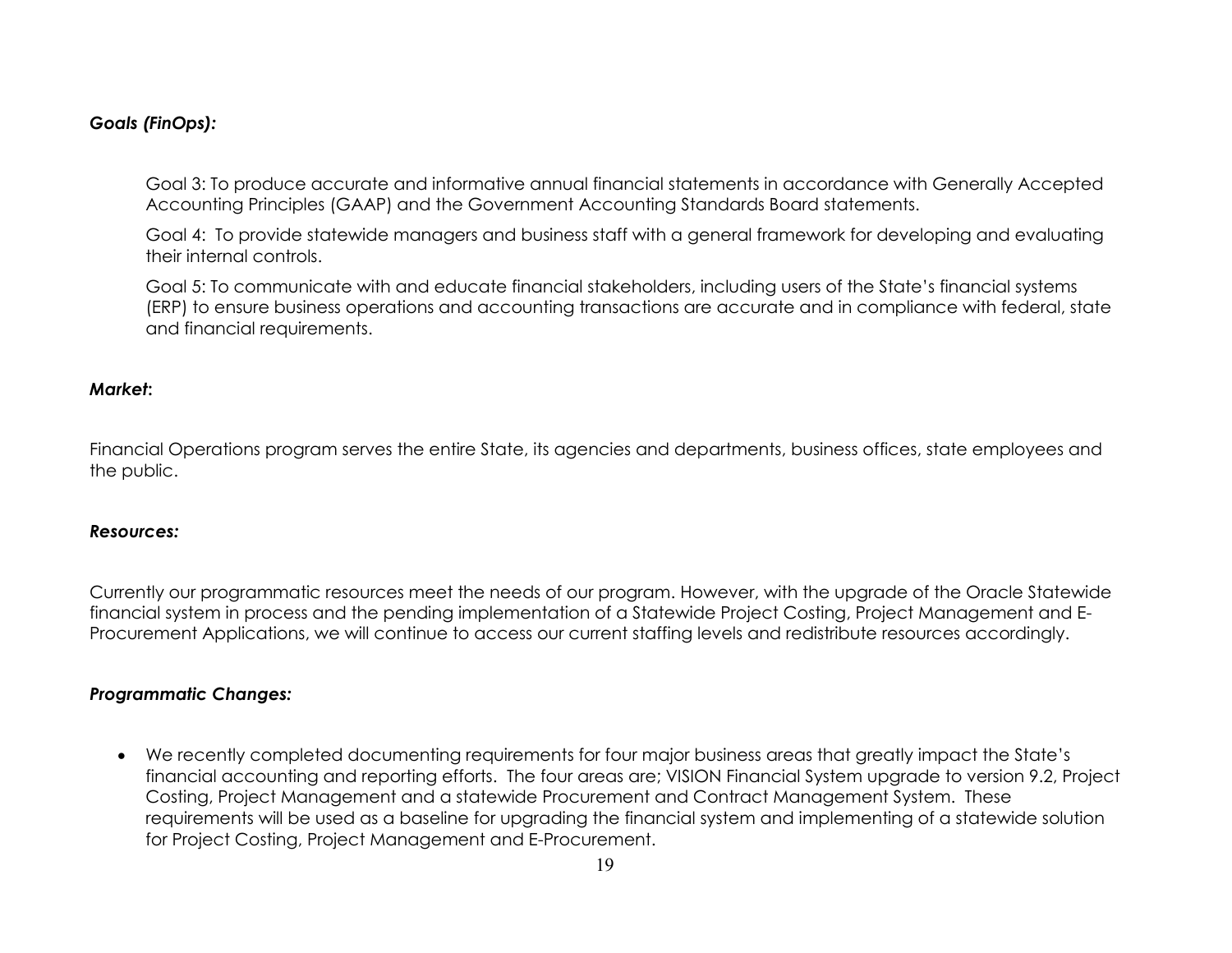#### *How we are going to achieve the desired outcomes:*

• The divisions regularly assess outcomes, documented procedures and policies effectively, employ business process planning and refresh schedules for training materials, course updates and web content management.

#### *Capital Needs for the Program:*

Financial Operations has no additional capital needs for FY 2019.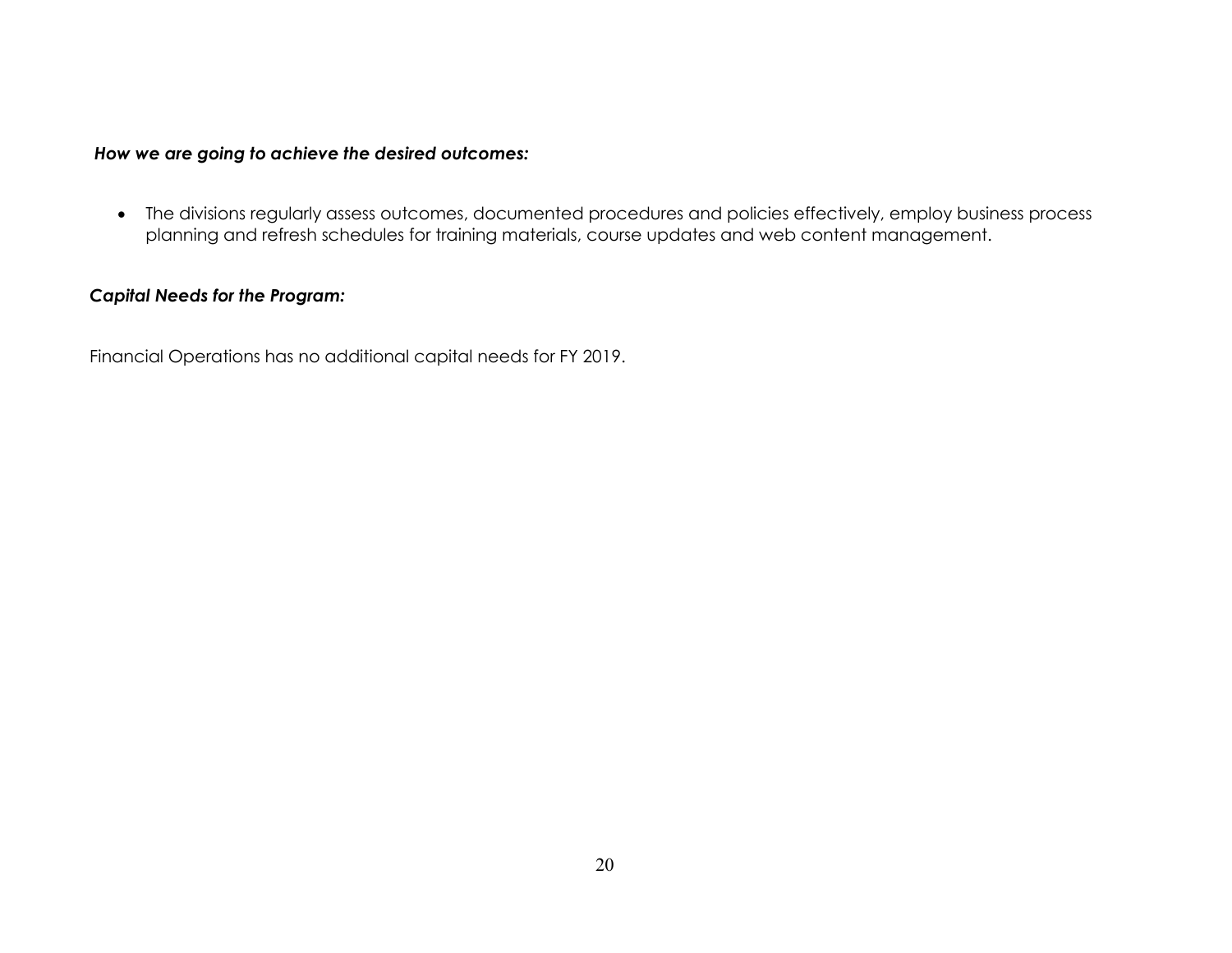# Budget Rollup Report

Department of Finance & Management



**Section 4**

**FY 2019 Budget Submission**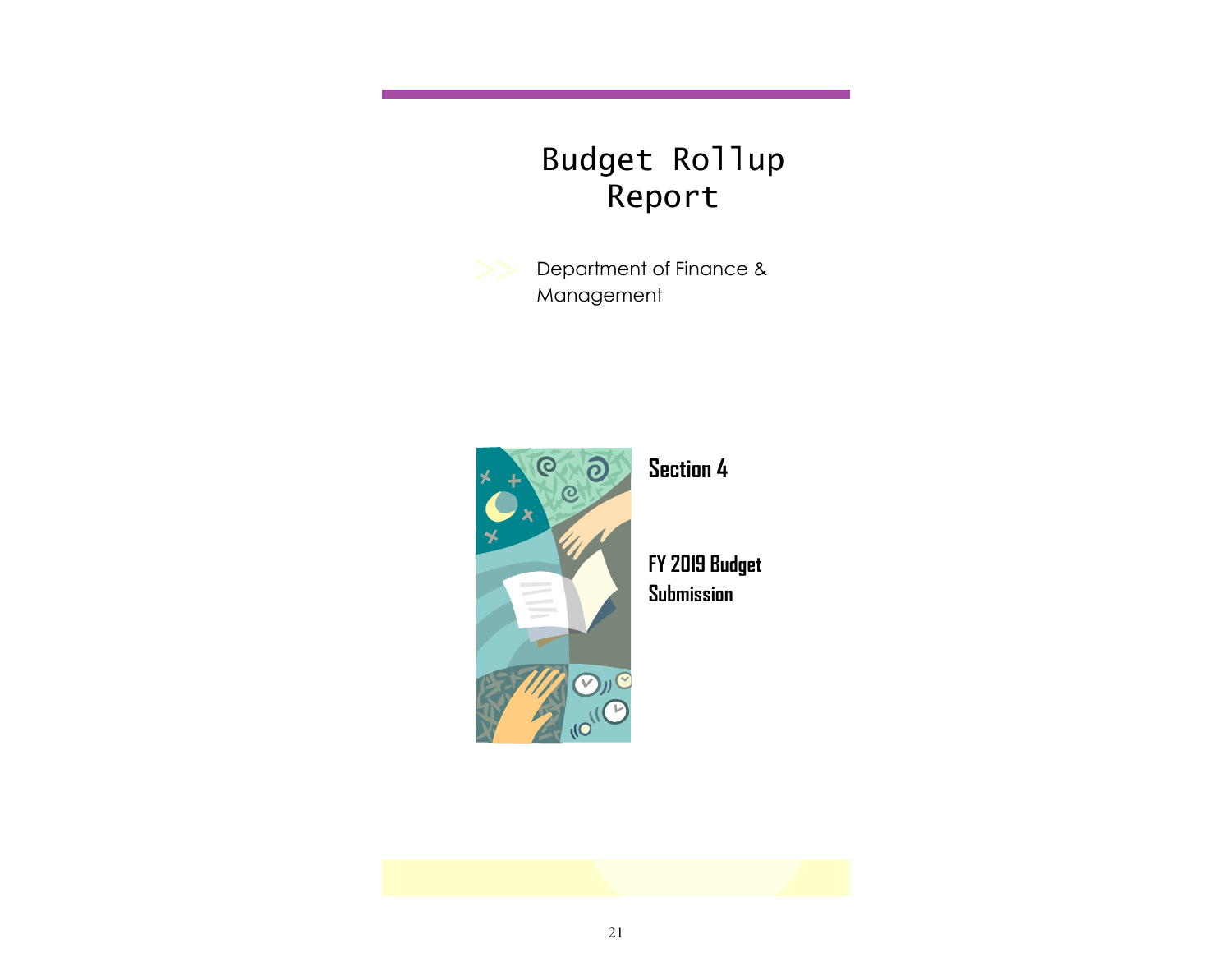#### **Organization: 1110003000 - Finance and management - budget and management**

#### **Budget Object Group: 1. PERSONAL SERVICES**

| <b>Budget Object Rollup Name</b>                       | <b>FY2017 Actuals</b> | <b>FY2018 Original</b><br><b>As Passed</b><br><b>Budget</b> | <b>FY2018</b><br><b>Governor's BAA</b><br>Recommended<br><b>Budget</b> | <b>FY2019</b><br>Governor's<br>Recommended<br><b>Budget</b> | Difference Between<br>Recommend and | <b>Percent Change</b><br><b>FY2019 Governor's FY2019 Governor's</b><br>Recommend and<br>FY2018 As Passed FY2018 As Passed |
|--------------------------------------------------------|-----------------------|-------------------------------------------------------------|------------------------------------------------------------------------|-------------------------------------------------------------|-------------------------------------|---------------------------------------------------------------------------------------------------------------------------|
| Salaries and Wages                                     | 721,579               | 910.249                                                     | 910,249                                                                | 920,849                                                     | 10,600                              | 1.2%                                                                                                                      |
| <b>Fringe Benefits</b>                                 | 352,382               | 459,179                                                     | 459,179                                                                | 460,375                                                     | 1.196                               | 0.3%                                                                                                                      |
| Contracted and 3rd Party Service                       | 4,480                 | 101.893                                                     | 101,893                                                                | 23.488                                                      | (78, 405)                           | $-76.9%$                                                                                                                  |
| PerDiem and Other Personal Services                    |                       |                                                             |                                                                        |                                                             |                                     | $0.0\%$                                                                                                                   |
| <b>Budget Object Group Total: 1. PERSONAL SERVICES</b> | 1,078,441             | 1,471,321                                                   | 1,471,321                                                              | 1,404,712                                                   | (66, 609)                           | $-4.5%$                                                                                                                   |

#### **Budget Object Group: 2. OPERATING**

| <b>Budget Object Rollup Name</b>               | <b>FY2017 Actuals</b> | <b>FY2018 Original</b><br><b>As Passed</b><br><b>Budget</b> | <b>FY2018</b><br><b>Governor's BAA</b><br>Recommended<br><b>Budget</b> | <b>FY2019</b><br>Governor's<br>Recommended<br><b>Budget</b> | Difference Between<br><b>Recommend and</b><br><b>FY2018 As Passed</b> | <b>Percent Change</b><br><b>FY2019 Governor's FY2019 Governor's</b><br>Recommend and<br>FY2018 As Passed |
|------------------------------------------------|-----------------------|-------------------------------------------------------------|------------------------------------------------------------------------|-------------------------------------------------------------|-----------------------------------------------------------------------|----------------------------------------------------------------------------------------------------------|
| Equipment                                      | 1,918                 | 1,901                                                       | 1,901                                                                  | 1,808                                                       | (93)                                                                  | $-4.9%$                                                                                                  |
| <b>IT/Telecom Services and Equipment</b>       | 28,796                | 30,159                                                      | 30,159                                                                 | 29,220                                                      | (939)                                                                 | $-3.1%$                                                                                                  |
| Travel                                         | 4,794                 | 13,422                                                      | 13,422                                                                 | 12,030                                                      | (1, 392)                                                              | $-10.4%$                                                                                                 |
| Supplies                                       | 5,823                 | 3,836                                                       | 3,836                                                                  | 5,250                                                       | 1,414                                                                 | 36.9%                                                                                                    |
| <b>Other Purchased Services</b>                | 41,053                | 60,399                                                      | 60,399                                                                 | 57,762                                                      | (2,637)                                                               | $-4.4%$                                                                                                  |
| <b>Other Operating Expenses</b>                | 28,222                | 24,310                                                      | 24,310                                                                 | 26,141                                                      | 1,831                                                                 | 7.5%                                                                                                     |
| <b>Rental Other</b>                            | 620                   | 1,367                                                       | 1,367                                                                  | 663                                                         | (704)                                                                 | $-51.5%$                                                                                                 |
| <b>Rental Property</b>                         | 115,729               | 64,848                                                      | 64,848                                                                 | 67,345                                                      | 2,497                                                                 | 3.9%                                                                                                     |
| Property and Maintenance                       | 1,298                 | 1,761                                                       | 1,761                                                                  | 1,851                                                       | 90                                                                    | 5.1%                                                                                                     |
| Rentals                                        | 2,005                 |                                                             | 0                                                                      | 0                                                           | 0                                                                     | 0.0%                                                                                                     |
| <b>Budget Object Group Total: 2. OPERATING</b> | 230,257               | 202,003                                                     | 202,003                                                                | 202,070                                                     | 67                                                                    | $0.0\%$                                                                                                  |
| <b>Total Expenses</b>                          | 1,308,698             | 1,673,324                                                   | 1,673,324                                                              | 1,606,782                                                   | (66, 542)                                                             | $-4.0%$                                                                                                  |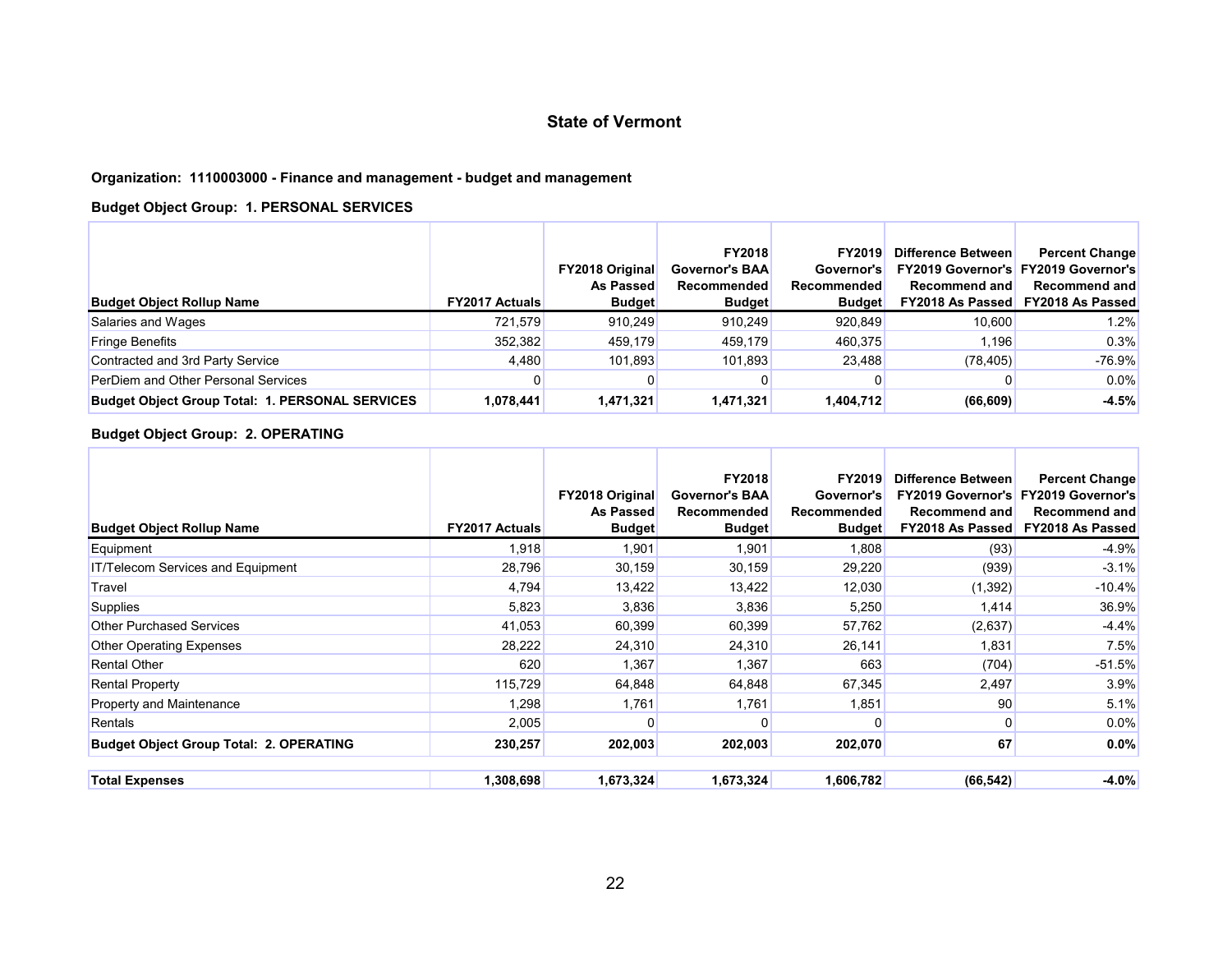| <b>Fund Name</b>     | <b>FY2017 Actuals</b> | <b>FY2018 Original</b><br><b>As Passed</b><br><b>Budget</b> | <b>FY2018</b><br><b>Governor's BAA</b><br>Recommended<br><b>Budget</b> | <b>FY2019</b><br>Governor's<br>Recommended<br><b>Budget</b> | Difference Between<br><b>FY2019 Governor's FY2019 Governor's</b><br>Recommend and | <b>Percent Change</b><br>Recommend and<br><b>FY2018 As Passed FY2018 As Passed</b> |
|----------------------|-----------------------|-------------------------------------------------------------|------------------------------------------------------------------------|-------------------------------------------------------------|-----------------------------------------------------------------------------------|------------------------------------------------------------------------------------|
| <b>General Funds</b> | 1.091.824             | 1,309,469                                                   | 1,309,469                                                              | 1,258,956                                                   | (50, 513)                                                                         | $-3.9%$                                                                            |
| <b>ISF Funds</b>     |                       |                                                             |                                                                        | 347.826                                                     | 347.826                                                                           | $0.0\%$                                                                            |
| <b>IDT</b> Funds     | 216.874               | 363,855                                                     | 363,855                                                                |                                                             | (363, 855)                                                                        | $-100.0\%$                                                                         |
| <b>Funds Total</b>   | 1,308,698             | 1,673,324                                                   | 1,673,324                                                              | 1,606,782                                                   | (66, 542)                                                                         | $-4.0%$                                                                            |

| <b>Position Count</b> |  |  |  |
|-----------------------|--|--|--|
| <b>FTE Total</b>      |  |  |  |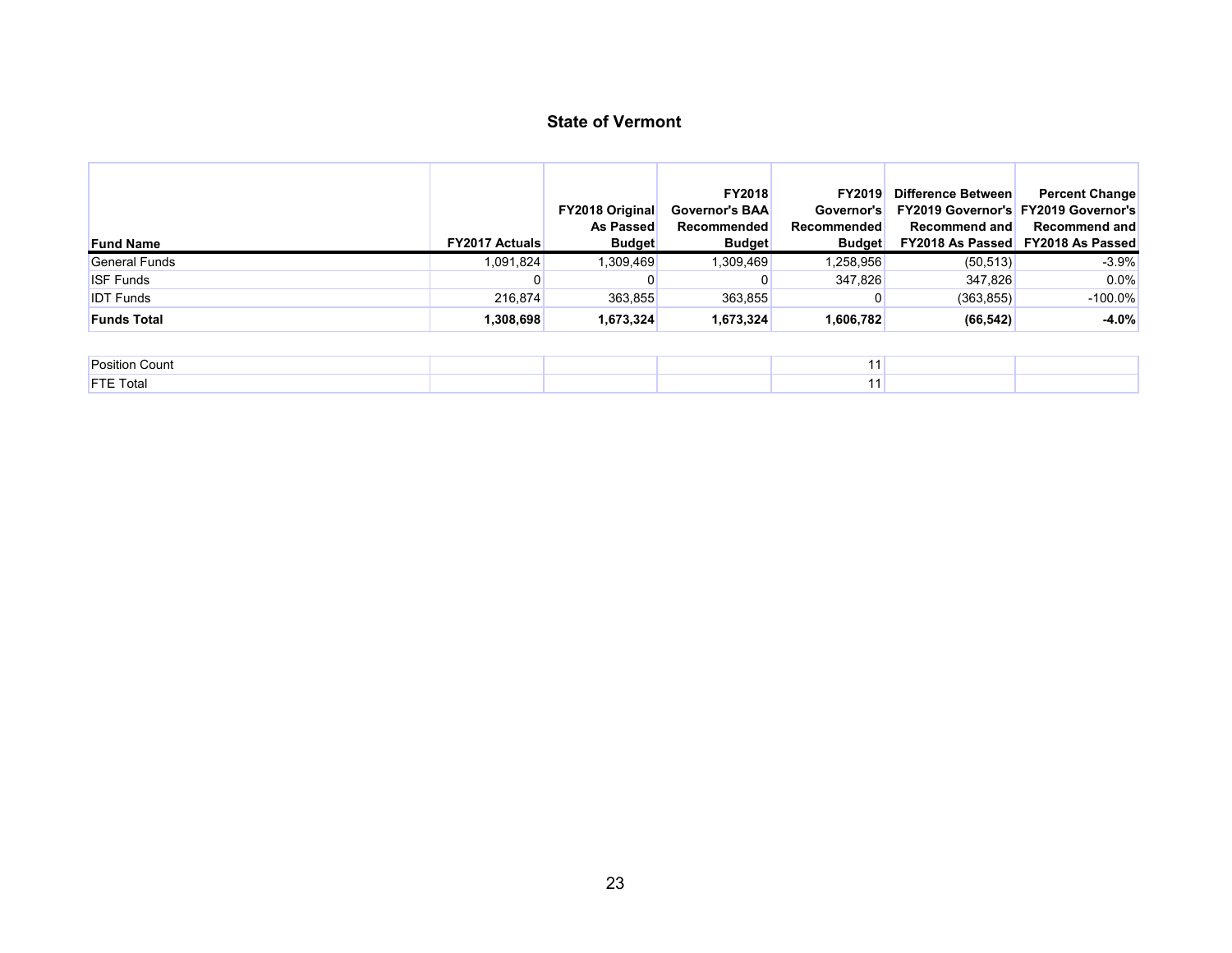#### **Organization: 1115001000 - Finance and management - financial operations**

#### **Budget Object Group: 1. PERSONAL SERVICES**

| <b>Budget Object Rollup Name</b>                       | <b>FY2017 Actuals</b> | <b>FY2018 Original</b><br><b>As Passed</b><br><b>Budget</b> | <b>FY2018</b><br><b>Governor's BAA</b><br>Recommended<br><b>Budget</b> | <b>FY2019</b><br>Governor's<br>Recommended<br><b>Budget</b> | Difference Between<br>Recommend and | <b>Percent Change</b><br><b>FY2019 Governor's FY2019 Governor's</b><br>Recommend and<br><b>FY2018 As Passed FY2018 As Passed</b> |
|--------------------------------------------------------|-----------------------|-------------------------------------------------------------|------------------------------------------------------------------------|-------------------------------------------------------------|-------------------------------------|----------------------------------------------------------------------------------------------------------------------------------|
| Salaries and Wages                                     | .260,941              | 1,308,058                                                   | 1,308,058                                                              | 1,377,350                                                   | 69,292                              | 5.3%                                                                                                                             |
| <b>Fringe Benefits</b>                                 | 636,384               | 644,702                                                     | 644,702                                                                | 659,704                                                     | 15,002                              | 2.3%                                                                                                                             |
| Contracted and 3rd Party Service                       | 112.644               | 116,075                                                     | 116,075                                                                | 119,504                                                     | 3,429                               | 3.0%                                                                                                                             |
| PerDiem and Other Personal Services                    | 216,874               | 305,796                                                     | 305,796                                                                |                                                             | (305, 796)                          | $-100.0\%$                                                                                                                       |
| <b>Budget Object Group Total: 1. PERSONAL SERVICES</b> | 2,226,842             | 2,374,631                                                   | 2,374,631                                                              | 2,156,558                                                   | (218, 073)                          | $-9.2%$                                                                                                                          |

#### **Budget Object Group: 2. OPERATING**

| <b>Budget Object Rollup Name</b>               | <b>FY2017 Actuals</b> | <b>FY2018 Original</b><br><b>As Passed</b><br><b>Budget</b> | <b>FY2018</b><br><b>Governor's BAA</b><br><b>Recommended</b><br><b>Budget</b> | <b>FY2019</b><br>Governor's<br>Recommended<br><b>Budget</b> | Difference Between<br><b>Recommend and</b><br><b>FY2018 As Passed</b> | <b>Percent Change</b><br><b>FY2019 Governor's FY2019 Governor's</b><br><b>Recommend and</b><br>FY2018 As Passed |
|------------------------------------------------|-----------------------|-------------------------------------------------------------|-------------------------------------------------------------------------------|-------------------------------------------------------------|-----------------------------------------------------------------------|-----------------------------------------------------------------------------------------------------------------|
| Equipment                                      | 5,828                 | 4,442                                                       | 4.442                                                                         | 5,438                                                       | 996                                                                   | 22.4%                                                                                                           |
| IT/Telecom Services and Equipment              | 439,526               | 437,134                                                     | 437,134                                                                       | 472,059                                                     | 34,925                                                                | 8.0%                                                                                                            |
| Travel                                         | 1,399                 | 2,388                                                       | 2,388                                                                         | 1,465                                                       | (923)                                                                 | $-38.7%$                                                                                                        |
| <b>Supplies</b>                                | 2,183                 | 2,343                                                       | 2,343                                                                         | 2,175                                                       | (168)                                                                 | $-7.2%$                                                                                                         |
| <b>Other Purchased Services</b>                | 48,880                | 58,709                                                      | 58,709                                                                        | 53,588                                                      | (5, 121)                                                              | $-8.7%$                                                                                                         |
| <b>Other Operating Expenses</b>                | (723)                 | 3,005                                                       | 3,005                                                                         | 3,231                                                       | 226                                                                   | 7.5%                                                                                                            |
| <b>Rental Other</b>                            | 522                   | 3,733                                                       | 3,733                                                                         | 2,212                                                       | (1,521)                                                               | $-40.7%$                                                                                                        |
| <b>Rental Property</b>                         | 99,175                | 106,665                                                     | 106,665                                                                       | 113,078                                                     | 6,413                                                                 | 6.0%                                                                                                            |
| Property and Maintenance                       | 1,757                 | 1,284                                                       | 1,284                                                                         | 1,726                                                       | 442                                                                   | 34.4%                                                                                                           |
| <b>Budget Object Group Total: 2. OPERATING</b> | 598,547               | 619,703                                                     | 619,703                                                                       | 654,972                                                     | 35,269                                                                | 5.7%                                                                                                            |
| <b>Total Expenses</b>                          | 2,825,389             | 2,994,334                                                   | 2,994,334                                                                     | 2,811,530                                                   | (182, 804)                                                            | $-6.1%$                                                                                                         |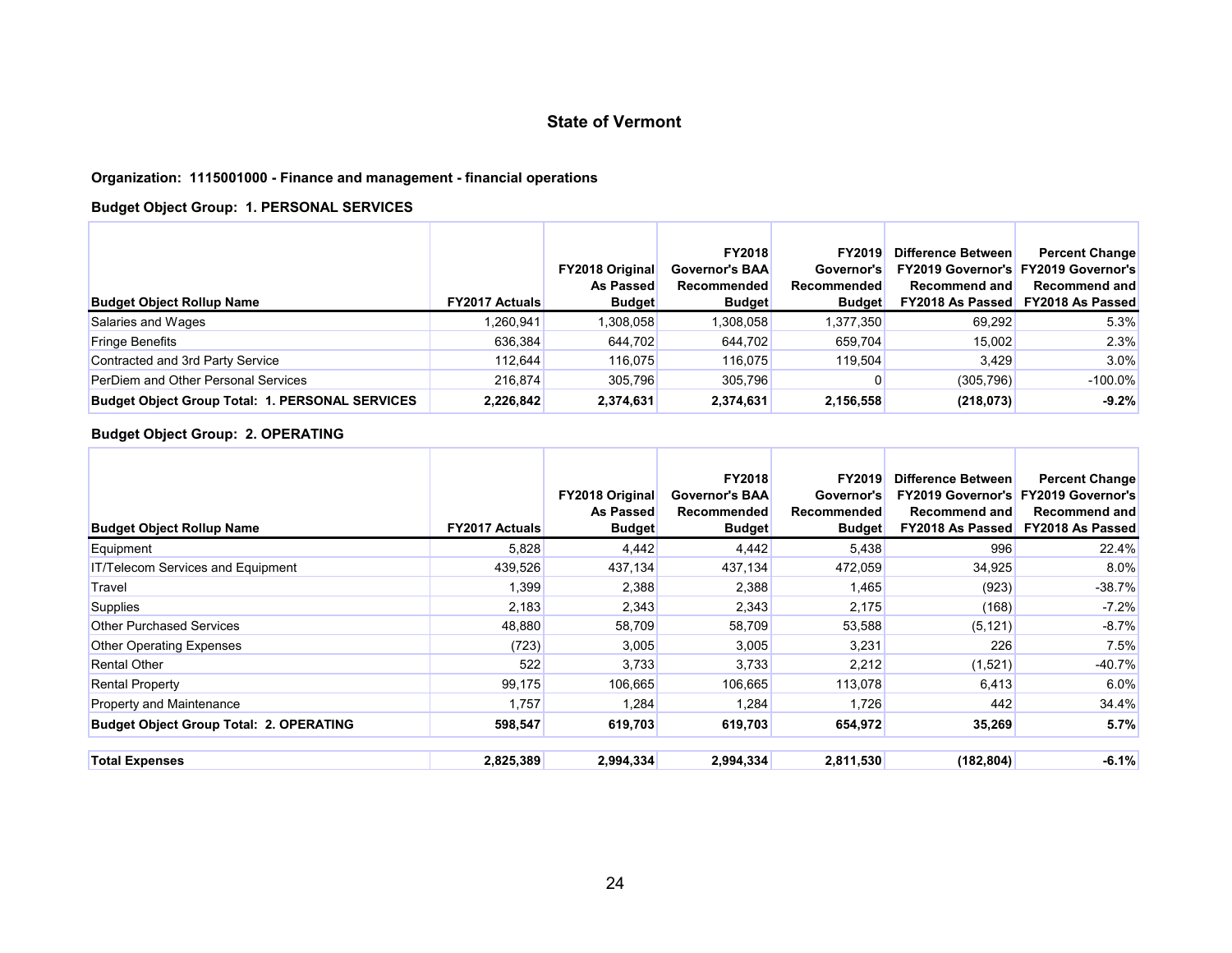|                    |                       | <b>FY2018 Original</b> | <b>FY2018</b><br><b>Governor's BAA</b> | <b>FY2019</b><br>Governor's | Difference Between<br><b>FY2019 Governor's FY2019 Governor's</b> | <b>Percent Change</b>                    |
|--------------------|-----------------------|------------------------|----------------------------------------|-----------------------------|------------------------------------------------------------------|------------------------------------------|
|                    |                       | <b>As Passed</b>       | Recommended                            | <b>Recommended</b>          | Recommend and                                                    | Recommend and                            |
| <b>Fund Name</b>   | <b>FY2017 Actuals</b> | <b>Budget</b>          | <b>Budget</b>                          | <b>Budget</b>               |                                                                  | <b>FY2018 As Passed FY2018 As Passed</b> |
| <b>ISF Funds</b>   | 2.825.389             | 2.994.334              | 2,994,334                              | 2.811.530                   | (182, 804)                                                       | $-6.1%$                                  |
| <b>IDT</b> Funds   |                       |                        |                                        |                             |                                                                  | $0.0\%$                                  |
| <b>Funds Total</b> | 2,825,389             | 2,994,334              | 2,994,334                              | 2,811,530                   | (182, 804)                                                       | $-6.1%$                                  |

| <b>Position Count</b> |  | . . |  |
|-----------------------|--|-----|--|
| <b>FTE Total</b>      |  | טו  |  |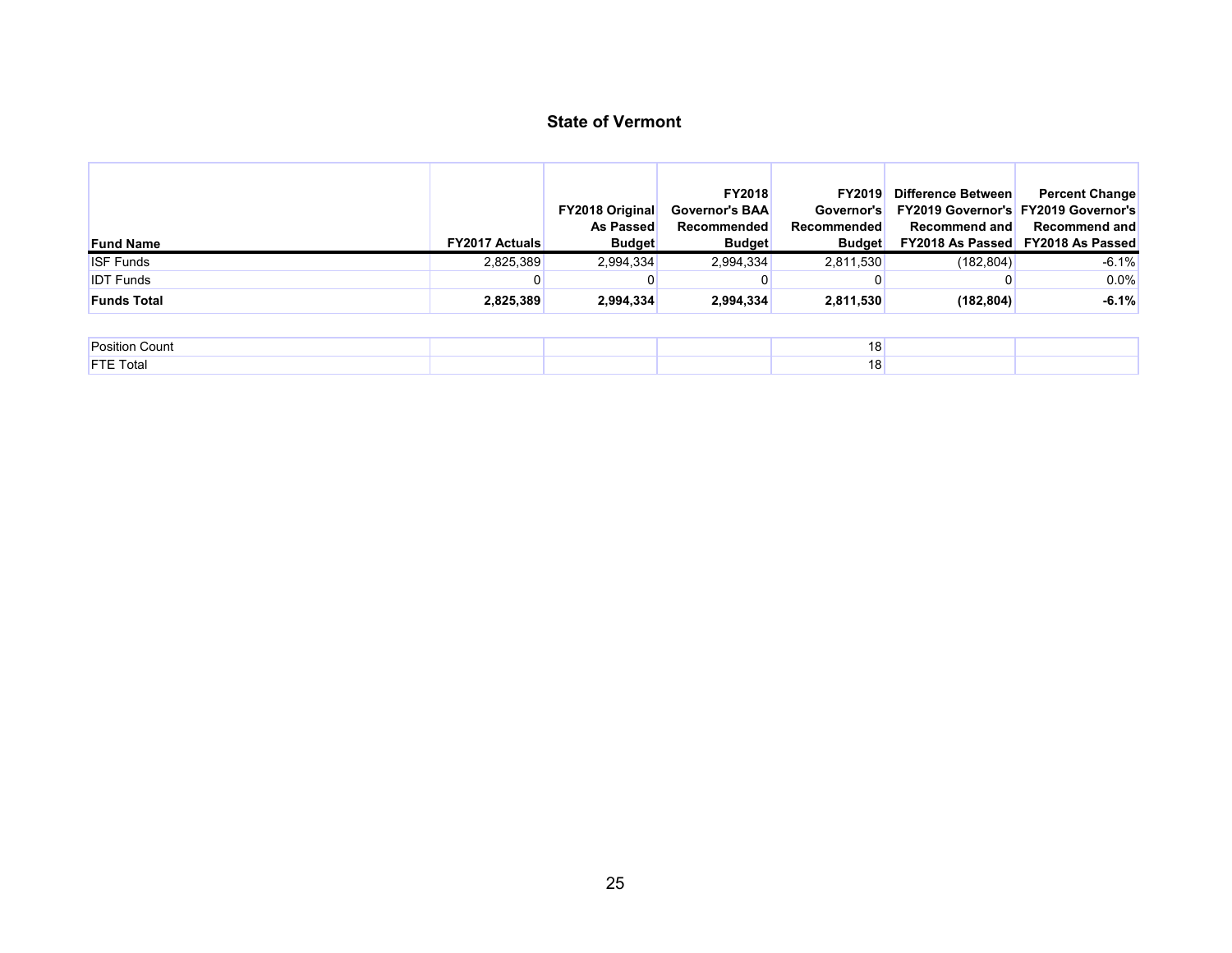# Budget Detail Reports

Department of Finance & Management



**Section 5**

**FY 2019 Budget Submission**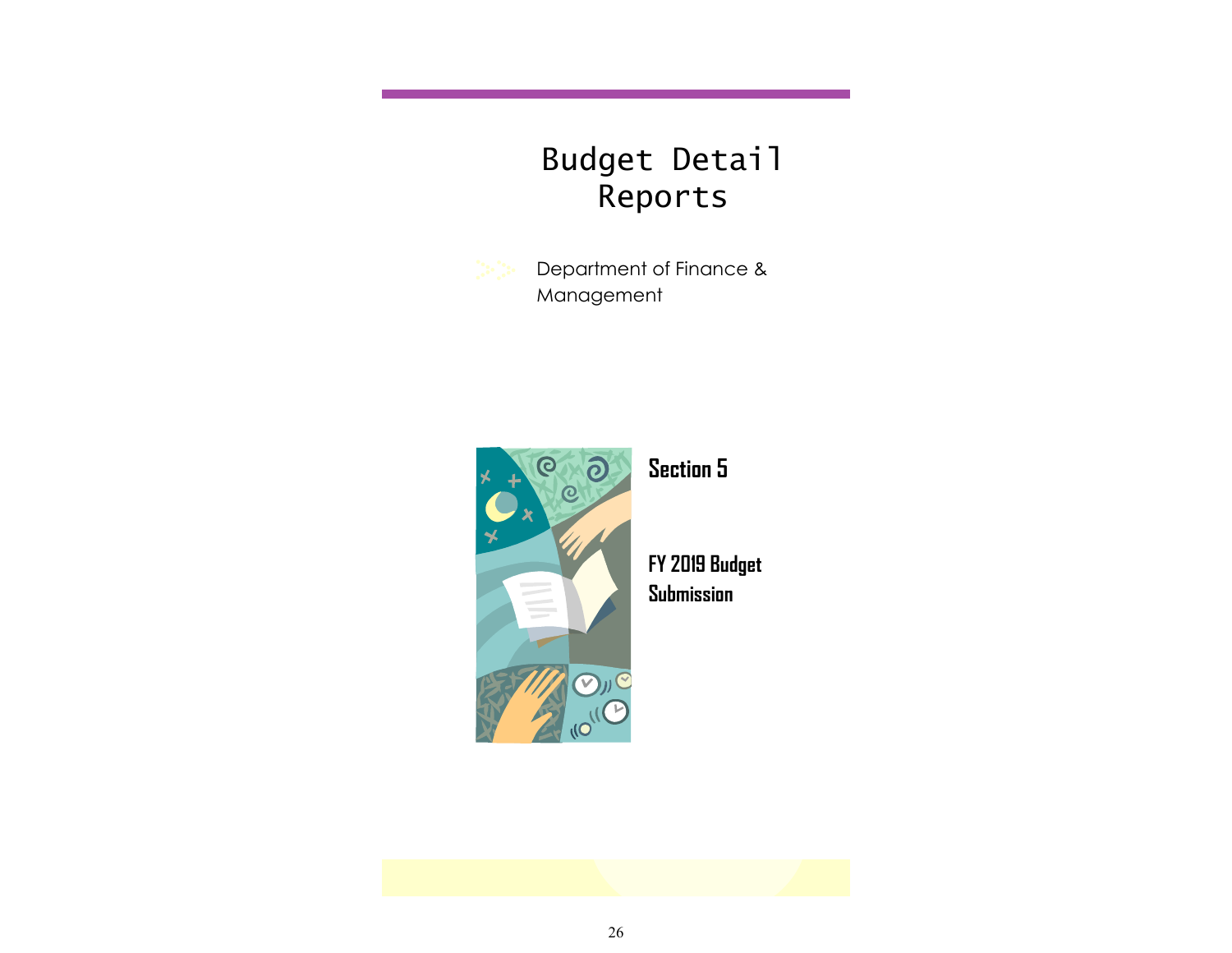#### **Organization: 1110003000 - Finance and management - budget and management**

#### **Budget Object Group: 1. PERSONAL SERVICES**

П

| <b>Salaries and Wages</b>        |        | <b>FY2017 Actuals</b> | <b>FY2018 Original</b><br>As Passed<br><b>Budget</b> | <b>FY2018</b><br><b>Governor's BAA</b><br>Recommended<br><b>Budget</b> | <b>FY2019</b><br>Governor's<br>Recommended<br><b>Budget</b> | Difference Between<br><b>FY2019 Governor's</b><br><b>Recommend and</b><br>FY2018 As Passed | <b>Percent Change</b><br><b>FY2019 Governor's</b><br><b>Recommend and</b><br>FY2018 As Passed |
|----------------------------------|--------|-----------------------|------------------------------------------------------|------------------------------------------------------------------------|-------------------------------------------------------------|--------------------------------------------------------------------------------------------|-----------------------------------------------------------------------------------------------|
| <b>Description</b>               | Code   |                       |                                                      |                                                                        |                                                             |                                                                                            |                                                                                               |
| <b>Classified Employees</b>      | 500000 | 721,358               | 635,044                                              | 635.044                                                                | 647,942                                                     | 12,898                                                                                     | 2.0%                                                                                          |
| Exempt                           | 500010 |                       | 299,721                                              | 299,721                                                                | 303,100                                                     | 3,379                                                                                      | 1.1%                                                                                          |
| <b>Temporary Employees</b>       | 500040 |                       |                                                      |                                                                        |                                                             |                                                                                            | 0.0%                                                                                          |
| Overtime                         | 500060 | 221                   | 265                                                  | 265                                                                    | 265                                                         |                                                                                            | 0.0%                                                                                          |
| Vacancy Turnover Savings         | 508000 |                       | (24, 781)                                            | (24, 781)                                                              | (30, 458)                                                   | (5,677)                                                                                    | 22.9%                                                                                         |
| <b>Total: Salaries and Wages</b> |        | 721,579               | 910.249                                              | 910.249                                                                | 920.849                                                     | 10,600                                                                                     | 1.2%                                                                                          |

| <b>Fringe Benefits</b>        |        | <b>FY2017 Actuals</b> | FY2018 Original<br>As Passed<br><b>Budget</b> | FY2018<br><b>Governor's BAA</b><br><b>Recommended</b><br><b>Budget</b> | FY2019<br>Governor's<br>Recommended<br><b>Budget</b> | Difference Between<br><b>FY2019 Governor's</b><br><b>Recommend and</b><br>FY2018 As Passed | <b>Percent Change</b><br><b>FY2019 Governor's</b><br><b>Recommend and</b><br><b>FY2018 As Passed</b> |
|-------------------------------|--------|-----------------------|-----------------------------------------------|------------------------------------------------------------------------|------------------------------------------------------|--------------------------------------------------------------------------------------------|------------------------------------------------------------------------------------------------------|
| <b>Description</b>            | Code   |                       |                                               |                                                                        |                                                      |                                                                                            |                                                                                                      |
| FICA - Classified Employees   | 501000 | 53,590                | 48,581                                        | 48,581                                                                 | 49,566                                               | 985                                                                                        | 2.0%                                                                                                 |
| FICA - Exempt                 | 501010 | 0                     | 22,927                                        | 22,927                                                                 | 23,186                                               | 259                                                                                        | 1.1%                                                                                                 |
| Health Ins - Classified Empl  | 501500 | 146,388               | 142,747                                       | 142,747                                                                | 126,397                                              | (16, 350)                                                                                  | $-11.5%$                                                                                             |
| Health Ins - Exempt           | 501510 | 0                     | 50,376                                        | 50,376                                                                 | 69,666                                               | 19,290                                                                                     | 38.3%                                                                                                |
| Retirement - Classified Empl  | 502000 | 125,886               | 121,425                                       | 121,425                                                                | 113,195                                              | (8, 230)                                                                                   | $-6.8%$                                                                                              |
| Retirement - Exempt           | 502010 | 0                     | 41,879                                        | 41,879                                                                 | 52,951                                               | 11,072                                                                                     | 26.4%                                                                                                |
| Dental - Classified Employees | 502500 | 5,316                 | 7,146                                         | 7,146                                                                  | 6,496                                                | (650)                                                                                      | $-9.1%$                                                                                              |
| Dental - Exempt               | 502510 | 0                     | 1,588                                         | 1,588                                                                  | 2,436                                                | 848                                                                                        | 53.4%                                                                                                |
| Life Ins - Classified Empl    | 503000 | 2,764                 | 2,933                                         | 2,933                                                                  | 2,735                                                | (198)                                                                                      | $-6.8%$                                                                                              |
| Life Ins - Exempt             | 503010 | 0                     | 1,011                                         | 1,011                                                                  | 1,277                                                | 266                                                                                        | 26.3%                                                                                                |
| LTD - Classified Employees    | 503500 | 1,508                 | 1,405                                         | 1,405                                                                  | 1,488                                                | 83                                                                                         | 5.9%                                                                                                 |
| LTD - Exempt                  | 503510 | 0                     | 552                                           | 552                                                                    | 698                                                  | 146                                                                                        | 26.4%                                                                                                |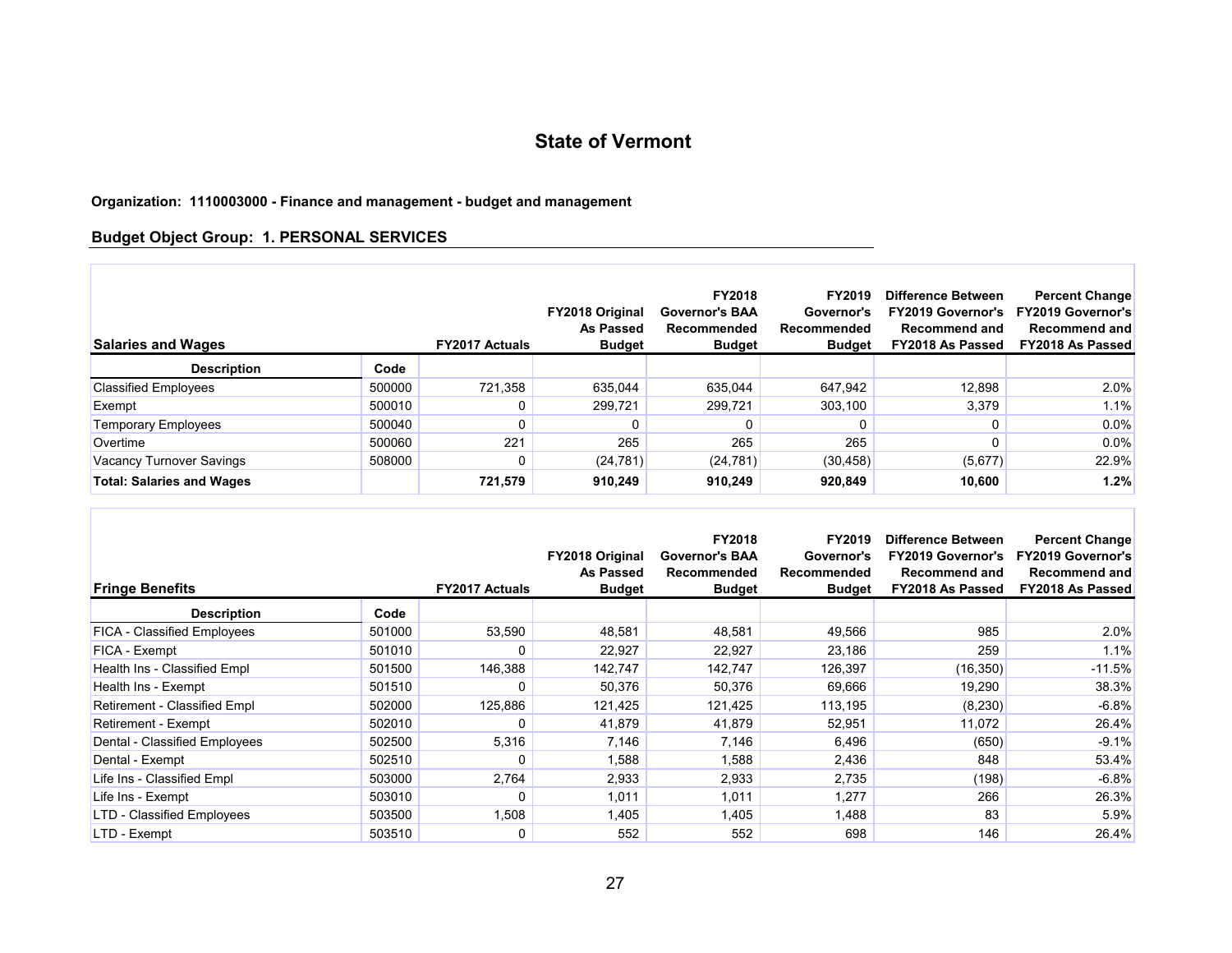Г

| <b>Fringe Benefits</b>        |        | <b>FY2017 Actuals</b> | <b>FY2018 Original</b><br>As Passed<br><b>Budget</b> | FY2018<br><b>Governor's BAA</b><br>Recommended<br><b>Budget</b> | <b>FY2019</b><br>Governor's<br>Recommended<br><b>Budget</b> | Difference Between<br><b>FY2019 Governor's</b><br><b>Recommend and</b><br>FY2018 As Passed | <b>Percent Change</b><br><b>FY2019 Governor's</b><br>Recommend and<br><b>FY2018 As Passed</b> |
|-------------------------------|--------|-----------------------|------------------------------------------------------|-----------------------------------------------------------------|-------------------------------------------------------------|--------------------------------------------------------------------------------------------|-----------------------------------------------------------------------------------------------|
| <b>EAP</b> - Classified Empl  | 504000 | 258                   | 270                                                  | 270                                                             | 240                                                         | (30)                                                                                       | $-11.1%$                                                                                      |
| EAP - Exempt                  | 504010 |                       | 60                                                   | 60                                                              | 91                                                          | 31                                                                                         | 51.7%                                                                                         |
| <b>Employee Tuition Costs</b> | 504530 |                       |                                                      |                                                                 | 0                                                           |                                                                                            | $0.0\%$                                                                                       |
| Workers Comp - Ins Premium    | 505200 | 16.599                | 16.235                                               | 16.235                                                          | 9,880                                                       | (6,355)                                                                                    | $-39.1%$                                                                                      |
| Unemployment Compensation     | 505500 |                       |                                                      |                                                                 |                                                             |                                                                                            | 0.0%                                                                                          |
| Catamount Health Assessment   | 505700 | 73                    | 44                                                   | 44                                                              | 73                                                          | 29                                                                                         | 65.9%                                                                                         |
| <b>Total: Fringe Benefits</b> |        | 352,382               | 459,179                                              | 459,179                                                         | 460,375                                                     | 1,196                                                                                      | 0.3%                                                                                          |

| <b>Contracted and 3rd Party Service</b>        |        | <b>FY2017 Actuals</b> | <b>FY2018 Original</b><br>As Passed<br><b>Budget</b> | <b>FY2018</b><br><b>Governor's BAA</b><br>Recommended<br><b>Budget</b> | FY2019<br>Governor's<br>Recommended<br><b>Budget</b> | Difference Between<br><b>FY2019 Governor's</b><br><b>Recommend and</b><br>FY2018 As Passed | <b>Percent Change</b><br><b>FY2019 Governor's</b><br>Recommend and<br><b>FY2018 As Passed</b> |
|------------------------------------------------|--------|-----------------------|------------------------------------------------------|------------------------------------------------------------------------|------------------------------------------------------|--------------------------------------------------------------------------------------------|-----------------------------------------------------------------------------------------------|
| <b>Description</b>                             | Code   |                       |                                                      |                                                                        |                                                      |                                                                                            |                                                                                               |
| Contr & 3Rd Party - Financial                  | 507100 |                       | 3.587                                                | 3.587                                                                  |                                                      | (3,587)                                                                                    | $-100.0\%$                                                                                    |
| Contr&3Rd Pty-Appr/Engineering                 | 507300 |                       |                                                      |                                                                        |                                                      |                                                                                            | $0.0\%$                                                                                       |
| Contr&3Rd Pty-Educ & Training                  | 507350 | 230                   | 1.704                                                | 1.704                                                                  | 1.704                                                |                                                                                            | 0.0%                                                                                          |
| Other Contr and 3Rd Pty Serv                   | 507600 | 4.250                 | 96,602                                               | 96.602                                                                 | 21,784                                               | (74, 818)                                                                                  | $-77.4%$                                                                                      |
| <b>Total: Contracted and 3rd Party Service</b> |        | 4.480                 | 101,893                                              | 101.893                                                                | 23,488                                               | (78, 405)                                                                                  | $-76.9%$                                                                                      |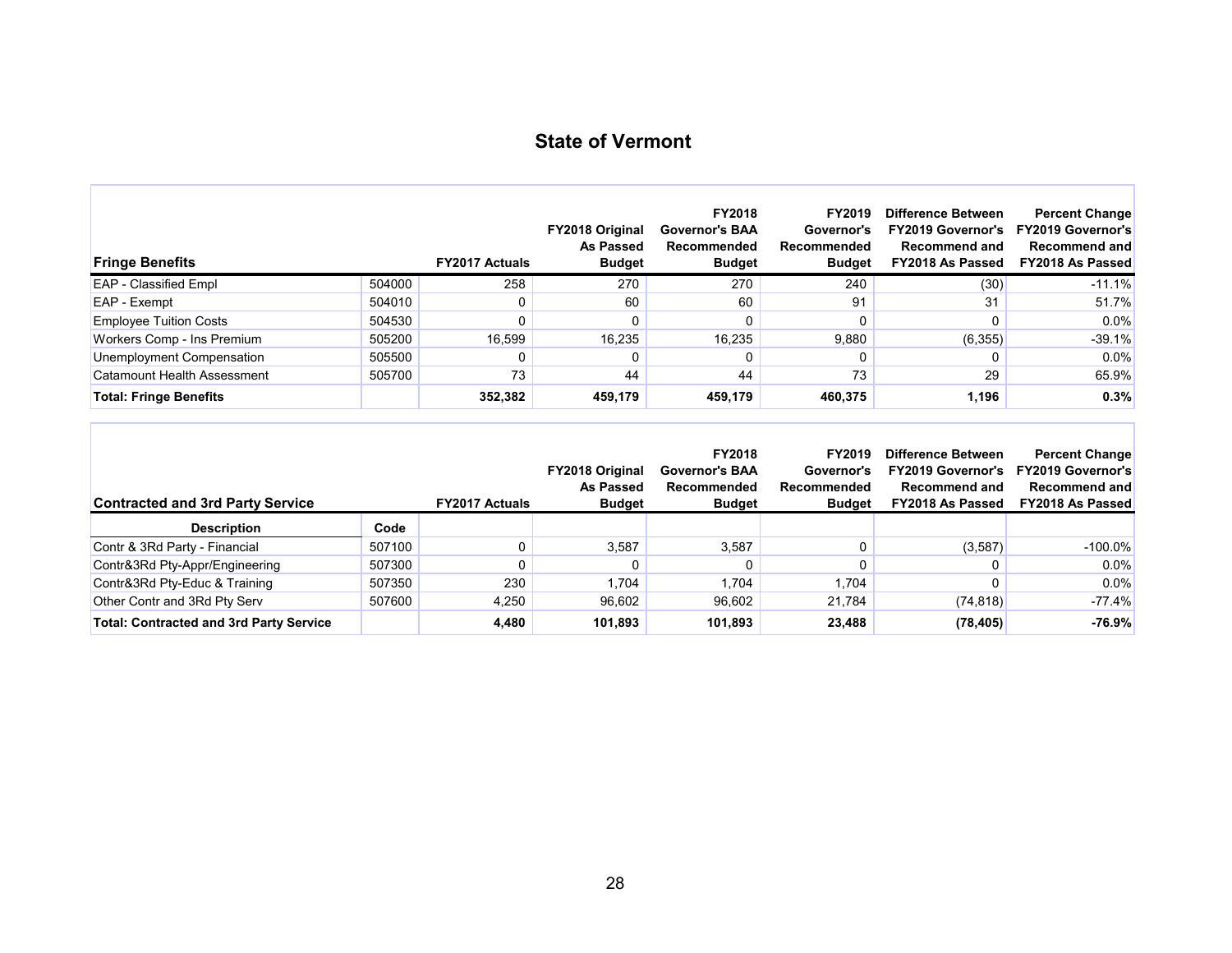| <b>PerDiem and Other Personal Services</b>        |        | <b>FY2017 Actuals</b> | <b>FY2018 Original</b><br>As Passed<br><b>Budget</b> | <b>FY2018</b><br><b>Governor's BAA</b><br>Recommended<br><b>Budget</b> | <b>FY2019</b><br>Governor's<br>Recommended<br><b>Budget</b> | <b>Difference Between</b><br><b>FY2019 Governor's</b><br><b>Recommend and</b><br>FY2018 As Passed | <b>Percent Change</b><br><b>FY2019 Governor's</b><br>Recommend and<br><b>FY2018 As Passed</b> |
|---------------------------------------------------|--------|-----------------------|------------------------------------------------------|------------------------------------------------------------------------|-------------------------------------------------------------|---------------------------------------------------------------------------------------------------|-----------------------------------------------------------------------------------------------|
| <b>Description</b>                                | Code   |                       |                                                      |                                                                        |                                                             |                                                                                                   |                                                                                               |
| Per Diem                                          | 506000 |                       |                                                      |                                                                        | 0.                                                          |                                                                                                   | 0.0%                                                                                          |
| <b>Other Pers Serv</b>                            | 506200 |                       |                                                      |                                                                        | 0                                                           |                                                                                                   | 0.0%                                                                                          |
| <b>Total: PerDiem and Other Personal Services</b> |        |                       |                                                      |                                                                        |                                                             |                                                                                                   | $0.0\%$                                                                                       |
| <b>Total: 1. PERSONAL SERVICES</b>                |        | 1,078,441             | 1,471,321                                            | 1,471,321                                                              | 1,404,712                                                   | (66, 609)                                                                                         | $-4.5%$                                                                                       |

#### **Budget Object Group: 2. OPERATING**

л

| <b>Equipment</b>                 |        | <b>FY2017 Actuals</b> | <b>FY2018 Original</b><br>As Passed<br><b>Budget</b> | <b>FY2018</b><br><b>Governor's BAA</b><br>Recommended<br><b>Budget</b> | FY2019<br>Governor's<br>Recommended<br><b>Budget</b> | Difference Between<br><b>FY2019 Governor's</b><br>Recommend and<br>FY2018 As Passed | <b>Percent Change</b><br><b>FY2019 Governor's</b><br><b>Recommend and</b><br><b>FY2018 As Passed</b> |
|----------------------------------|--------|-----------------------|------------------------------------------------------|------------------------------------------------------------------------|------------------------------------------------------|-------------------------------------------------------------------------------------|------------------------------------------------------------------------------------------------------|
| <b>Description</b>               | Code   |                       |                                                      |                                                                        |                                                      |                                                                                     |                                                                                                      |
| Hardware - Desktop & Laptop Pc   | 522216 | 794                   | 1,250                                                | ,250                                                                   | 1.155                                                | (95)                                                                                | $-7.6%$                                                                                              |
| Hw - Printers, Copiers, Scanners | 522217 |                       |                                                      |                                                                        | 0                                                    |                                                                                     | 0.0%                                                                                                 |
| Software - Application Support   | 522284 | 162                   |                                                      |                                                                        | 0                                                    |                                                                                     | 0.0%                                                                                                 |
| <b>Furniture &amp; Fixtures</b>  | 522700 | 962                   | 651                                                  | 651                                                                    | 653                                                  | $\overline{2}$                                                                      | 0.3%                                                                                                 |
| <b>Total: Equipment</b>          |        | 1,918                 | 1,901                                                | 1,901                                                                  | 1,808                                                | (93)                                                                                | $-4.9%$                                                                                              |

| <b>IT/Telecom Services and Equipment</b> |        | <b>FY2017 Actuals</b> | <b>FY2018 Original</b><br>As Passed<br><b>Budget</b> | <b>FY2018</b><br><b>Governor's BAA</b><br>Recommended<br><b>Budget</b> | <b>FY2019</b><br>Governor's<br>Recommended<br><b>Budget</b> | Difference Between<br><b>Recommend and</b><br>FY2018 As Passed | <b>Percent Change</b><br><b>FY2019 Governor's FY2019 Governor's</b><br>Recommend and<br><b>FY2018 As Passed</b> |
|------------------------------------------|--------|-----------------------|------------------------------------------------------|------------------------------------------------------------------------|-------------------------------------------------------------|----------------------------------------------------------------|-----------------------------------------------------------------------------------------------------------------|
| <b>Description</b>                       | Code   |                       |                                                      |                                                                        |                                                             |                                                                |                                                                                                                 |
| Internet                                 | 516620 |                       |                                                      |                                                                        |                                                             |                                                                | $0.0\%$                                                                                                         |
| Telecom-Internetaccess-Dial-Up           | 516625 |                       |                                                      |                                                                        |                                                             |                                                                | 0.0%                                                                                                            |
| Telecom-Other Telecom Services           | 516650 |                       |                                                      |                                                                        |                                                             |                                                                | $0.0\%$                                                                                                         |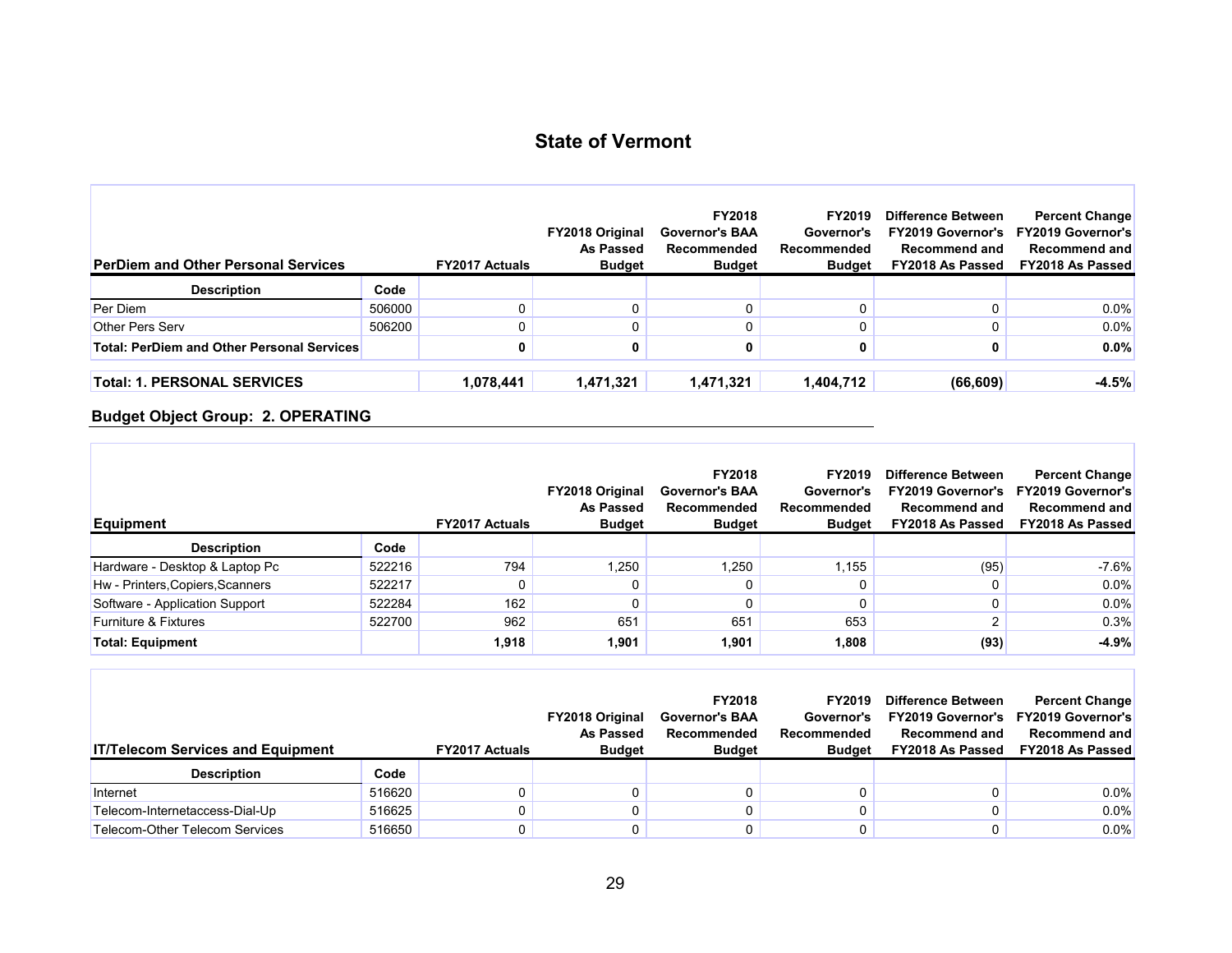| <b>IT/Telecom Services and Equipment</b>        |        | <b>FY2017 Actuals</b> | FY2018 Original<br>As Passed<br><b>Budget</b> | FY2018<br><b>Governor's BAA</b><br>Recommended<br><b>Budget</b> | FY2019<br>Governor's<br>Recommended<br><b>Budget</b> | <b>Difference Between</b><br><b>FY2019 Governor's</b><br><b>Recommend and</b><br>FY2018 As Passed | <b>Percent Change</b><br><b>FY2019 Governor's</b><br><b>Recommend and</b><br>FY2018 As Passed |
|-------------------------------------------------|--------|-----------------------|-----------------------------------------------|-----------------------------------------------------------------|------------------------------------------------------|---------------------------------------------------------------------------------------------------|-----------------------------------------------------------------------------------------------|
| Telecom-Data Telecom Services                   | 516651 | $\Omega$              | 68                                            | 68                                                              | $\Omega$                                             | (68)                                                                                              | $-100.0\%$                                                                                    |
| <b>Telecom-Conf Calling Services</b>            | 516658 | 2,290                 | 452                                           | 452                                                             | 2,346                                                | 1,894                                                                                             | 419.0%                                                                                        |
| Telecom-Wireless Phone Service                  | 516659 | 4,837                 | 4,222                                         | 4,222                                                           | 4,991                                                | 769                                                                                               | 18.2%                                                                                         |
| It Intersyccost- Dii Other                      | 516670 |                       |                                               |                                                                 | $\Omega$                                             | $\Omega$                                                                                          | 0.0%                                                                                          |
| It Intsyccost-Vision/Isdassess                  | 516671 | 9,073                 | 9,740                                         | 9,740                                                           | 9,693                                                | (47)                                                                                              | $-0.5%$                                                                                       |
| <b>ADS Centrex Exp.</b>                         | 516672 | 2,358                 | 4,569                                         | 4,569                                                           | 2,416                                                | (2, 153)                                                                                          | $-47.1%$                                                                                      |
| It Inter Svc Cost Data Process                  | 516677 |                       |                                               |                                                                 |                                                      |                                                                                                   | 0.0%                                                                                          |
| It Inter Svc Cost User Support                  | 516678 |                       |                                               |                                                                 |                                                      |                                                                                                   | 0.0%                                                                                          |
| ADS Allocation Exp.                             | 516685 | 10,238                | 11,108                                        | 11,108                                                          | 9,606                                                | (1,502)                                                                                           | $-13.5%$                                                                                      |
| Info Tech Purchases-Hardware                    | 522210 |                       | 0                                             | 0                                                               | 0                                                    |                                                                                                   | $0.0\%$                                                                                       |
| Hw-Server, Mainfrme, Datastoregu                | 522214 | 0                     | 0                                             | $\Omega$                                                        | $\Omega$                                             | $\Omega$                                                                                          | 0.0%                                                                                          |
| Software - Other                                | 522220 | 0                     | 0                                             | 0                                                               | 168                                                  | 168                                                                                               | 0.0%                                                                                          |
| Software - Office Technology                    | 522221 | 0                     | 0                                             | 0                                                               | $\Omega$                                             | $\Omega$                                                                                          | 0.0%                                                                                          |
| Sw-Database&Management Sys                      | 522222 | 0                     | 0                                             | $\Omega$                                                        | 0                                                    | $\Omega$                                                                                          | 0.0%                                                                                          |
| <b>Total: IT/Telecom Services and Equipment</b> |        | 28,796                | 30,159                                        | 30,159                                                          | 29,220                                               | (939)                                                                                             | $-3.1%$                                                                                       |

| <b>Other Operating Expenses</b>        |        | <b>FY2017 Actuals</b> | <b>FY2018 Original</b><br>As Passed<br><b>Budget</b> | FY2018<br><b>Governor's BAA</b><br>Recommended<br><b>Budget</b> | <b>FY2019</b><br>Governor's<br>Recommended<br><b>Budget</b> | <b>Difference Between</b><br><b>FY2019 Governor's</b><br><b>Recommend and</b><br>FY2018 As Passed | <b>Percent Change</b><br><b>FY2019 Governor's</b><br>Recommend and<br><b>FY2018 As Passed</b> |
|----------------------------------------|--------|-----------------------|------------------------------------------------------|-----------------------------------------------------------------|-------------------------------------------------------------|---------------------------------------------------------------------------------------------------|-----------------------------------------------------------------------------------------------|
| <b>Description</b>                     | Code   |                       |                                                      |                                                                 |                                                             |                                                                                                   |                                                                                               |
| <b>Other Operating Expense</b>         | 523199 |                       |                                                      |                                                                 |                                                             |                                                                                                   | $0.0\%$                                                                                       |
| Single Audit Allocation                | 523620 | 28.217                | 24,310                                               | 24.310                                                          | 26.141                                                      | 1,831                                                                                             | 7.5%                                                                                          |
| Late Interest Charge                   | 551060 | b                     |                                                      |                                                                 |                                                             |                                                                                                   | 0.0%                                                                                          |
| <b>Total: Other Operating Expenses</b> |        | 28.222                | 24.310                                               | 24.310                                                          | 26.141                                                      | 1,831                                                                                             | 7.5%                                                                                          |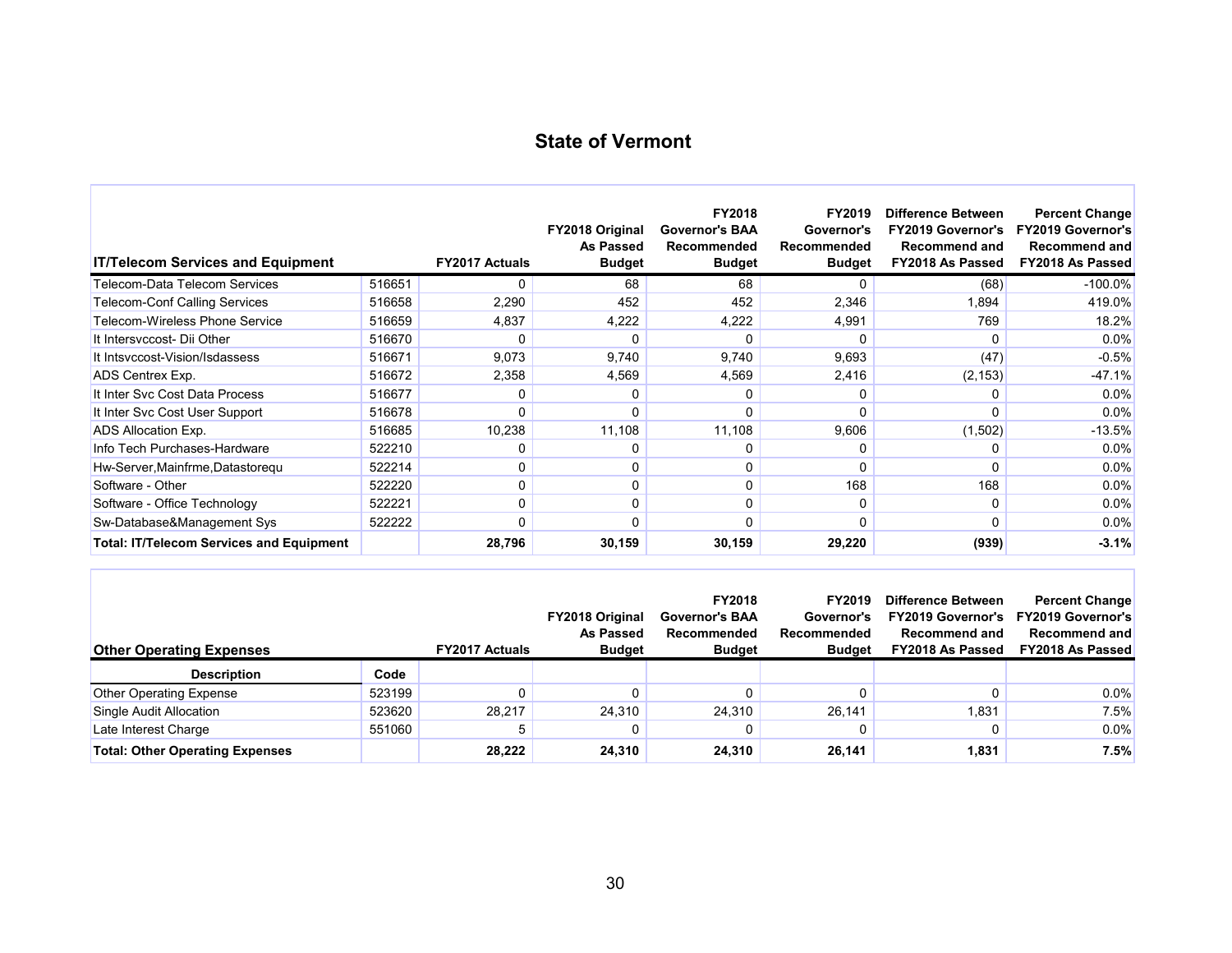۰

п

| <b>Other Purchased Services</b>        |        | <b>FY2017 Actuals</b> | FY2018 Original<br><b>As Passed</b><br><b>Budget</b> | FY2018<br><b>Governor's BAA</b><br>Recommended<br><b>Budget</b> | FY2019<br>Governor's<br>Recommended<br><b>Budget</b> | <b>Difference Between</b><br><b>FY2019 Governor's</b><br><b>Recommend and</b><br>FY2018 As Passed | <b>Percent Change</b><br><b>FY2019 Governor's</b><br><b>Recommend and</b><br>FY2018 As Passed |
|----------------------------------------|--------|-----------------------|------------------------------------------------------|-----------------------------------------------------------------|------------------------------------------------------|---------------------------------------------------------------------------------------------------|-----------------------------------------------------------------------------------------------|
| <b>Description</b>                     | Code   |                       |                                                      |                                                                 |                                                      |                                                                                                   |                                                                                               |
| Insurance Other Than Empl Bene         | 516000 | 2,715                 | 2,952                                                | 2,952                                                           | 3,018                                                | 66                                                                                                | 2.2%                                                                                          |
| Insurance - General Liability          | 516010 | 1.595                 | 1.666                                                | 1.666                                                           | 1.930                                                | 264                                                                                               | 15.8%                                                                                         |
| <b>Dues</b>                            | 516500 | 17,533                | 28,968                                               | 28,968                                                          | 28,968                                               | 0                                                                                                 | 0.0%                                                                                          |
| Licenses                               | 516550 | 0                     | 0                                                    | 0                                                               | 0                                                    | 0                                                                                                 | 0.0%                                                                                          |
| <b>Telecom-Telephone Services</b>      | 516652 | 0                     | 0                                                    | $\mathbf 0$                                                     | $\Omega$                                             | $\Omega$                                                                                          | 0.0%                                                                                          |
| Advertising - Job Vacancies            | 516820 | $\Omega$              | 0                                                    | 0                                                               | 0                                                    | $\Omega$                                                                                          | 0.0%                                                                                          |
| Printing and Binding                   | 517000 | 2,810                 | 2,877                                                | 2,877                                                           | 2,866                                                | (11)                                                                                              | $-0.4%$                                                                                       |
| Printing & Binding-Bas Copy Ct         | 517005 | $\Omega$              | $\Omega$                                             | $\Omega$                                                        | $\Omega$                                             | $\Omega$                                                                                          | 0.0%                                                                                          |
| Photocopying                           | 517020 | 2,106                 | 2,550                                                | 2,550                                                           | 2,147                                                | (403)                                                                                             | $-15.8%$                                                                                      |
| Registration For Meetings&Conf         | 517100 | 750                   | 2,275                                                | 2,275                                                           | 2,275                                                | 0                                                                                                 | 0.0%                                                                                          |
| Training - Info Tech                   | 517110 | 14                    | 0                                                    | 0                                                               | 0                                                    | 0                                                                                                 | 0.0%                                                                                          |
| Postage                                | 517200 | 12                    | $\Omega$                                             | $\Omega$                                                        | 0                                                    | $\Omega$                                                                                          | 0.0%                                                                                          |
| Postage - Bgs Postal Svcs Only         | 517205 | 248                   | 202                                                  | 202                                                             | 254                                                  | 52                                                                                                | 25.7%                                                                                         |
| Freight & Express Mail                 | 517300 | 0                     | 18                                                   | 18                                                              | 0                                                    | (18)                                                                                              | $-100.0%$                                                                                     |
| Instate Conf, Meetings, Etc            | 517400 | $\Omega$              | $\Omega$                                             | $\Omega$                                                        | 0                                                    | 0                                                                                                 | 0.0%                                                                                          |
| Outside Conf, Meetings, Etc.           | 517500 | 570                   | 842                                                  | 842                                                             | 728                                                  | (114)                                                                                             | $-13.5%$                                                                                      |
| <b>Other Purchased Services</b>        | 519000 | $\Omega$              | 1,326                                                | 1,326                                                           | $\Omega$                                             | (1,326)                                                                                           | $-100.0\%$                                                                                    |
| Agency Fee                             | 519005 | 7.889                 | 8.637                                                | 8.637                                                           | 9.156                                                | 519                                                                                               | 6.0%                                                                                          |
| <b>Human Resources Services</b>        | 519006 | 4,810                 | 8,086                                                | 8,086                                                           | 6,420                                                | (1,666)                                                                                           | $-20.6%$                                                                                      |
| Administrative Service Charge          | 519010 | 0                     | 0                                                    | 0                                                               | 0                                                    | 0                                                                                                 | 0.0%                                                                                          |
| Moving State Agencies                  | 519040 | $\Omega$              | $\Omega$                                             | $\Omega$                                                        | $\Omega$                                             | 0                                                                                                 | 0.0%                                                                                          |
| <b>Total: Other Purchased Services</b> |        | 41,053                | 60,399                                               | 60,399                                                          | 57,762                                               | (2,637)                                                                                           | $-4.4%$                                                                                       |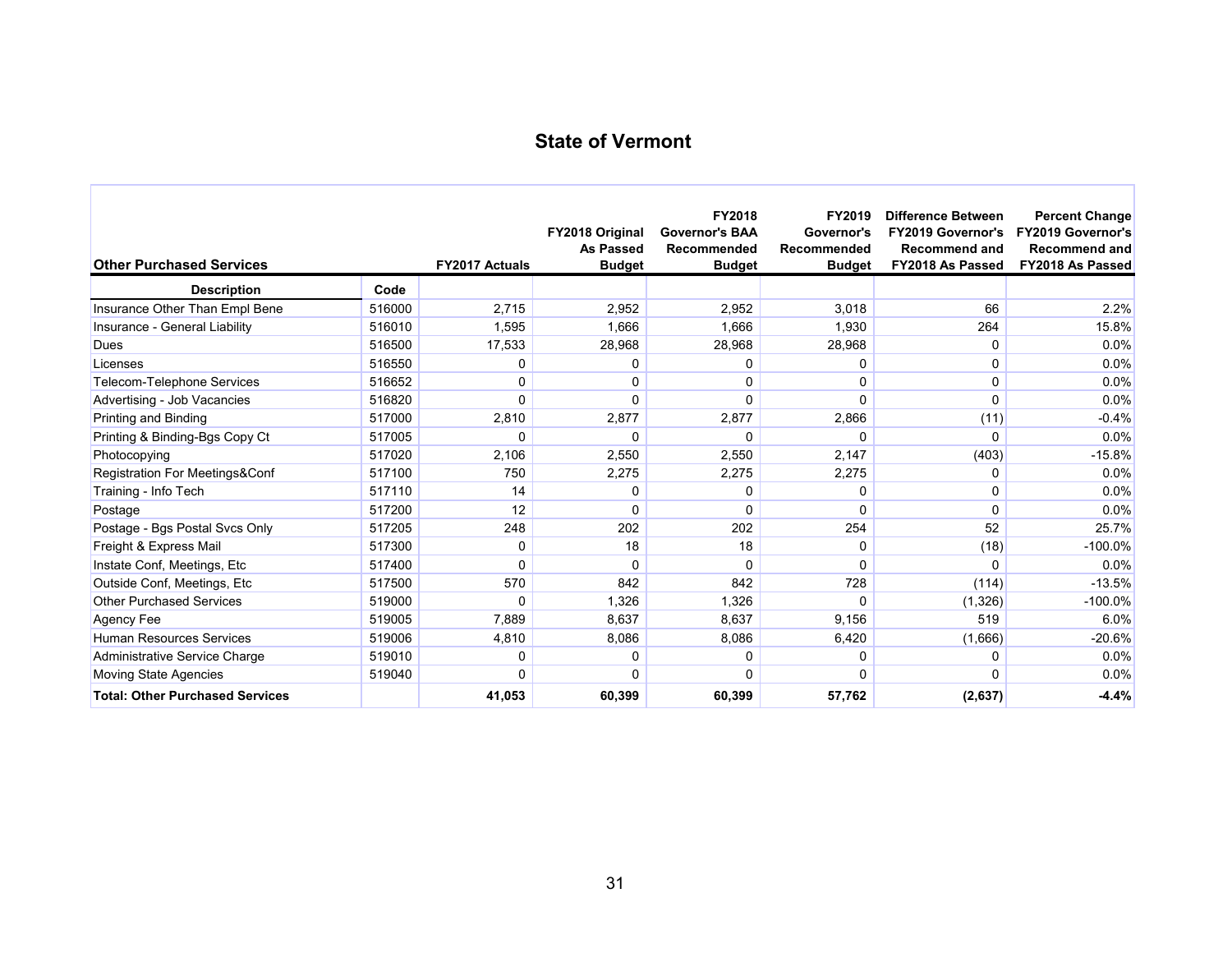F

г

| <b>Property and Maintenance</b>        |        | <b>FY2017 Actuals</b> | <b>FY2018 Original</b><br>As Passed<br><b>Budget</b> | <b>FY2018</b><br><b>Governor's BAA</b><br><b>Recommended</b><br><b>Budget</b> | FY2019<br>Governor's<br>Recommended<br><b>Budget</b> | <b>Difference Between</b><br><b>FY2019 Governor's</b><br><b>Recommend and</b><br>FY2018 As Passed | <b>Percent Change</b><br><b>FY2019 Governor's</b><br><b>Recommend and</b><br><b>FY2018 As Passed</b> |
|----------------------------------------|--------|-----------------------|------------------------------------------------------|-------------------------------------------------------------------------------|------------------------------------------------------|---------------------------------------------------------------------------------------------------|------------------------------------------------------------------------------------------------------|
| <b>Description</b>                     | Code   |                       |                                                      |                                                                               |                                                      |                                                                                                   |                                                                                                      |
| Disposal                               | 510200 | 30                    |                                                      |                                                                               | 90                                                   | 90                                                                                                | $0.0\%$                                                                                              |
| Recycling                              | 510220 | 15                    |                                                      |                                                                               | 0                                                    |                                                                                                   | 0.0%                                                                                                 |
| Repair & Maint - Office Tech           | 513010 | 1,253                 | 1,761                                                | 1,761                                                                         | 1,761                                                |                                                                                                   | 0.0%                                                                                                 |
| <b>Total: Property and Maintenance</b> |        | 1,298                 | 1,761                                                | 1,761                                                                         | 1,851                                                | 90                                                                                                | 5.1%                                                                                                 |

| <b>Rental Other</b>        |        | <b>FY2017 Actuals</b> | <b>FY2018 Original</b><br><b>As Passed</b><br><b>Budget</b> | <b>FY2018</b><br><b>Governor's BAA</b><br>Recommended<br><b>Budget</b> | <b>FY2019</b><br>Governor's<br>Recommended<br><b>Budget</b> | <b>Difference Between</b><br><b>FY2019 Governor's</b><br><b>Recommend and</b><br><b>FY2018 As Passed</b> | <b>Percent Change</b><br><b>FY2019 Governor's</b><br>Recommend and<br><b>FY2018 As Passed</b> |
|----------------------------|--------|-----------------------|-------------------------------------------------------------|------------------------------------------------------------------------|-------------------------------------------------------------|----------------------------------------------------------------------------------------------------------|-----------------------------------------------------------------------------------------------|
| <b>Description</b>         | Code   |                       |                                                             |                                                                        |                                                             |                                                                                                          |                                                                                               |
| Rental - Auto              | 514550 | 620                   | .122                                                        | 1,122                                                                  | 0                                                           | (1, 122)                                                                                                 | $-100.0\%$                                                                                    |
| Rental - Office Equipment  | 514650 |                       | 245                                                         | 245                                                                    | 663                                                         | 418                                                                                                      | 170.6%                                                                                        |
| Rental - Other             | 515000 |                       |                                                             |                                                                        | 0                                                           |                                                                                                          | $0.0\%$                                                                                       |
| <b>Total: Rental Other</b> |        | 620                   | 1,367                                                       | 1,367                                                                  | 663                                                         | (704)                                                                                                    | $-51.5%$                                                                                      |

| <b>Rental Property</b>        |        | <b>FY2017 Actuals</b> | <b>FY2018 Original</b><br>As Passed<br><b>Budget</b> | <b>FY2018</b><br><b>Governor's BAA</b><br>Recommended<br><b>Budget</b> | <b>FY2019</b><br>Governor's<br><b>Recommended</b><br><b>Budget</b> | Difference Between<br><b>FY2019 Governor's</b><br><b>Recommend and</b><br>FY2018 As Passed | <b>Percent Change</b><br><b>FY2019 Governor's</b><br>Recommend and<br><b>FY2018 As Passed</b> |
|-------------------------------|--------|-----------------------|------------------------------------------------------|------------------------------------------------------------------------|--------------------------------------------------------------------|--------------------------------------------------------------------------------------------|-----------------------------------------------------------------------------------------------|
| <b>Description</b>            | Code   |                       |                                                      |                                                                        |                                                                    |                                                                                            |                                                                                               |
| Rent Land&Bldgs-Non-Office    | 514010 |                       |                                                      |                                                                        |                                                                    |                                                                                            | $0.0\%$                                                                                       |
| Fee-For-Space Charge          | 515010 | 115.729               | 64.848                                               | 64.848                                                                 | 67.345                                                             | 2.497                                                                                      | 3.9%                                                                                          |
| <b>Total: Rental Property</b> |        | 115,729               | 64,848                                               | 64.848                                                                 | 67,345                                                             | 2,497                                                                                      | 3.9%                                                                                          |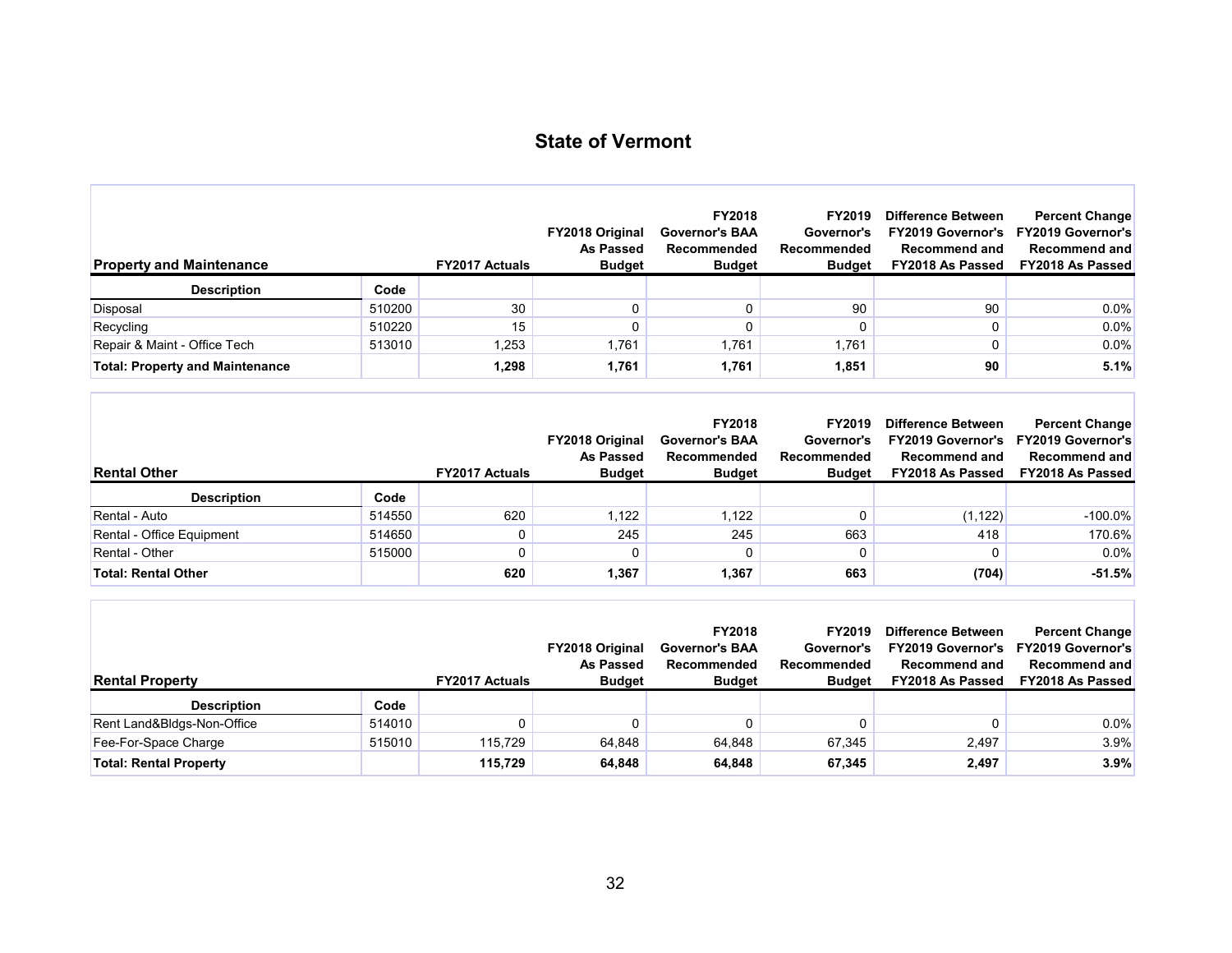| <b>Supplies</b>                |        | <b>FY2017 Actuals</b> | FY2018 Original<br><b>As Passed</b><br><b>Budget</b> | FY2018<br><b>Governor's BAA</b><br>Recommended<br><b>Budget</b> | FY2019<br>Governor's<br>Recommended<br><b>Budget</b> | <b>Difference Between</b><br><b>FY2019 Governor's</b><br><b>Recommend and</b><br>FY2018 As Passed | <b>Percent Change</b><br><b>FY2019 Governor's</b><br><b>Recommend and</b><br>FY2018 As Passed |
|--------------------------------|--------|-----------------------|------------------------------------------------------|-----------------------------------------------------------------|------------------------------------------------------|---------------------------------------------------------------------------------------------------|-----------------------------------------------------------------------------------------------|
| <b>Description</b>             | Code   |                       |                                                      |                                                                 |                                                      |                                                                                                   |                                                                                               |
| <b>Office Supplies</b>         | 520000 | 1,905                 | 3,393                                                | 3,393                                                           | 3,393                                                | $\Omega$                                                                                          | 0.0%                                                                                          |
| Vehicle & Equip Supplies&Fuel  | 520100 |                       | 0                                                    | 0                                                               | 0                                                    | 0                                                                                                 | 0.0%                                                                                          |
| <b>Other General Supplies</b>  | 520500 | 138                   | 204                                                  | 204                                                             | 204                                                  | $\Omega$                                                                                          | 0.0%                                                                                          |
| <b>Educational Supplies</b>    | 520540 | 1,995                 | 0                                                    | 0                                                               | 561                                                  | 561                                                                                               | 0.0%                                                                                          |
| Photo Supplies                 | 520560 | 0                     | 0                                                    | 0                                                               | 561                                                  | 561                                                                                               | 0.0%                                                                                          |
| Recognition/Awards             | 520600 | 1,095                 | 0                                                    | 0                                                               | $\Omega$                                             | $\Omega$                                                                                          | 0.0%                                                                                          |
| Food                           | 520700 | 175                   | 0                                                    | 0                                                               | 0                                                    | 0                                                                                                 | 0.0%                                                                                          |
| Water                          | 520712 | 0                     | 0                                                    | 0                                                               | 0                                                    | 0                                                                                                 | 0.0%                                                                                          |
| Books&Periodicals-Library/Educ | 521500 | $\Omega$              | O                                                    | $\Omega$                                                        | $\Omega$                                             | $\Omega$                                                                                          | 0.0%                                                                                          |
| Subscriptions                  | 521510 | 436                   | 106                                                  | 106                                                             | 449                                                  | 343                                                                                               | 323.6%                                                                                        |
| Subscriptions: Dol-Electronic  | 521512 | 78                    | 133                                                  | 133                                                             | 82                                                   | (51)                                                                                              | $-38.3%$                                                                                      |
| Subscriptions Other Info Serv  | 521515 | 0                     | 0                                                    | 0                                                               | 0                                                    | 0                                                                                                 | 0.0%                                                                                          |
| Household, Facility&Lab Suppl  | 521800 | $\Omega$              | 0                                                    | 0                                                               | $\Omega$                                             | $\Omega$                                                                                          | $0.0\%$                                                                                       |
| Paper Products                 | 521820 | O                     | ŋ                                                    | $\Omega$                                                        | $\Omega$                                             | $\Omega$                                                                                          | 0.0%                                                                                          |
| <b>Total: Supplies</b>         |        | 5,823                 | 3,836                                                | 3,836                                                           | 5,250                                                | 1,414                                                                                             | 36.9%                                                                                         |

| <b>Travel</b>                 |        | <b>FY2017 Actuals</b> | <b>FY2018 Original</b><br>As Passed<br><b>Budget</b> | <b>FY2018</b><br><b>Governor's BAA</b><br>Recommended<br><b>Budget</b> | FY2019<br>Governor's<br>Recommended<br><b>Budget</b> | <b>Difference Between</b><br><b>FY2019 Governor's</b><br><b>Recommend and</b><br>FY2018 As Passed | <b>Percent Change</b><br><b>FY2019 Governor's</b><br><b>Recommend and</b><br><b>FY2018 As Passed</b> |
|-------------------------------|--------|-----------------------|------------------------------------------------------|------------------------------------------------------------------------|------------------------------------------------------|---------------------------------------------------------------------------------------------------|------------------------------------------------------------------------------------------------------|
| <b>Description</b>            | Code   |                       |                                                      |                                                                        |                                                      |                                                                                                   |                                                                                                      |
| Travel-Inst-Auto Mileage-Emp  | 518000 | 203                   | 625                                                  | 625                                                                    | 543                                                  | (82)                                                                                              | $-13.1%$                                                                                             |
| Travel-Inst-Other Transp-Emp  | 518010 | 100                   | 1,878                                                | 1,878                                                                  | 1,623                                                | (255)                                                                                             | $-13.6%$                                                                                             |
| Travel-Inst-Incidentals-Emp   | 518040 | 4                     |                                                      |                                                                        |                                                      |                                                                                                   | 0.0%                                                                                                 |
| Conference - Instate - Emp    | 518050 | 0                     | 208                                                  | 208                                                                    | 208                                                  |                                                                                                   | 0.0%                                                                                                 |
| Travel-Outst-Auto Mileage-Emp | 518500 | 128                   | 418                                                  | 418                                                                    | 416                                                  | (2)                                                                                               | $-0.5%$                                                                                              |
| Travel-Outst-Other Trans-Emp  | 518510 | 1,093                 | 2,266                                                | 2,266                                                                  | 1,802                                                | (464)                                                                                             | $-20.5%$                                                                                             |
| Travel-Outst-Meals-Emp        | 518520 | 349                   | 564                                                  | 564                                                                    | 294                                                  | (270)                                                                                             | $-47.9%$                                                                                             |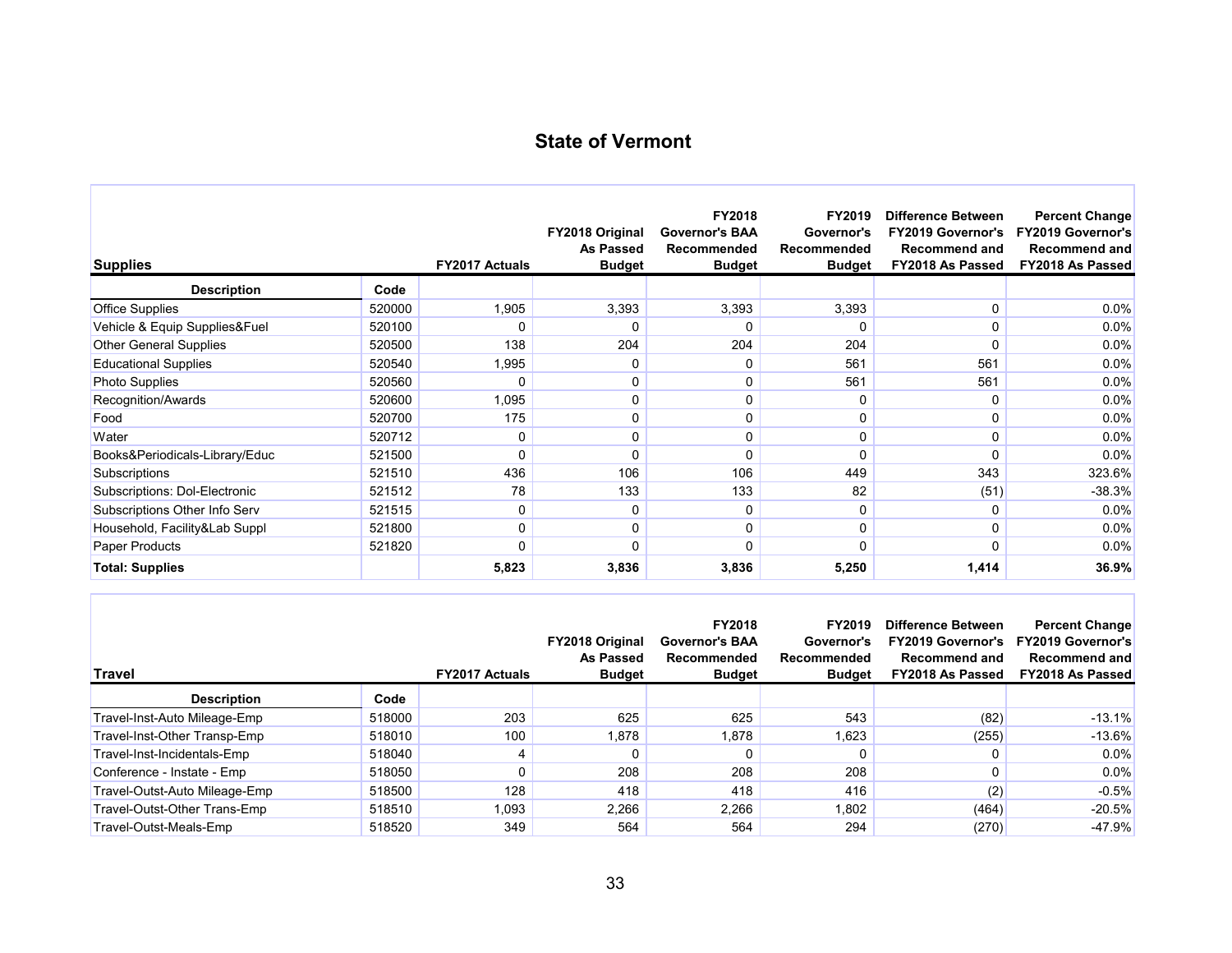| Travel                        |        | <b>FY2017 Actuals</b> | FY2018 Original<br>As Passed<br><b>Budget</b> | FY2018<br><b>Governor's BAA</b><br>Recommended<br><b>Budget</b> | FY2019<br>Governor's<br>Recommended<br><b>Budget</b> | <b>Difference Between</b><br><b>FY2019 Governor's</b><br><b>Recommend and</b><br>FY2018 As Passed | <b>Percent Change</b><br><b>FY2019 Governor's</b><br><b>Recommend and</b><br>FY2018 As Passed |
|-------------------------------|--------|-----------------------|-----------------------------------------------|-----------------------------------------------------------------|------------------------------------------------------|---------------------------------------------------------------------------------------------------|-----------------------------------------------------------------------------------------------|
| Travel-Outst-Lodging-Emp      | 518530 | 2,737                 | 7,323                                         | 7,323                                                           | 6,999                                                | (324)                                                                                             | $-4.4%$                                                                                       |
| Travel-Outst-Incidentals-Emp  | 518540 | 179                   | 140                                           | 140                                                             | 145                                                  | 5                                                                                                 | 3.6%                                                                                          |
| <b>Total: Travel</b>          |        | 4,794                 | 13,422                                        | 13,422                                                          | 12,030                                               | (1, 392)                                                                                          | $-10.4%$                                                                                      |
| <b>Rentals</b>                |        | <b>FY2017 Actuals</b> |                                               |                                                                 |                                                      | <b>Recommend and As</b><br>Passed                                                                 | <b>Recommend and</b><br><b>As Passed</b>                                                      |
| <b>Description</b>            | Code   |                       |                                               |                                                                 |                                                      |                                                                                                   |                                                                                               |
| Software-License-Data Network | 516555 | 2,005                 | 0                                             | 0                                                               | 0                                                    | $\mathbf{0}$                                                                                      | 0.0%                                                                                          |
| <b>Total: Rentals</b>         |        | 2,005                 | 0                                             | 0                                                               | 0                                                    | 0                                                                                                 | 0.0%                                                                                          |
| <b>Total: 2. OPERATING</b>    |        | 230,257               | 202,003                                       | 202,003                                                         | 202,070                                              | 67                                                                                                | 0.0%                                                                                          |
| <b>Total Expenses:</b>        |        | 1,308,698             | 1,673,324                                     | 1,673,324                                                       | 1,606,782                                            | (66, 542)                                                                                         | $-4.0%$                                                                                       |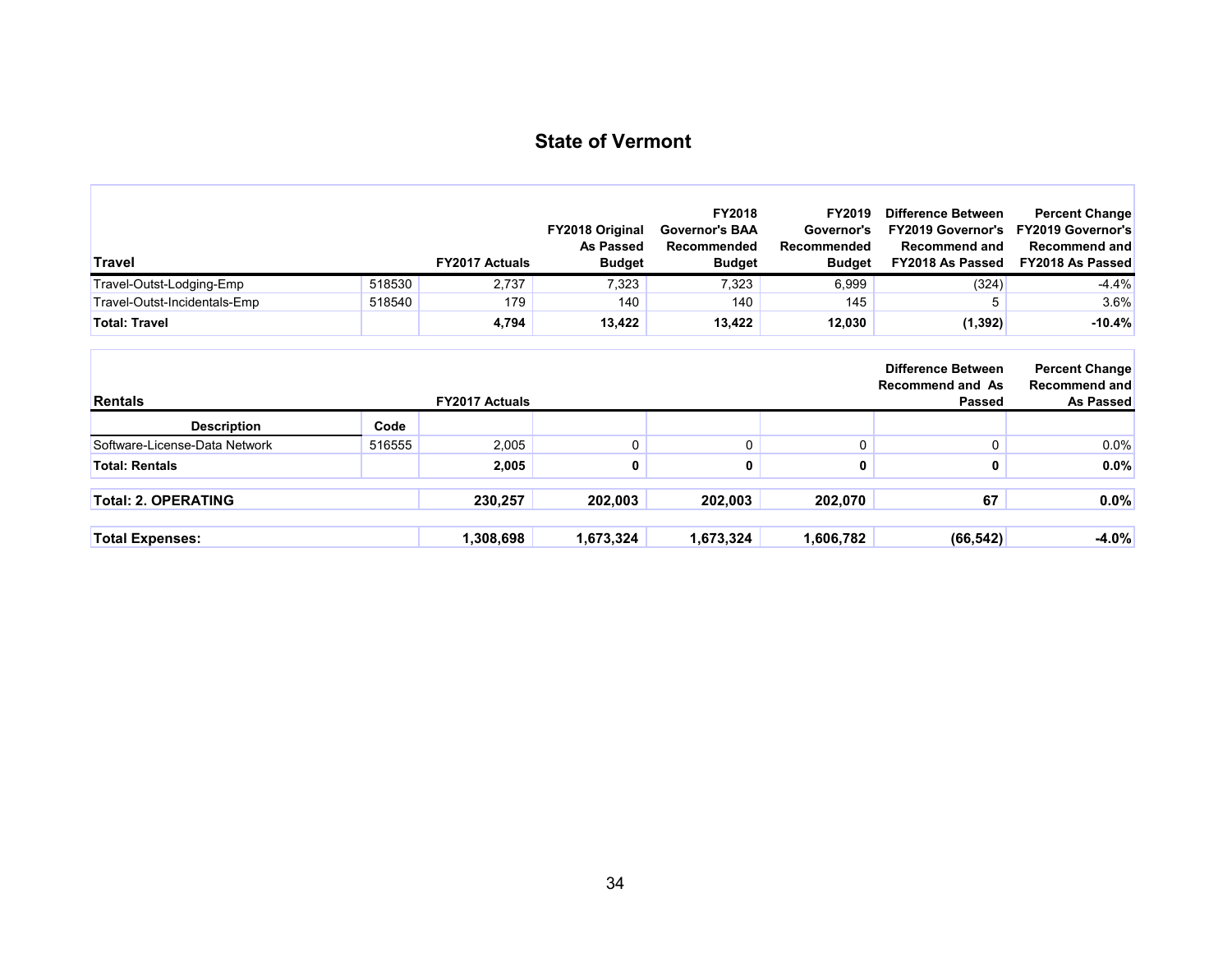#### **Organization: 1115001000 - Finance and management - financial operations**

#### **Budget Object Group: 1. PERSONAL SERVICES**

Г

| <b>Salaries and Wages</b>        |        | <b>FY2017 Actuals</b> | <b>FY2018 Original</b><br><b>As Passed</b><br><b>Budget</b> | FY2018<br><b>Governor's BAA</b><br>Recommended<br><b>Budget</b> | FY2019<br>Governor's<br>Recommended<br><b>Budget</b> | <b>Difference Between</b><br><b>FY2019 Governor's</b><br><b>Recommend and</b><br>FY2018 As Passed | <b>Percent Change</b><br><b>FY2019 Governor's</b><br><b>Recommend and</b><br><b>FY2018 As Passed</b> |
|----------------------------------|--------|-----------------------|-------------------------------------------------------------|-----------------------------------------------------------------|------------------------------------------------------|---------------------------------------------------------------------------------------------------|------------------------------------------------------------------------------------------------------|
| <b>Description</b>               | Code   |                       |                                                             |                                                                 |                                                      |                                                                                                   |                                                                                                      |
| <b>Classified Employees</b>      | 500000 | 1,259,260             | 1,318,534                                                   | 1,318,534                                                       | 1,375,692                                            | 57.158                                                                                            | 4.3%                                                                                                 |
| Temporary Employees              | 500040 |                       |                                                             |                                                                 |                                                      |                                                                                                   | 0.0%                                                                                                 |
| Overtime                         | 500060 | 1.681                 | .255                                                        | 1,255                                                           | 1,658                                                | 403                                                                                               | 32.1%                                                                                                |
| Vacancy Turnover Savings         | 508000 |                       | (11, 731)                                                   | (11, 731)                                                       |                                                      | 11.731                                                                                            | $-100.0\%$                                                                                           |
| Personal Services Budget         | 509000 |                       |                                                             |                                                                 |                                                      |                                                                                                   | $0.0\%$                                                                                              |
| <b>Total: Salaries and Wages</b> |        | 1,260,941             | 1,308,058                                                   | 1,308,058                                                       | 1,377,350                                            | 69,292                                                                                            | 5.3%                                                                                                 |

| <b>Fringe Benefits</b>             |        | <b>FY2017 Actuals</b> | FY2018 Original<br>As Passed<br><b>Budget</b> | FY2018<br><b>Governor's BAA</b><br>Recommended<br><b>Budget</b> | FY2019<br>Governor's<br>Recommended<br><b>Budget</b> | Difference Between<br><b>FY2019 Governor's</b><br><b>Recommend and</b><br>FY2018 As Passed | <b>Percent Change</b><br><b>FY2019 Governor's</b><br>Recommend and<br><b>FY2018 As Passed</b> |
|------------------------------------|--------|-----------------------|-----------------------------------------------|-----------------------------------------------------------------|------------------------------------------------------|--------------------------------------------------------------------------------------------|-----------------------------------------------------------------------------------------------|
| <b>Description</b>                 | Code   |                       |                                               |                                                                 |                                                      |                                                                                            |                                                                                               |
| <b>FICA - Classified Employees</b> | 501000 | 92,975                | 100,866                                       | 100,866                                                         | 105,244                                              | 4,378                                                                                      | 4.3%                                                                                          |
| Health Ins - Classified Empl       | 501500 | 270,509               | 259,593                                       | 259,593                                                         | 273,981                                              | 14,388                                                                                     | 5.5%                                                                                          |
| Retirement - Classified Empl       | 502000 | 219,514               | 230,347                                       | 230,347                                                         | 240,332                                              | 9,985                                                                                      | 4.3%                                                                                          |
| Dental - Classified Employees      | 502500 | 14.754                | 14,292                                        | 14,292                                                          | 14,616                                               | 324                                                                                        | 2.3%                                                                                          |
| Life Ins - Classified Empl         | 503000 | 4,618                 | 5,562                                         | 5,562                                                           | 5,805                                                | 243                                                                                        | 4.4%                                                                                          |
| <b>LTD - Classified Employees</b>  | 503500 | 1,969                 | 1,901                                         | 1,901                                                           | 1,831                                                | (70)                                                                                       | $-3.7%$                                                                                       |
| <b>EAP</b> - Classified Empl       | 504000 | 507                   | 540                                           | 540                                                             | 540                                                  | 0                                                                                          | $0.0\%$                                                                                       |
| <b>Employee Tuition Costs</b>      | 504530 |                       |                                               |                                                                 |                                                      | 0                                                                                          | $0.0\%$                                                                                       |
| Workers Comp - Ins Premium         | 505200 | 31,538                | 29,223                                        | 29,223                                                          | 16,166                                               | (13,057)                                                                                   | $-44.7%$                                                                                      |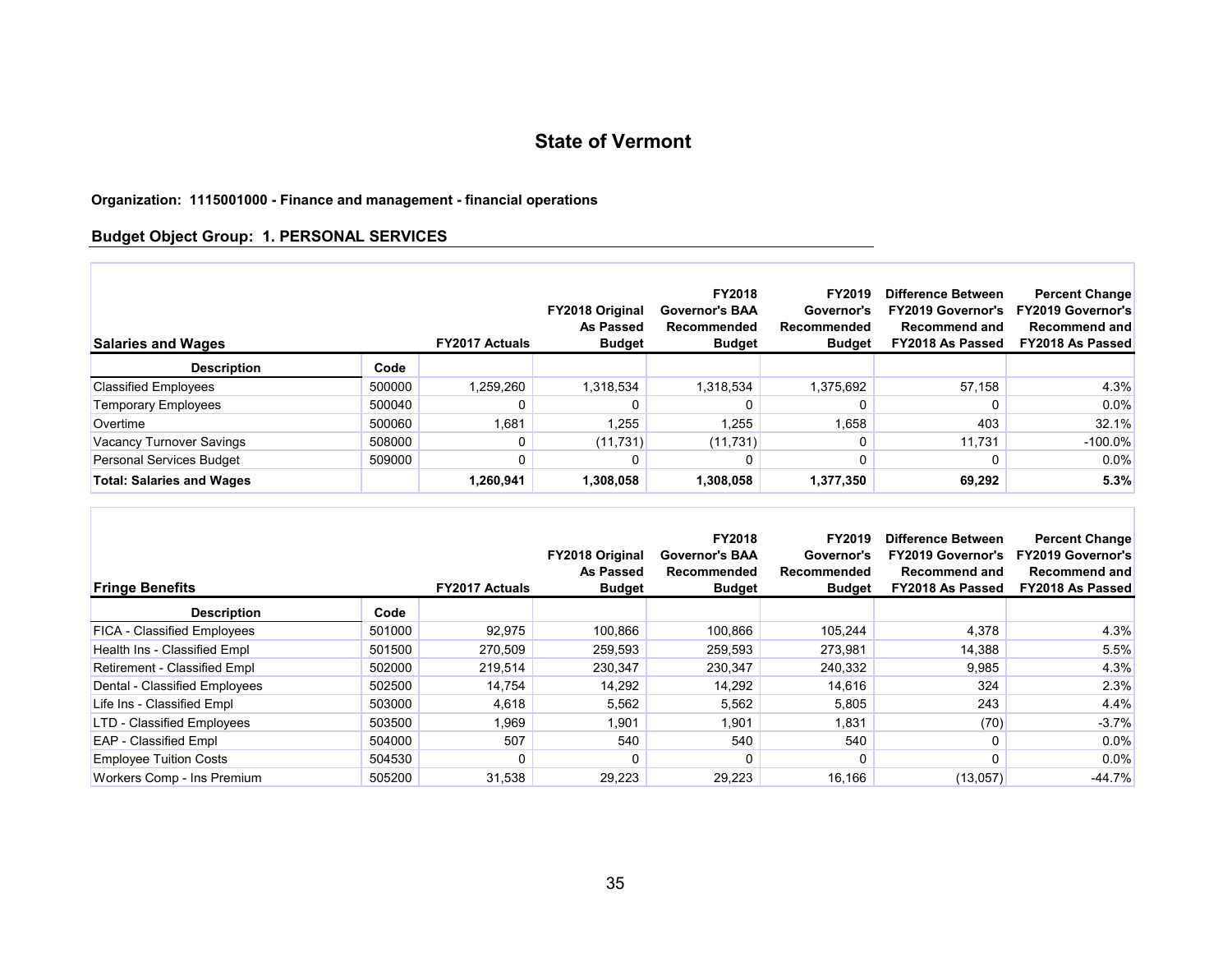Г

| <b>Fringe Benefits</b>        |        | <b>FY2017 Actuals</b> | <b>FY2018 Original</b><br>As Passed<br><b>Budget</b> | <b>FY2018</b><br><b>Governor's BAA</b><br>Recommended<br><b>Budget</b> | FY2019<br>Governor's<br>Recommended<br><b>Budget</b> | <b>Difference Between</b><br><b>FY2019 Governor's</b><br><b>Recommend and</b><br>FY2018 As Passed | <b>Percent Change</b><br><b>FY2019 Governor's</b><br><b>Recommend and</b><br><b>FY2018 As Passed</b> |
|-------------------------------|--------|-----------------------|------------------------------------------------------|------------------------------------------------------------------------|------------------------------------------------------|---------------------------------------------------------------------------------------------------|------------------------------------------------------------------------------------------------------|
| Unemployment Compensation     | 505500 |                       | 2,378                                                | 2,378                                                                  | .189                                                 | (1, 189)                                                                                          | $-50.0%$                                                                                             |
| Catamount Health Assessment   | 505700 |                       |                                                      |                                                                        |                                                      |                                                                                                   | 0.0%                                                                                                 |
| <b>Total: Fringe Benefits</b> |        | 636,384               | 644,702                                              | 644,702                                                                | 659,704                                              | 15,002                                                                                            | 2.3%                                                                                                 |

| <b>Contracted and 3rd Party Service</b>        |        | <b>FY2017 Actuals</b> | <b>FY2018 Original</b><br>As Passed<br><b>Budget</b> | <b>FY2018</b><br><b>Governor's BAA</b><br>Recommended<br><b>Budget</b> | FY2019<br>Governor's<br>Recommended<br><b>Budget</b> | <b>Difference Between</b><br><b>FY2019 Governor's</b><br>Recommend and<br>FY2018 As Passed | <b>Percent Change</b><br><b>FY2019 Governor's</b><br>Recommend and<br><b>FY2018 As Passed</b> |
|------------------------------------------------|--------|-----------------------|------------------------------------------------------|------------------------------------------------------------------------|------------------------------------------------------|--------------------------------------------------------------------------------------------|-----------------------------------------------------------------------------------------------|
| <b>Description</b>                             | Code   |                       |                                                      |                                                                        |                                                      |                                                                                            |                                                                                               |
| Contr & 3Rd Party - Financial                  | 507100 |                       |                                                      |                                                                        |                                                      |                                                                                            | $0.0\%$                                                                                       |
| Contr&3Rd Pty-Educ & Training                  | 507350 |                       | 51                                                   | 51                                                                     |                                                      | (51)                                                                                       | $-100.0\%$                                                                                    |
| Contr&3Rd Pty - Info Tech                      | 507550 | 112.644               |                                                      |                                                                        |                                                      |                                                                                            | $0.0\%$                                                                                       |
| Contr-Compsoftwr-Sysmaint&Upgr                 | 507554 |                       | 116,024                                              | 116,024                                                                | 119,504                                              | 3.480                                                                                      | $3.0\%$                                                                                       |
| <b>Total: Contracted and 3rd Party Service</b> |        | 112,644               | 116,075                                              | 116,075                                                                | 119,504                                              | 3,429                                                                                      | 3.0%                                                                                          |

| <b>PerDiem and Other Personal Services</b>        |        | <b>FY2017 Actuals</b> | <b>FY2018 Original</b><br>As Passed<br><b>Budget</b> | <b>FY2018</b><br><b>Governor's BAA</b><br>Recommended<br><b>Budget</b> | <b>FY2019</b><br>Governor's<br>Recommended<br><b>Budget</b> | <b>Difference Between</b><br><b>FY2019 Governor's</b><br><b>Recommend and</b><br>FY2018 As Passed | <b>Percent Change</b><br><b>FY2019 Governor's</b><br>Recommend and<br><b>FY2018 As Passed</b> |
|---------------------------------------------------|--------|-----------------------|------------------------------------------------------|------------------------------------------------------------------------|-------------------------------------------------------------|---------------------------------------------------------------------------------------------------|-----------------------------------------------------------------------------------------------|
| <b>Description</b>                                | Code   |                       |                                                      |                                                                        |                                                             |                                                                                                   |                                                                                               |
| Other Pers Serv                                   | 506200 | 216.874               | 305,796                                              | 305,796                                                                |                                                             | (305, 796)                                                                                        | $-100.0\%$                                                                                    |
| <b>Total: PerDiem and Other Personal Services</b> |        | 216.874               | 305.796                                              | 305,796                                                                | 0                                                           | (305, 796)                                                                                        | $-100.0%$                                                                                     |
| <b>Total: 1. PERSONAL SERVICES</b>                |        | 2,226,842             | 2,374,631                                            | 2,374,631                                                              | 2,156,558                                                   | (218, 073)                                                                                        | $-9.2%$                                                                                       |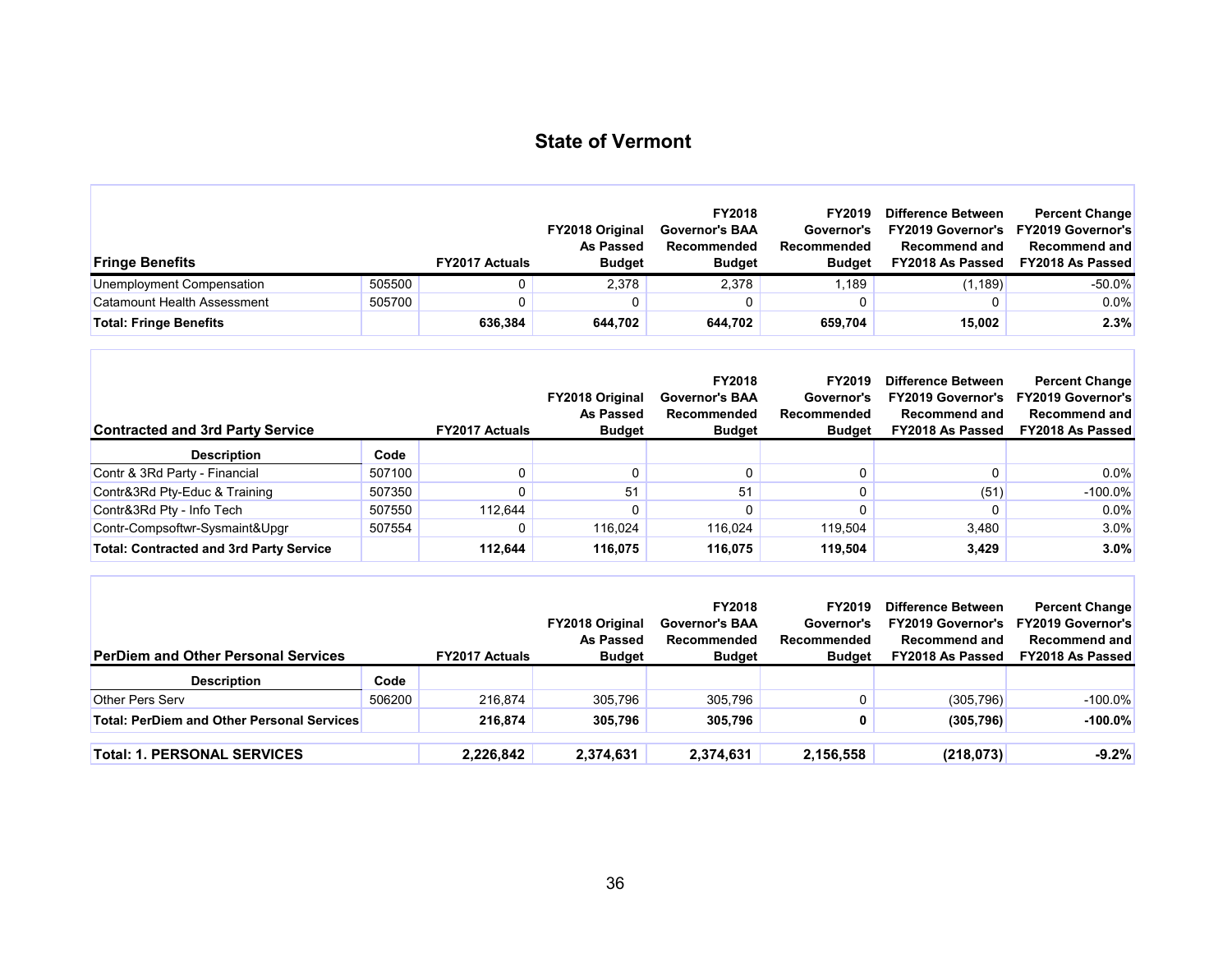#### **Budget Object Group: 2. OPERATING**

| <b>Equipment</b>                 |        | <b>FY2017 Actuals</b> | <b>FY2018 Original</b><br>As Passed<br><b>Budget</b> | <b>FY2018</b><br><b>Governor's BAA</b><br>Recommended<br><b>Budget</b> | FY2019<br>Governor's<br>Recommended<br><b>Budget</b> | Difference Between<br><b>FY2019 Governor's</b><br><b>Recommend and</b><br>FY2018 As Passed | <b>Percent Change</b><br><b>FY2019 Governor's</b><br><b>Recommend and</b><br><b>FY2018 As Passed</b> |
|----------------------------------|--------|-----------------------|------------------------------------------------------|------------------------------------------------------------------------|------------------------------------------------------|--------------------------------------------------------------------------------------------|------------------------------------------------------------------------------------------------------|
| <b>Description</b>               | Code   |                       |                                                      |                                                                        |                                                      |                                                                                            |                                                                                                      |
| Hardware - Desktop & Laptop Pc   | 522216 | 5,302                 | 3,218                                                | 3,218                                                                  | 3,282                                                | 64                                                                                         | 2.0%                                                                                                 |
| Hw - Printers, Copiers, Scanners | 522217 |                       |                                                      |                                                                        | O                                                    |                                                                                            | 0.0%                                                                                                 |
| Software - Application Support   | 522284 | 526                   |                                                      |                                                                        | 0                                                    |                                                                                            | 0.0%                                                                                                 |
| <b>Office Equipment</b>          | 522410 |                       |                                                      |                                                                        | 909                                                  | 909                                                                                        | 0.0%                                                                                                 |
| <b>Furniture &amp; Fixtures</b>  | 522700 |                       | 1,224                                                | 1,224                                                                  | 1,247                                                | 23                                                                                         | 1.9%                                                                                                 |
| <b>Total: Equipment</b>          |        | 5,828                 | 4,442                                                | 4,442                                                                  | 5,438                                                | 996                                                                                        | 22.4%                                                                                                |

| <b>IT/Telecom Services and Equipment</b> |        | <b>FY2017 Actuals</b> | <b>FY2018 Original</b><br>As Passed<br><b>Budget</b> | <b>FY2018</b><br><b>Governor's BAA</b><br>Recommended<br><b>Budget</b> | <b>FY2019</b><br>Governor's<br>Recommended<br><b>Budget</b> | Difference Between<br><b>FY2019 Governor's</b><br>Recommend and<br>FY2018 As Passed | <b>Percent Change</b><br><b>FY2019 Governor's</b><br>Recommend and<br>FY2018 As Passed |
|------------------------------------------|--------|-----------------------|------------------------------------------------------|------------------------------------------------------------------------|-------------------------------------------------------------|-------------------------------------------------------------------------------------|----------------------------------------------------------------------------------------|
| <b>Description</b>                       | Code   |                       |                                                      |                                                                        |                                                             |                                                                                     |                                                                                        |
| Internet                                 | 516620 |                       | 0                                                    |                                                                        | 0                                                           | 0                                                                                   | $0.0\%$                                                                                |
| <b>Telecom-Conf Calling Services</b>     | 516658 |                       |                                                      |                                                                        |                                                             |                                                                                     | $0.0\%$                                                                                |
| ADS Enterp App Supp SOV Emp Exp          | 516660 |                       |                                                      |                                                                        | 40,869                                                      | 40,869                                                                              | $0.0\%$                                                                                |
| It Intersyccost- Dii Other               | 516670 |                       |                                                      |                                                                        |                                                             | 0                                                                                   | 0.0%                                                                                   |
| It Intsyccost-Vision/Isdassess           | 516671 | 17,238                | 17,532                                               | 17,532                                                                 | 15,860                                                      | (1,672)                                                                             | $-9.5%$                                                                                |
| ADS Centrex Exp.                         | 516672 | 3.164                 | 7,998                                                | 7,998                                                                  | 7,998                                                       |                                                                                     | $0.0\%$                                                                                |
| It Intsvccos-Dii Data Telecomm           | 516673 | (1,869)               |                                                      |                                                                        |                                                             | 0                                                                                   | $0.0\%$                                                                                |
| It Inter Svc Cost User Support           | 516678 | 402,564               | 390,000                                              | 390,000                                                                | 390,000                                                     | <sup>0</sup>                                                                        | 0.0%                                                                                   |
| ADS Allocation Exp.                      | 516685 | 18,429                | 19,994                                               | 19,994                                                                 | 15,720                                                      | (4,274)                                                                             | $-21.4%$                                                                               |
| Hw - Other Info Tech                     | 522200 |                       |                                                      |                                                                        |                                                             | <sup>0</sup>                                                                        | $0.0\%$                                                                                |
| Software - Other                         | 522220 |                       | 1.610                                                | 1,610                                                                  | 1,612                                                       |                                                                                     | 0.1%                                                                                   |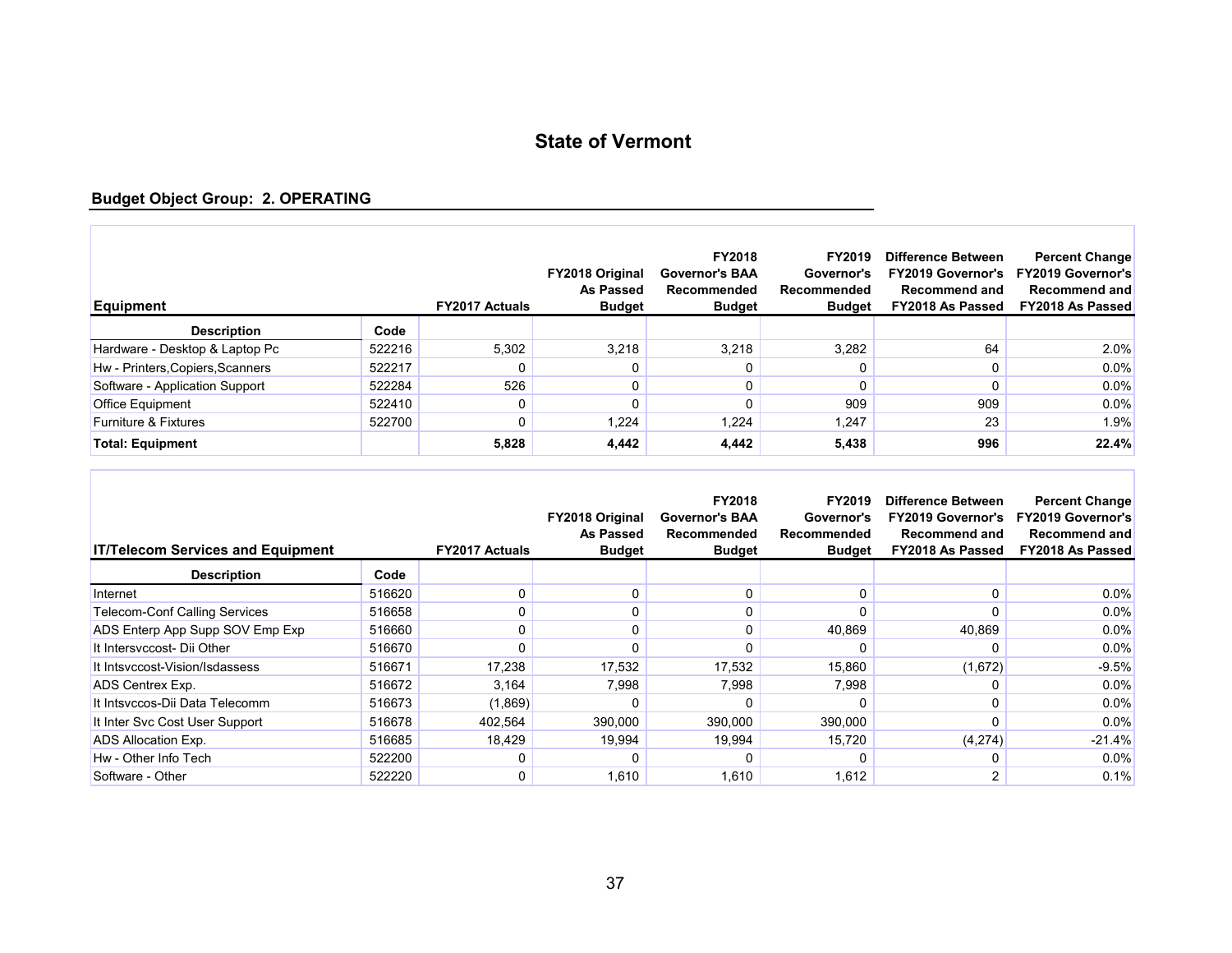Г

| <b>IT/Telecom Services and Equipment</b>        |        | <b>FY2017 Actuals</b> | <b>FY2018 Original</b><br>As Passed<br><b>Budget</b> | <b>FY2018</b><br><b>Governor's BAA</b><br>Recommended<br><b>Budget</b> | FY2019<br>Governor's<br>Recommended<br><b>Budget</b> | Difference Between<br><b>FY2019 Governor's</b><br><b>Recommend and</b><br>FY2018 As Passed | <b>Percent Change</b><br><b>FY2019 Governor's</b><br>Recommend and<br><b>FY2018 As Passed</b> |
|-------------------------------------------------|--------|-----------------------|------------------------------------------------------|------------------------------------------------------------------------|------------------------------------------------------|--------------------------------------------------------------------------------------------|-----------------------------------------------------------------------------------------------|
| Software - Office Technology                    | 522221 |                       |                                                      |                                                                        |                                                      |                                                                                            | $0.0\%$                                                                                       |
| Sw-Database&Management Sys                      | 522222 |                       |                                                      |                                                                        |                                                      |                                                                                            | 0.0%                                                                                          |
| <b>Total: IT/Telecom Services and Equipment</b> |        | 439.526               | 437,134                                              | 437,134                                                                | 472,059                                              | 34,925                                                                                     | 8.0%                                                                                          |

| <b>Other Operating Expenses</b>        |        | <b>FY2017 Actuals</b> | <b>FY2018 Original</b><br>As Passed<br><b>Budget</b> | <b>FY2018</b><br>Governor's BAA<br>Recommended<br><b>Budget</b> | <b>FY2019</b><br>Governor's<br>Recommended<br><b>Budget</b> | Difference Between<br><b>FY2019 Governor's</b><br><b>Recommend and</b><br>FY2018 As Passed | <b>Percent Change</b><br><b>FY2019 Governor's</b><br>Recommend and<br><b>FY2018 As Passed</b> |
|----------------------------------------|--------|-----------------------|------------------------------------------------------|-----------------------------------------------------------------|-------------------------------------------------------------|--------------------------------------------------------------------------------------------|-----------------------------------------------------------------------------------------------|
| <b>Description</b>                     | Code   |                       |                                                      |                                                                 |                                                             |                                                                                            |                                                                                               |
| Single Audit Allocation                | 523620 |                       | 3,005                                                | 3,005                                                           | 3.231                                                       | 226                                                                                        | 7.5%                                                                                          |
| Interest Expense                       | 551000 | (723)                 |                                                      |                                                                 |                                                             |                                                                                            | 0.0%                                                                                          |
| <b>Total: Other Operating Expenses</b> |        | (723)                 | 3,005                                                | 3,005                                                           | 3,231                                                       | 226                                                                                        | 7.5%                                                                                          |

| <b>Other Purchased Services</b> |        | <b>FY2017 Actuals</b> | <b>FY2018 Original</b><br>As Passed<br><b>Budget</b> | <b>FY2018</b><br><b>Governor's BAA</b><br>Recommended<br><b>Budget</b> | FY2019<br>Governor's<br>Recommended<br><b>Budget</b> | Difference Between<br><b>FY2019 Governor's</b><br>Recommend and<br>FY2018 As Passed | <b>Percent Change</b><br><b>FY2019 Governor's</b><br><b>Recommend and</b><br><b>FY2018 As Passed</b> |
|---------------------------------|--------|-----------------------|------------------------------------------------------|------------------------------------------------------------------------|------------------------------------------------------|-------------------------------------------------------------------------------------|------------------------------------------------------------------------------------------------------|
| <b>Description</b>              | Code   |                       |                                                      |                                                                        |                                                      |                                                                                     |                                                                                                      |
| Insurance Other Than Empl Bene  | 516000 | 5,356                 | 5,313                                                | 5,313                                                                  | 4,939                                                | (374)                                                                               | $-7.0\%$                                                                                             |
| Insurance - General Liability   | 516010 | 3.032                 | 2.998                                                | 2.998                                                                  | 3,159                                                | 161                                                                                 | 5.4%                                                                                                 |
| Dues                            | 516500 | 0                     |                                                      |                                                                        |                                                      |                                                                                     | $0.0\%$                                                                                              |
| Licenses                        | 516550 | 0                     | 1,117                                                | 1,117                                                                  |                                                      | (1, 117)                                                                            | $-100.0\%$                                                                                           |
| ADS PM SOV Employee Expense     | 516683 | 1,893                 | 271                                                  | 271                                                                    | 270                                                  | (1)                                                                                 | $-0.4%$                                                                                              |
| Advertising - Job Vacancies     | 516820 | 0                     |                                                      |                                                                        |                                                      |                                                                                     | 0.0%                                                                                                 |
| Printing and Binding            | 517000 | 3,810                 | 4,073                                                | 4,073                                                                  | 3,968                                                | (105)                                                                               | $-2.6%$                                                                                              |
| Photocopying                    | 517020 | 1,263                 | 2,193                                                | 2,193                                                                  | 1,938                                                | (255)                                                                               | $-11.6%$                                                                                             |
| Process&Printg Films, Microfilm | 517050 | 0                     |                                                      |                                                                        |                                                      |                                                                                     | 0.0%                                                                                                 |
| Registration For Meetings&Conf  | 517100 | 0                     | 1,000                                                | 1,000                                                                  | 1,000                                                |                                                                                     | $0.0\%$                                                                                              |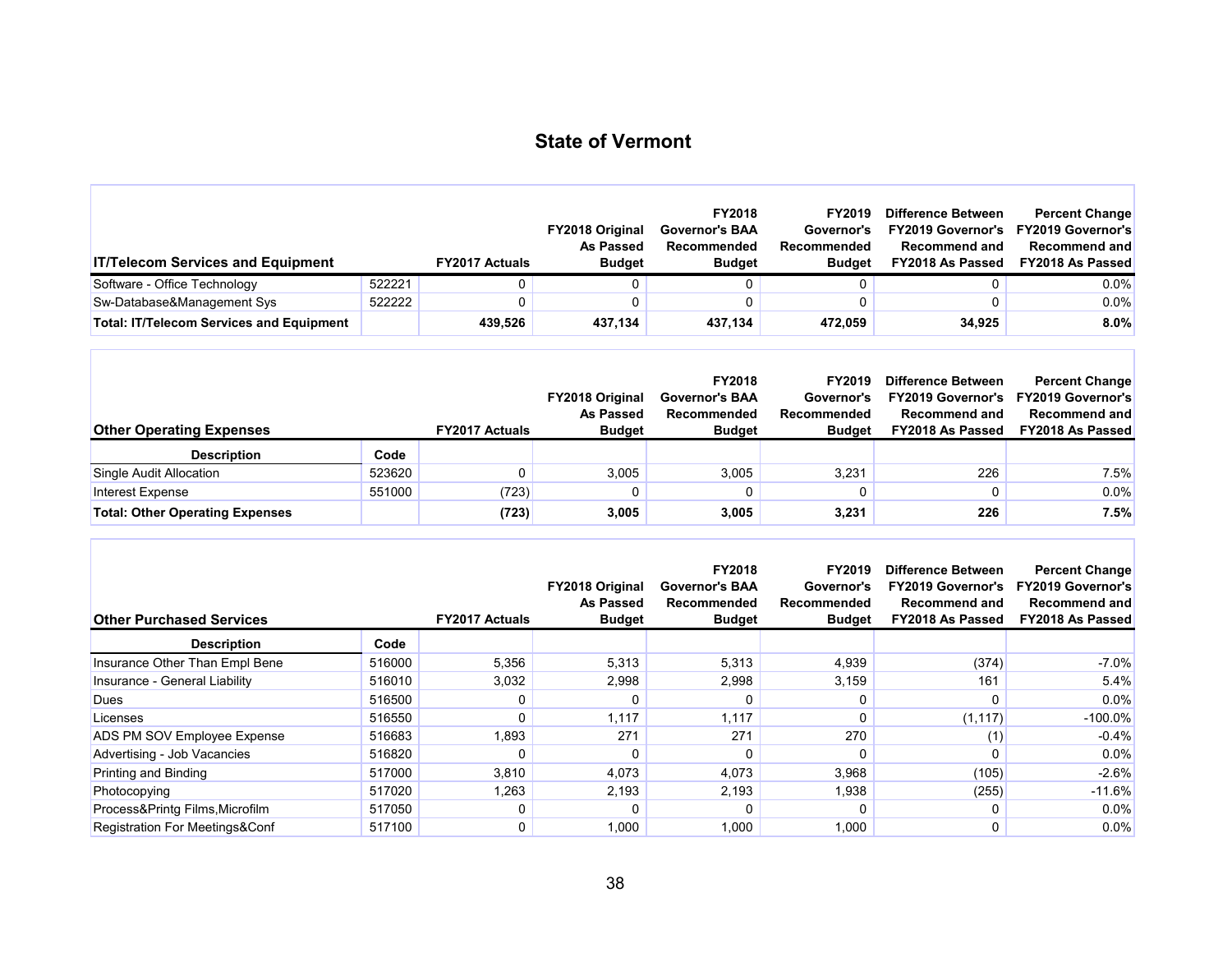F

| <b>Other Purchased Services</b>        |        | <b>FY2017 Actuals</b> | <b>FY2018 Original</b><br>As Passed<br><b>Budget</b> | <b>FY2018</b><br><b>Governor's BAA</b><br>Recommended<br><b>Budget</b> | FY2019<br>Governor's<br>Recommended<br><b>Budget</b> | Difference Between<br><b>FY2019 Governor's</b><br><b>Recommend and</b><br>FY2018 As Passed | <b>Percent Change</b><br><b>FY2019 Governor's</b><br><b>Recommend and</b><br><b>FY2018 As Passed</b> |
|----------------------------------------|--------|-----------------------|------------------------------------------------------|------------------------------------------------------------------------|------------------------------------------------------|--------------------------------------------------------------------------------------------|------------------------------------------------------------------------------------------------------|
| Training - Info Tech                   | 517110 |                       |                                                      |                                                                        | 0                                                    |                                                                                            | $0.0\%$                                                                                              |
| Postage                                | 517200 |                       |                                                      |                                                                        | 0                                                    | 0                                                                                          | $0.0\%$                                                                                              |
| Postage - Bgs Postal Svcs Only         | 517205 | 607                   | 840                                                  | 840                                                                    | 716                                                  | (124)                                                                                      | $-14.8%$                                                                                             |
| Freight & Express Mail                 | 517300 |                       | 15                                                   | 15                                                                     | 15                                                   |                                                                                            | $0.0\%$                                                                                              |
| Instate Conf, Meetings, Etc.           | 517400 |                       | 153                                                  | 153                                                                    | 0                                                    | (153)                                                                                      | $-100.0\%$                                                                                           |
| Outside Conf, Meetings, Etc.           | 517500 |                       |                                                      |                                                                        | 0                                                    |                                                                                            | $0.0\%$                                                                                              |
| <b>Other Purchased Services</b>        | 519000 |                       |                                                      |                                                                        |                                                      |                                                                                            | $0.0\%$                                                                                              |
| Agency Fee                             | 519005 | 23,385                | 25,672                                               | 25,672                                                                 | 26,251                                               | 579                                                                                        | 2.3%                                                                                                 |
| Human Resources Services               | 519006 | 8,658                 | 14,554                                               | 14,554                                                                 | 10,505                                               | (4,049)                                                                                    | $-27.8%$                                                                                             |
| Moving State Agencies                  | 519040 | 870                   | 510                                                  | 510                                                                    | 827                                                  | 317                                                                                        | 62.2%                                                                                                |
| <b>Total: Other Purchased Services</b> |        | 48,880                | 58,709                                               | 58,709                                                                 | 53,588                                               | (5, 121)                                                                                   | $-8.7%$                                                                                              |

| <b>Property and Maintenance</b>        |        | <b>FY2017 Actuals</b> | <b>FY2018 Original</b><br>As Passed<br><b>Budget</b> | <b>FY2018</b><br><b>Governor's BAA</b><br>Recommended<br><b>Budget</b> | <b>FY2019</b><br>Governor's<br>Recommended<br><b>Budget</b> | Difference Between<br><b>FY2019 Governor's</b><br><b>Recommend and</b><br>FY2018 As Passed | <b>Percent Change</b><br><b>FY2019 Governor's</b><br><b>Recommend and</b><br><b>FY2018 As Passed</b> |
|----------------------------------------|--------|-----------------------|------------------------------------------------------|------------------------------------------------------------------------|-------------------------------------------------------------|--------------------------------------------------------------------------------------------|------------------------------------------------------------------------------------------------------|
| <b>Description</b>                     | Code   |                       |                                                      |                                                                        |                                                             |                                                                                            |                                                                                                      |
| Disposal                               | 510200 | 195                   | 408                                                  | 408                                                                    | 275                                                         | (133)                                                                                      | $-32.6%$                                                                                             |
| Rep&Maint-Info Tech Hardware           | 513000 | $\Omega$              |                                                      |                                                                        |                                                             |                                                                                            | 0.0%                                                                                                 |
| Repair & Maint - Office Tech           | 513010 | .562                  | 876                                                  | 876                                                                    | 1.451                                                       | 575                                                                                        | 65.6%                                                                                                |
| Repair&Maint-Non-Info Tech Equ         | 513100 | 0                     |                                                      |                                                                        |                                                             |                                                                                            | $0.0\%$                                                                                              |
| <b>Total: Property and Maintenance</b> |        | 1,757                 | 1,284                                                | 1,284                                                                  | 1,726                                                       | 442                                                                                        | 34.4%                                                                                                |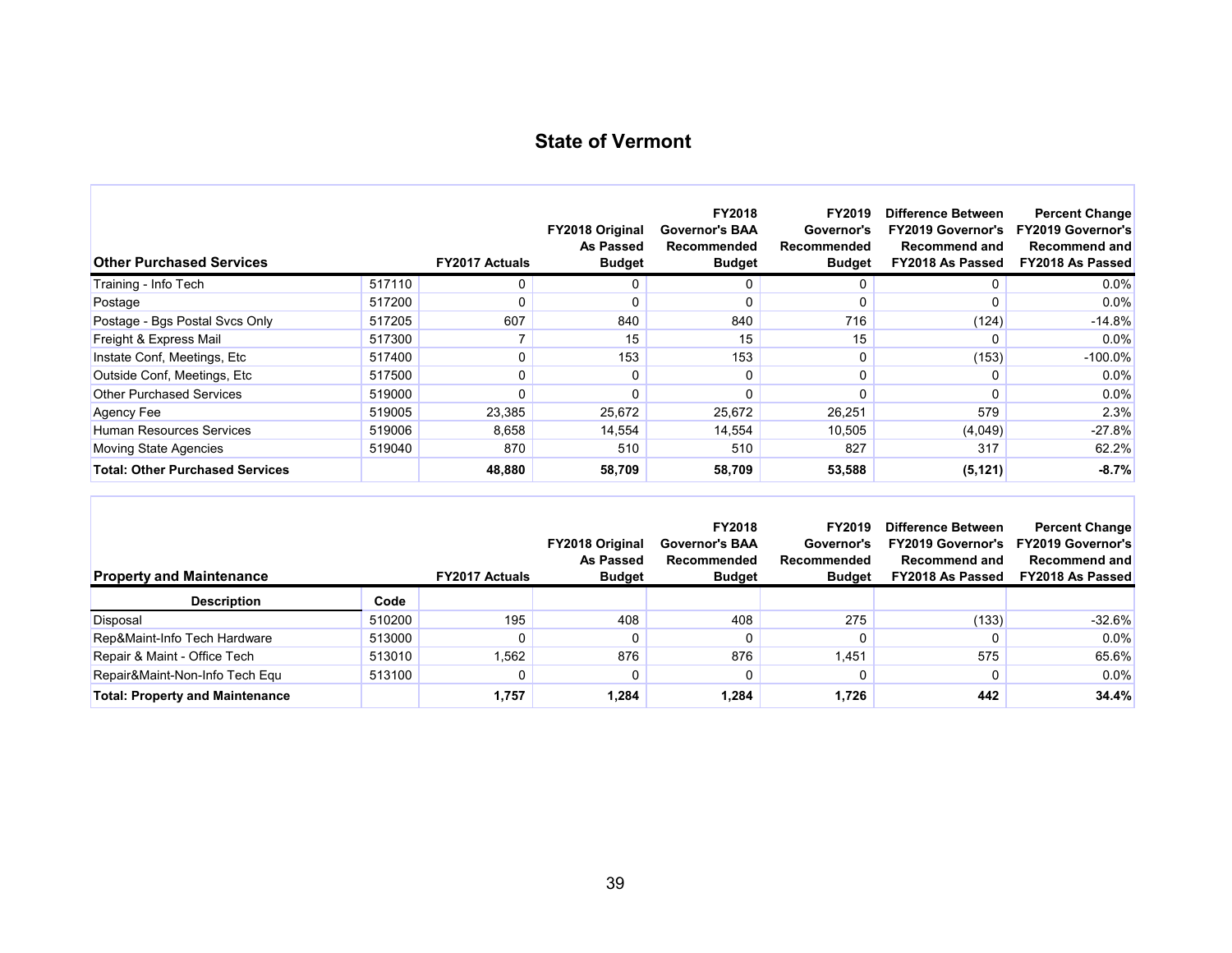л

| <b>Rental Other</b>        |        | <b>FY2017 Actuals</b> | <b>FY2018 Original</b><br>As Passed<br><b>Budget</b> | <b>FY2018</b><br><b>Governor's BAA</b><br><b>Recommended</b><br><b>Budget</b> | FY2019<br>Governor's<br>Recommended<br><b>Budget</b> | <b>Difference Between</b><br><b>FY2019 Governor's</b><br><b>Recommend and</b><br><b>FY2018 As Passed</b> | <b>Percent Change</b><br><b>FY2019 Governor's</b><br><b>Recommend and</b><br><b>FY2018 As Passed</b> |
|----------------------------|--------|-----------------------|------------------------------------------------------|-------------------------------------------------------------------------------|------------------------------------------------------|----------------------------------------------------------------------------------------------------------|------------------------------------------------------------------------------------------------------|
| <b>Description</b>         | Code   |                       |                                                      |                                                                               |                                                      |                                                                                                          |                                                                                                      |
| Rental - Auto              | 514550 |                       |                                                      |                                                                               | 121                                                  | 121                                                                                                      | $0.0\%$                                                                                              |
| Rental - Office Equipment  | 514650 | 522                   | 3,722                                                | 3.722                                                                         | 2.091                                                | (1,631)                                                                                                  | $-43.8%$                                                                                             |
| Rental - Other             | 515000 |                       | 11                                                   |                                                                               | 0                                                    | (11)                                                                                                     | $-100.0\%$                                                                                           |
| <b>Total: Rental Other</b> |        | 522                   | 3,733                                                | 3,733                                                                         | 2,212                                                | (1,521)                                                                                                  | $-40.7%$                                                                                             |

| <b>Rental Property</b>        |        | <b>FY2017 Actuals</b> | <b>FY2018 Original</b><br>As Passed<br><b>Budget</b> | <b>FY2018</b><br><b>Governor's BAA</b><br>Recommended<br><b>Budget</b> | <b>FY2019</b><br>Governor's<br>Recommended<br><b>Budget</b> | Difference Between<br><b>FY2019 Governor's</b><br><b>Recommend and</b><br>FY2018 As Passed | <b>Percent Change</b><br><b>FY2019 Governor's</b><br>Recommend and<br><b>FY2018 As Passed</b> |
|-------------------------------|--------|-----------------------|------------------------------------------------------|------------------------------------------------------------------------|-------------------------------------------------------------|--------------------------------------------------------------------------------------------|-----------------------------------------------------------------------------------------------|
| <b>Description</b>            | Code   |                       |                                                      |                                                                        |                                                             |                                                                                            |                                                                                               |
| Fee-For-Space Charge          | 515010 | 99.175                | 106,665                                              | 106.665                                                                | 113.078                                                     | 6,413                                                                                      | 6.0%                                                                                          |
| <b>Total: Rental Property</b> |        | 99.175                | 106,665                                              | 106,665                                                                | 113,078                                                     | 6,413                                                                                      | 6.0%                                                                                          |

| <b>Supplies</b>                |        | <b>FY2017 Actuals</b> | <b>FY2018 Original</b><br>As Passed<br><b>Budget</b> | <b>FY2018</b><br><b>Governor's BAA</b><br>Recommended<br><b>Budget</b> | FY2019<br>Governor's<br>Recommended<br><b>Budget</b> | <b>Difference Between</b><br><b>FY2019 Governor's</b><br><b>Recommend and</b><br>FY2018 As Passed | <b>Percent Change</b><br><b>FY2019 Governor's</b><br>Recommend and<br><b>FY2018 As Passed</b> |
|--------------------------------|--------|-----------------------|------------------------------------------------------|------------------------------------------------------------------------|------------------------------------------------------|---------------------------------------------------------------------------------------------------|-----------------------------------------------------------------------------------------------|
| <b>Description</b>             | Code   |                       |                                                      |                                                                        |                                                      |                                                                                                   |                                                                                               |
| <b>Office Supplies</b>         | 520000 | 1,162                 | 1,785                                                | 1,785                                                                  | .759                                                 | (26)                                                                                              | $-1.5%$                                                                                       |
| <b>Other General Supplies</b>  | 520500 |                       | 150                                                  | 150                                                                    |                                                      | (150)                                                                                             | $-100.0\%$                                                                                    |
| Electronic                     | 520550 | 324                   |                                                      |                                                                        |                                                      |                                                                                                   | 0.0%                                                                                          |
| Food                           | 520700 | 20                    |                                                      |                                                                        |                                                      |                                                                                                   | $0.0\%$                                                                                       |
| Water                          | 520712 |                       |                                                      |                                                                        |                                                      |                                                                                                   | $0.0\%$                                                                                       |
| Books&Periodicals-Library/Educ | 521500 | 677                   | 408                                                  | 408                                                                    | 416                                                  |                                                                                                   | 2.0%                                                                                          |
| Subscriptions                  | 521510 |                       |                                                      |                                                                        |                                                      |                                                                                                   | 0.0%                                                                                          |
| <b>Total: Supplies</b>         |        | 2,183                 | 2,343                                                | 2,343                                                                  | 2,175                                                | (168)                                                                                             | $-7.2%$                                                                                       |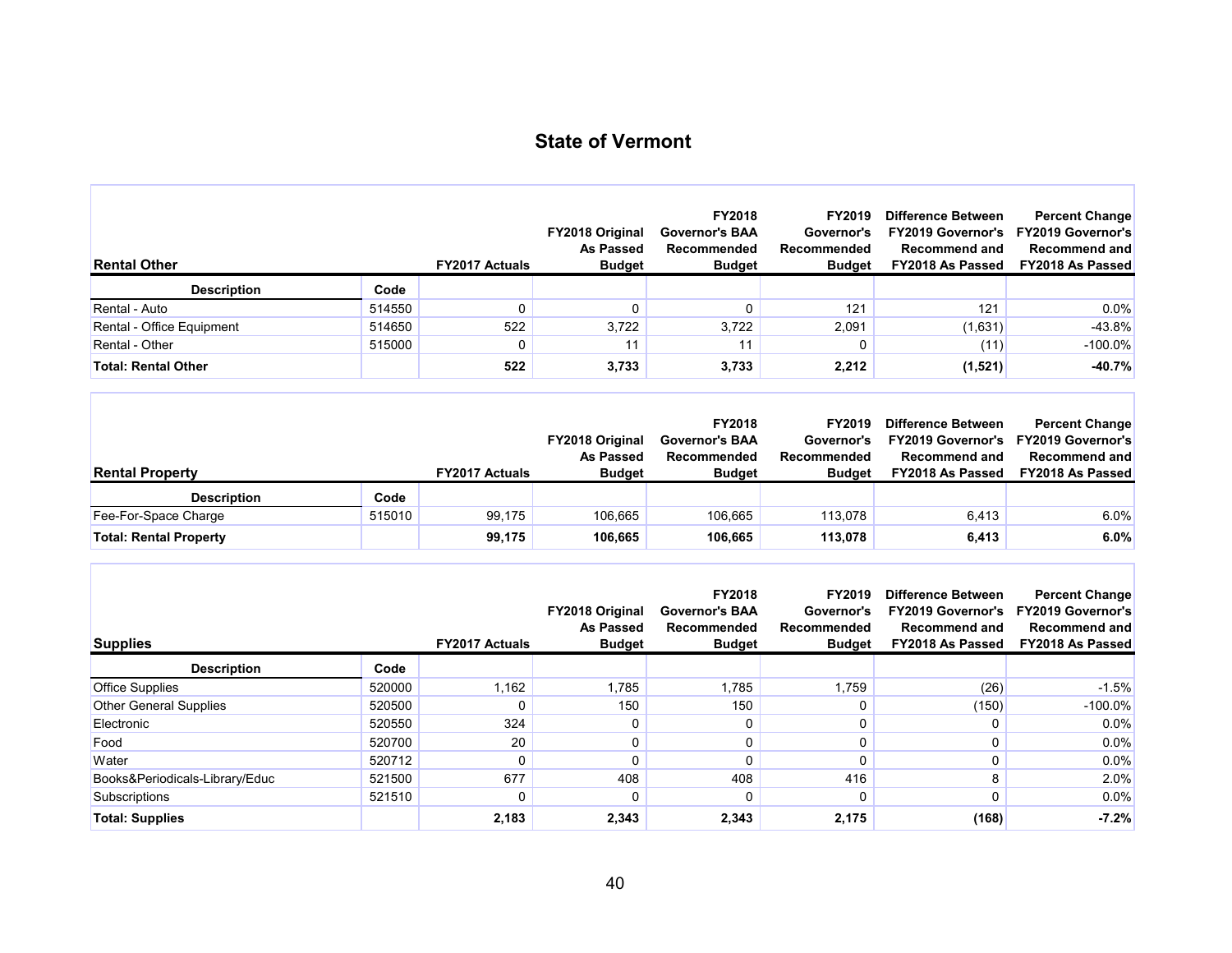| <b>Travel</b>                  |        | <b>FY2017 Actuals</b> | FY2018 Original<br>As Passed<br><b>Budget</b> | FY2018<br><b>Governor's BAA</b><br>Recommended<br><b>Budget</b> | FY2019<br>Governor's<br>Recommended<br><b>Budget</b> | Difference Between<br><b>FY2019 Governor's</b><br><b>Recommend and</b><br>FY2018 As Passed | <b>Percent Change</b><br><b>FY2019 Governor's</b><br><b>Recommend and</b><br>FY2018 As Passed |
|--------------------------------|--------|-----------------------|-----------------------------------------------|-----------------------------------------------------------------|------------------------------------------------------|--------------------------------------------------------------------------------------------|-----------------------------------------------------------------------------------------------|
| <b>Description</b>             | Code   |                       |                                               |                                                                 |                                                      |                                                                                            |                                                                                               |
| Travel-Inst-Auto Mileage-Emp   | 518000 | 180                   | 30                                            | 30                                                              | 164                                                  | 134                                                                                        | 446.7%                                                                                        |
| Travel-Inst-Other Transp-Emp   | 518010 | 645                   | 0                                             | 0                                                               | 643                                                  | 643                                                                                        | 0.0%                                                                                          |
| Travel-Inst-Lodging-Emp        | 518030 | 0                     | 0                                             | 0                                                               | 0                                                    | 0                                                                                          | 0.0%                                                                                          |
| Travel-Inst-Incidentals-Emp    | 518040 | 2                     | $\mathbf{0}$                                  | 0                                                               | 0                                                    |                                                                                            | 0.0%                                                                                          |
| Travel-Inst-Incidentals-Nonemp | 518340 | 0                     | 72                                            | 72                                                              | 72                                                   | $\Omega$                                                                                   | $0.0\%$                                                                                       |
| Travel-Outst-Auto Mileage-Emp  | 518500 | 112                   | 168                                           | 168                                                             | 114                                                  | (54)                                                                                       | $-32.1%$                                                                                      |
| Travel-Outst-Other Trans-Emp   | 518510 | 0                     | 510                                           | 510                                                             | $\Omega$                                             | (510)                                                                                      | $-100.0\%$                                                                                    |
| Travel-Outst-Meals-Emp         | 518520 | 140                   | 190                                           | 190                                                             | 144                                                  | (46)                                                                                       | $-24.2%$                                                                                      |
| Travel-Outst-Lodging-Emp       | 518530 | 317                   | 1,278                                         | 1,278                                                           | 326                                                  | (952)                                                                                      | $-74.5%$                                                                                      |
| Travel-Outst-Incidentals-Emp   | 518540 | 2                     | 140                                           | 140                                                             | $\overline{2}$                                       | (138)                                                                                      | $-98.6%$                                                                                      |
| <b>Total: Travel</b>           |        | 1,399                 | 2,388                                         | 2,388                                                           | 1,465                                                | (923)                                                                                      | $-38.7%$                                                                                      |
| <b>Total: 2. OPERATING</b>     |        | 598,547               | 619,703                                       | 619,703                                                         | 654,972                                              | 35,269                                                                                     | 5.7%                                                                                          |
|                                |        |                       |                                               |                                                                 |                                                      |                                                                                            |                                                                                               |
| <b>Total Expenses:</b>         |        | 2,825,389             | 2,994,334                                     | 2,994,334                                                       | 2,811,530                                            | (182, 804)                                                                                 | $-6.1%$                                                                                       |

| <b>Fund Name</b>                 | <b>Fund</b><br>Code | <b>FY2017 Actuals</b> | <b>FY2018 Original</b><br>As Passed<br><b>Budget</b> | <b>FY2018</b><br><b>Governor's BAA</b><br>Recommended<br><b>Budget</b> | FY2019<br>Governor's<br>Recommended<br><b>Budget</b> | Difference Between<br><b>FY2019 Governor's</b><br><b>Recommend and</b><br>FY2018 As Passed | <b>Percent Change</b><br><b>FY2019 Governor's</b><br><b>Recommend and</b><br><b>FY2018 As Passed</b> |
|----------------------------------|---------------------|-----------------------|------------------------------------------------------|------------------------------------------------------------------------|------------------------------------------------------|--------------------------------------------------------------------------------------------|------------------------------------------------------------------------------------------------------|
| General Fund                     | 10000               | 1,091,824             | .309,469                                             | 1,309,469                                                              | 1,258,956                                            | (50, 513)                                                                                  | $-3.9%$                                                                                              |
| Inter-Unit Transfers Fund        | 21500               | 216,874               | 363,855                                              | 363,855                                                                |                                                      | (363, 855)                                                                                 | $-100.0\%$                                                                                           |
| <b>Financial Management Fund</b> | 59300               | 2,825,389             | 2,994,334                                            | 2,994,334                                                              | 3,159,356                                            | 165,022                                                                                    | 5.5%                                                                                                 |
| <b>Funds Total:</b>              |                     | 4,134,087             | 4,667,658                                            | 4,667,658                                                              | 4,418,312                                            | (249, 346)                                                                                 | $-5.3%$                                                                                              |
|                                  |                     |                       |                                                      |                                                                        |                                                      |                                                                                            |                                                                                                      |
| <b>Position Count</b>            |                     |                       |                                                      |                                                                        | 29.0                                                 |                                                                                            |                                                                                                      |
| <b>FTE Total</b>                 |                     |                       |                                                      |                                                                        | 29.0                                                 |                                                                                            |                                                                                                      |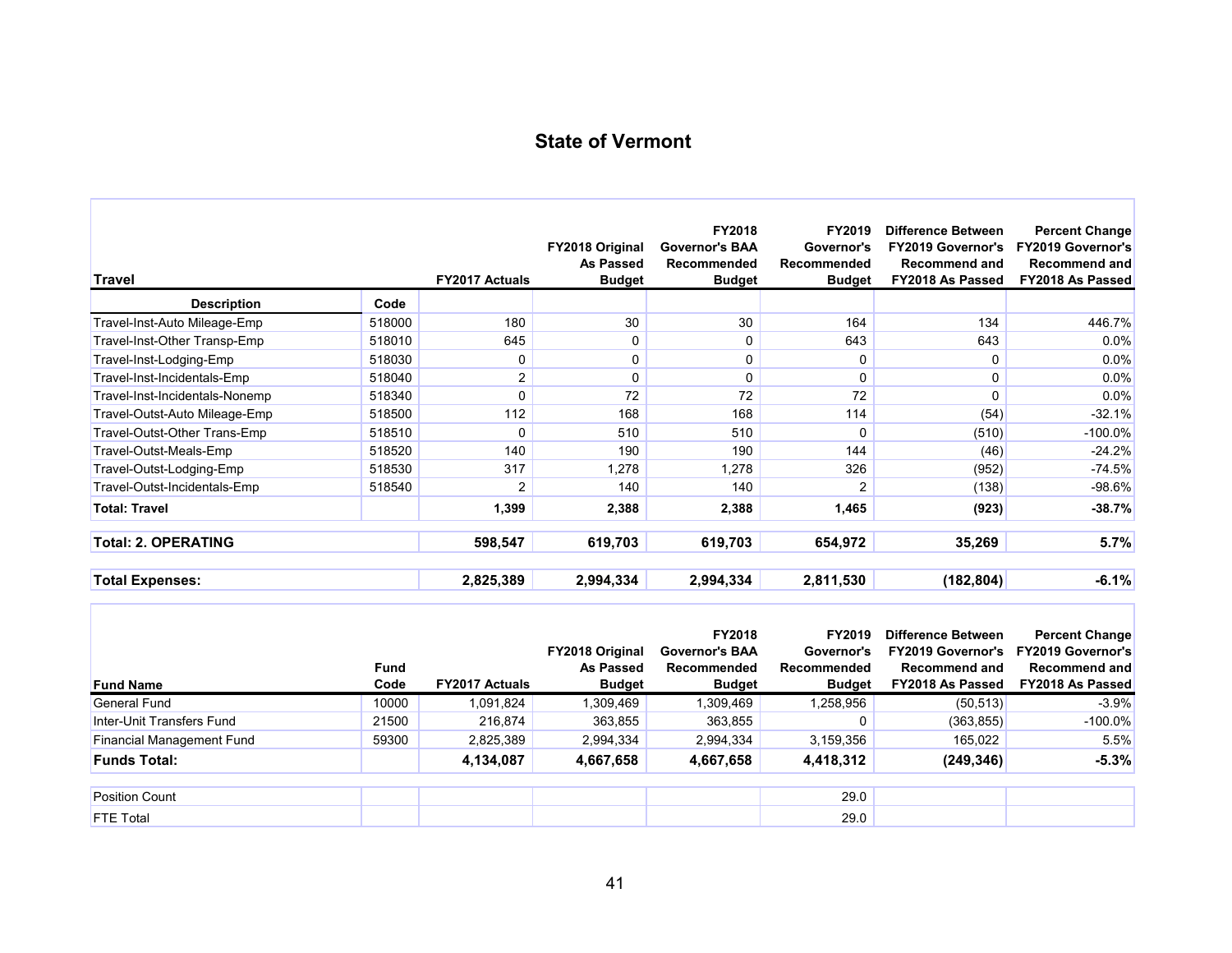# Personnel Summary Reports

Department of Finance & Management



**Section 6**

**FY 2019 Budget Submission**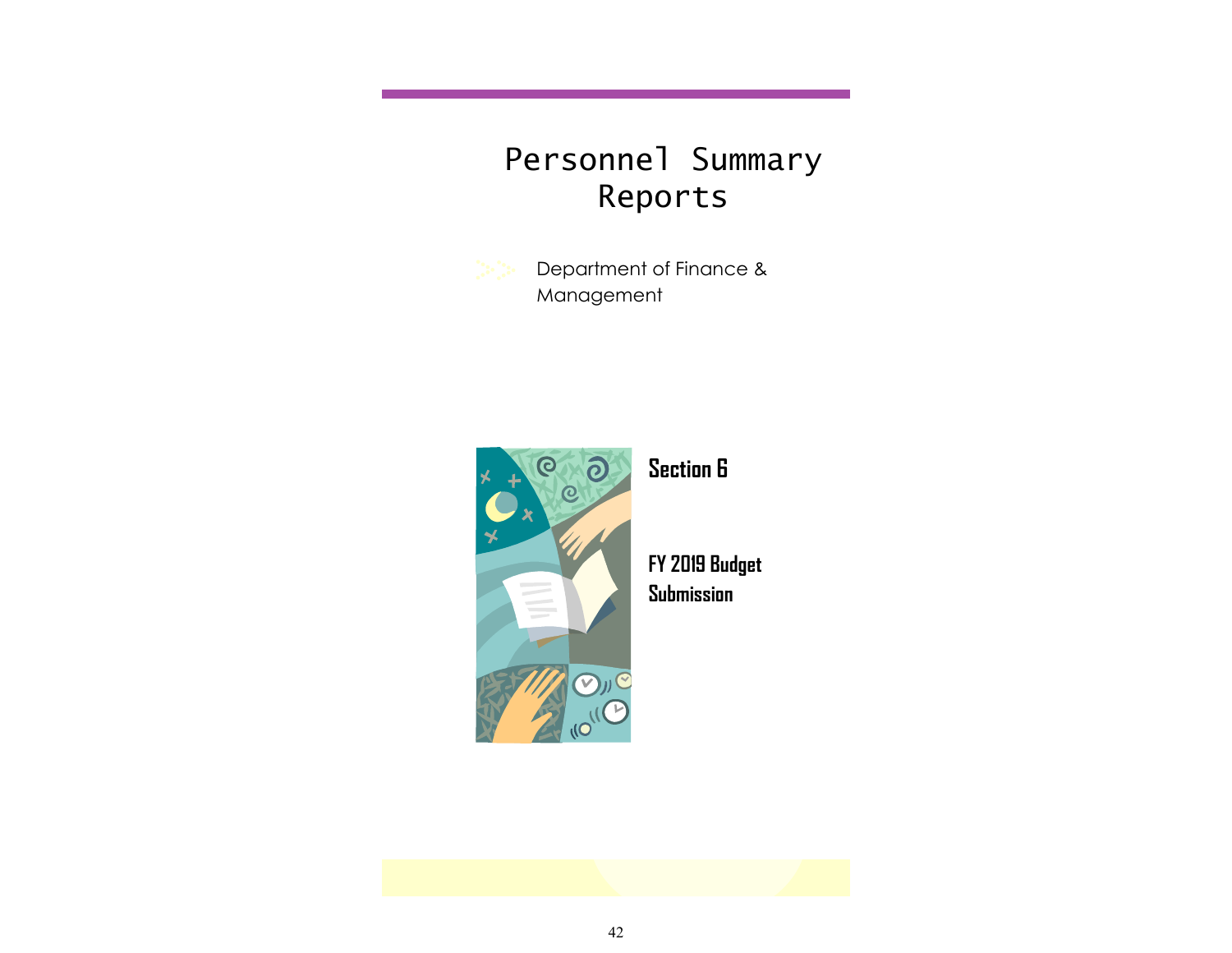## **FY2019 Governor's Recommended Budget Position Summary Report**

## **1110003000-Finance and management - budget and management**

| <b>Position</b><br><b>Number</b> | <b>Classification</b>                   | <b>FTE</b> | Count | <b>Gross Salary</b> | <b>Benefits</b><br><b>Total</b> | <b>Statutory</b><br>Total | Total   |
|----------------------------------|-----------------------------------------|------------|-------|---------------------|---------------------------------|---------------------------|---------|
| 020001                           | 539100 - Senior Policy & Operations Mgr | 1.00       | 1.00  | 94,474              | 41,185                          | 7,227                     | 142,886 |
| 020003                           | 486700 - Budget & Management Analyst    | 1.00       | 1.00  | 63,773              | 29,288                          | 4,879                     | 97,940  |
| 020005                           | 053800 - Senior Budget & Mgt Analyst    | 1.00       | 1.00  | 96,200              | 18,275                          | 7,359                     | 121,834 |
| 020007                           | 486700 - Budget & Management Analyst    | 1.00       | 1.00  | 68,432              | 21,688                          | 5,235                     | 95,355  |
| 020008                           | 053800 - Senior Budget & Mgt Analyst    | 1.00       | 1.00  | 68,432              | 36,195                          | 5,235                     | 109,862 |
| 020014                           | 053800 - Senior Budget & Mgt Analyst    | 1.00       | 1.00  | 101,878             | 27,749                          | 7,793                     | 137,420 |
| 020069                           | 486700 - Budget & Management Analyst    | 1.00       | 1.00  | 66,290              | 36,077                          | 5,071                     | 107,438 |
| 020074                           | 549100 - Assist Dir Budget & Management | 1.00       | 1.00  | 88,463              | 40,094                          | 6,767                     | 135,324 |
| 027001                           | 90120A - Commissioner                   | 1.00       | 1.00  | 124,302             | 46,590                          | 9,508                     | 180,400 |
| 027003                           | 90570D - Deputy Commissioner            | 0.65       |       | 78,511              | 29,870                          | 6,006                     | 114,387 |
| 027003                           | 97430J - Chief of Finance & Admin       | 0.35       | 1.00  | 42,275              | 16,083                          | 3,234                     | 61,592  |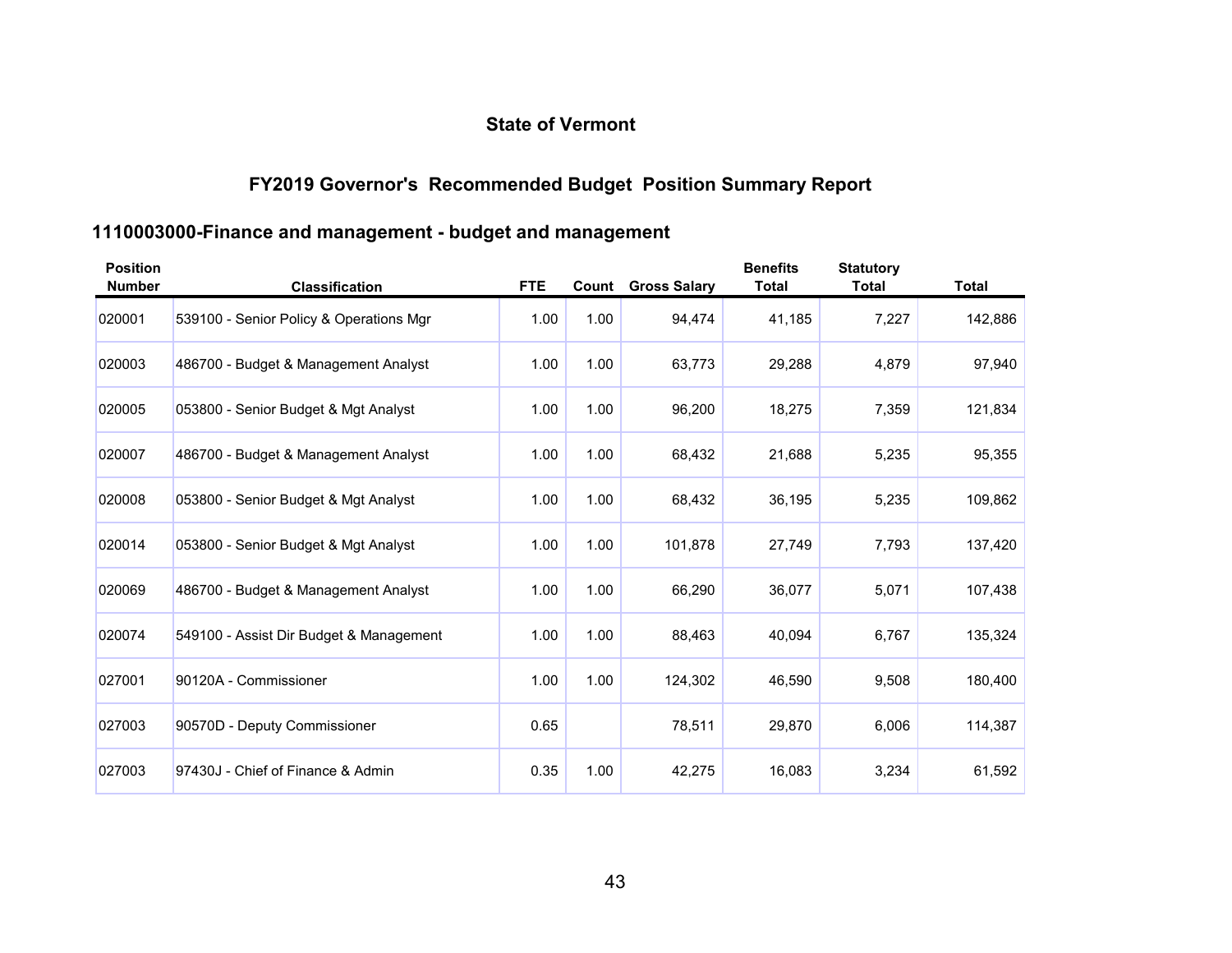## **FY2019 Governor's Recommended Budget Position Summary Report**

| <b>Position</b><br>Number | <b>Classification</b>      | <b>FTE</b> | Count | <b>Gross Salary</b> | <b>Benefits</b><br><b>Total</b> | <b>Statutory</b><br><b>Total</b> | <b>Total</b> |
|---------------------------|----------------------------|------------|-------|---------------------|---------------------------------|----------------------------------|--------------|
| 027006                    | 91590E - Private Secretary | 1.00       | 1.00  | 58.012              | 34.576                          | 4.438                            | 97,026       |
| <b>Total</b>              |                            | 11.00      | 11.00 | 951,042             | 377,670                         | 72,752                           | 1,401,464    |
|                           |                            |            |       |                     |                                 |                                  |              |

| <b>Fund</b>  |                           |            |       |                     | <b>Benefits</b> | <b>Statutory</b> |           |
|--------------|---------------------------|------------|-------|---------------------|-----------------|------------------|-----------|
| Code         | <b>Fund Name</b>          | <b>FTE</b> | Count | <b>Gross Salary</b> | Total           | <b>Total</b>     | Total     |
| 10000        | <b>General Fund</b>       | 8.65       | 11.00 | 719.450             | 279.152         | 55,036           | 1,053,638 |
| 59300        | Financial Management Fund | 2.35       |       | 231,592             | 98.518          | 17.716           | 347.826   |
| <b>Total</b> |                           | 11.00      | 11.00 | 951.042             | 377.670         | 72.752           | 1.401.464 |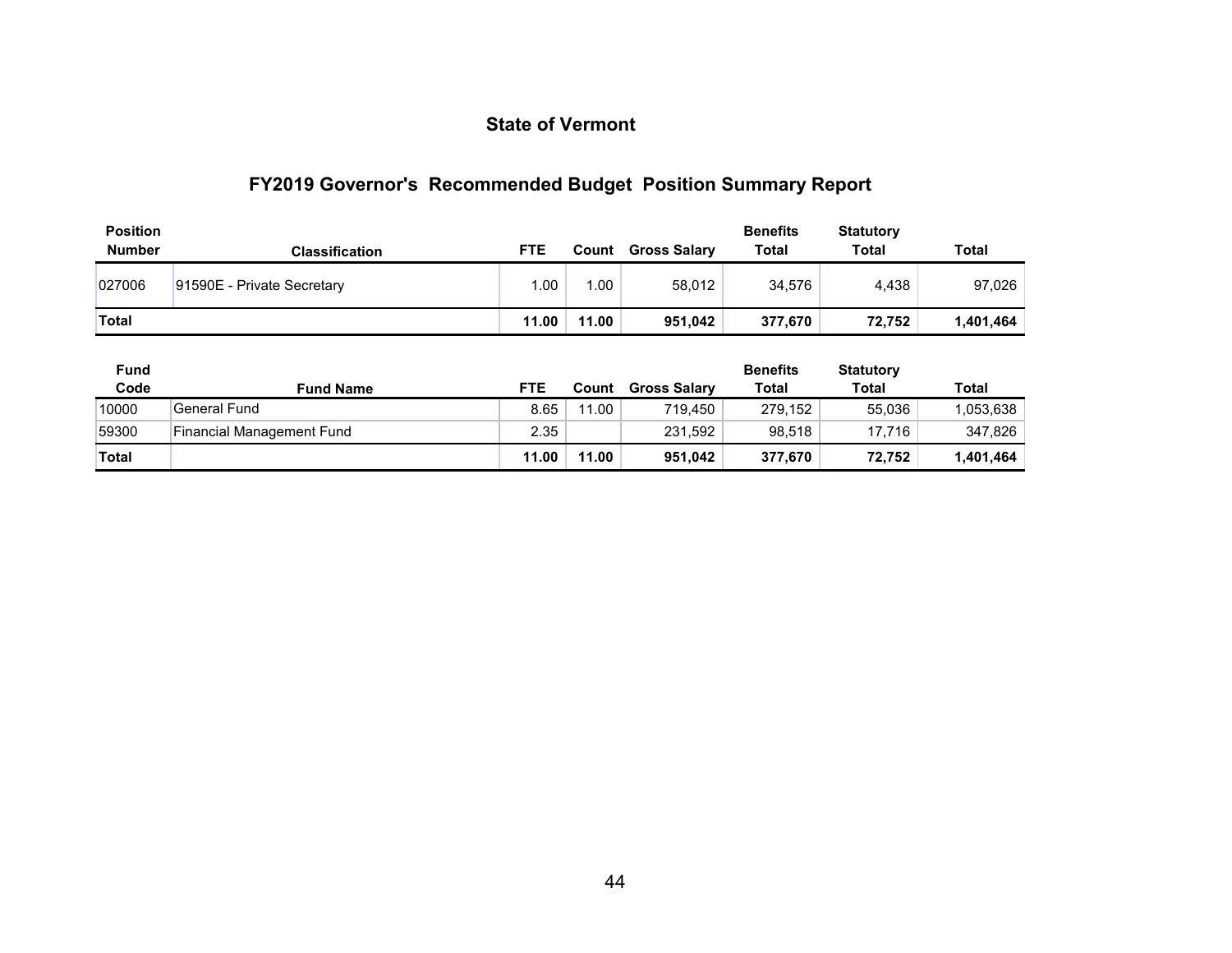## **FY2019 Governor's Recommended Budget Position Summary Report**

## **1115001000-Finance and management - financial operations**

| <b>Position</b><br><b>Number</b> | <b>Classification</b>                   | <b>FTE</b> | Count | <b>Gross Salary</b> | <b>Benefits</b><br><b>Total</b> | <b>Statutory</b><br><b>Total</b> | <b>Total</b> |
|----------------------------------|-----------------------------------------|------------|-------|---------------------|---------------------------------|----------------------------------|--------------|
| 020009                           | 030700 - Asst Dir Statewide Reporting   | 1.00       | 1.00  | 88,462              | 16,872                          | 6,768                            | 112,102      |
| 020012                           | 065800 - Statewide Fin Rep Analyst II   | 1.00       | 1.00  | 70,720              | 30,547                          | 5,410                            | 106,677      |
| 020013                           | 065800 - Statewide Fin Rep Analyst II   | 1.00       | 1.00  | 85,280              | 24,741                          | 6,524                            | 116,545      |
| 020016                           | 487210 - Vision Support Specialist III  | 1.00       | 1.00  | 63,773              | 30,014                          | 4,879                            | 98,666       |
| 020026                           | 487200 - Vision Support Specialist II   | 1.00       | 1.00  | 70,990              | 30,433                          | 5,430                            | 106,853      |
| 020028                           | 068300 - VISION Financial Analyst II    | 1.00       | 1.00  | 60,882              | 11,735                          | 4,658                            | 77,275       |
| 020034                           | 487200 - Vision Support Specialist II   | 1.00       | 1.00  | 53,248              | 28,131                          | 4,073                            | 85,452       |
| 020037                           | 064100 - VISION Operations Analyst IV   | 1.00       | 1.00  | 84,781              | 24,651                          | 6,485                            | 115,917      |
| 020044                           | 013300 - Statewide Grants Administrator | 1.00       | 1.00  | 103,355             | 42,794                          | 7,907                            | 154,056      |
| 020046                           | 030400 - Director Statewide Reporting   | 1.00       | 1.00  | 104,333             | 19,749                          | 7,982                            | 132,064      |
| 020051                           | 064300 - Vision Financial Analyst I     | 1.00       | 1.00  | 61,318              | 35,035                          | 4,691                            | 101,044      |
| 020052                           | 548800 - VISION Financial Analyst III   | 1.00       | 1.00  | 64,542              | 20,736                          | 4,938                            | 90,216       |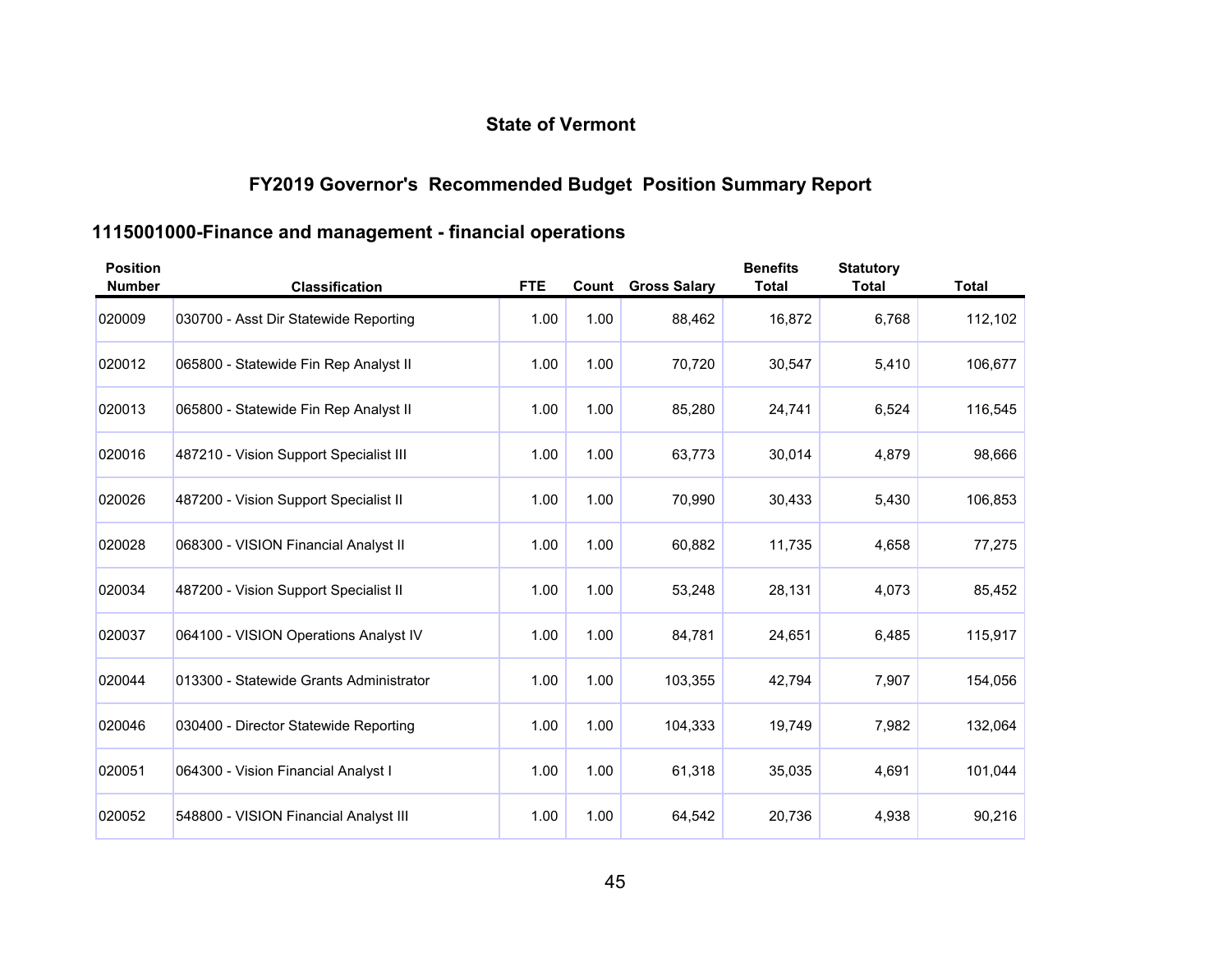## **FY2019 Governor's Recommended Budget Position Summary Report**

| <b>Position</b><br><b>Number</b> | <b>Classification</b>                  | FTE.  | Count | <b>Gross Salary</b> | <b>Benefits</b><br>Total | <b>Statutory</b><br><b>Total</b> | Total     |
|----------------------------------|----------------------------------------|-------|-------|---------------------|--------------------------|----------------------------------|-----------|
| 020053                           | 065000 - Dir Statewide Accounting      | 1.00  | 1.00  | 101,026             | 42,371                   | 7,729                            | 151,126   |
| 020054                           | 065800 - Statewide Fin Rep Analyst II  | 1.00  | 1.00  | 78,042              | 31,873                   | 5,971                            | 115,886   |
| 020055                           | 534900 - Business Appl Support Manager | 1.00  | 1.00  | 82,888              | 38,895                   | 6,341                            | 128,124   |
| 020070                           | 487200 - Vision Support Specialist II  | 1.00  | 1.00  | 60,882              | 34,957                   | 4,658                            | 100,497   |
| 020071                           | 056600 - Asst Dir of Statewide Account | 1.00  | 1.00  | 80,288              | 38,614                   | 6,142                            | 125,044   |
| 020073                           | 068300 - VISION Financial Analyst II   | 1.00  | 1.00  | 60,882              | 34,957                   | 4,658                            | 100,497   |
| Total                            |                                        | 18.00 | 18.00 | 1,375,692           | 537,105                  | 105,244                          | 2,018,041 |

| Fund         |                           |            |       |                     | <b>Benefits</b> | <b>Statutory</b> |           |
|--------------|---------------------------|------------|-------|---------------------|-----------------|------------------|-----------|
| Code         | <b>Fund Name</b>          | <b>FTE</b> | Count | <b>Gross Salary</b> | Total           | Total            | Total     |
| 59300        | Financial Management Fund | 18.00      | 18.00 | 1.375.692           | 537,105         | 105,244          | 2,018,041 |
| <b>Total</b> |                           | 18.00      | 18.00 | 1.375.692           | 537.105         | 105.244          | 2,018,041 |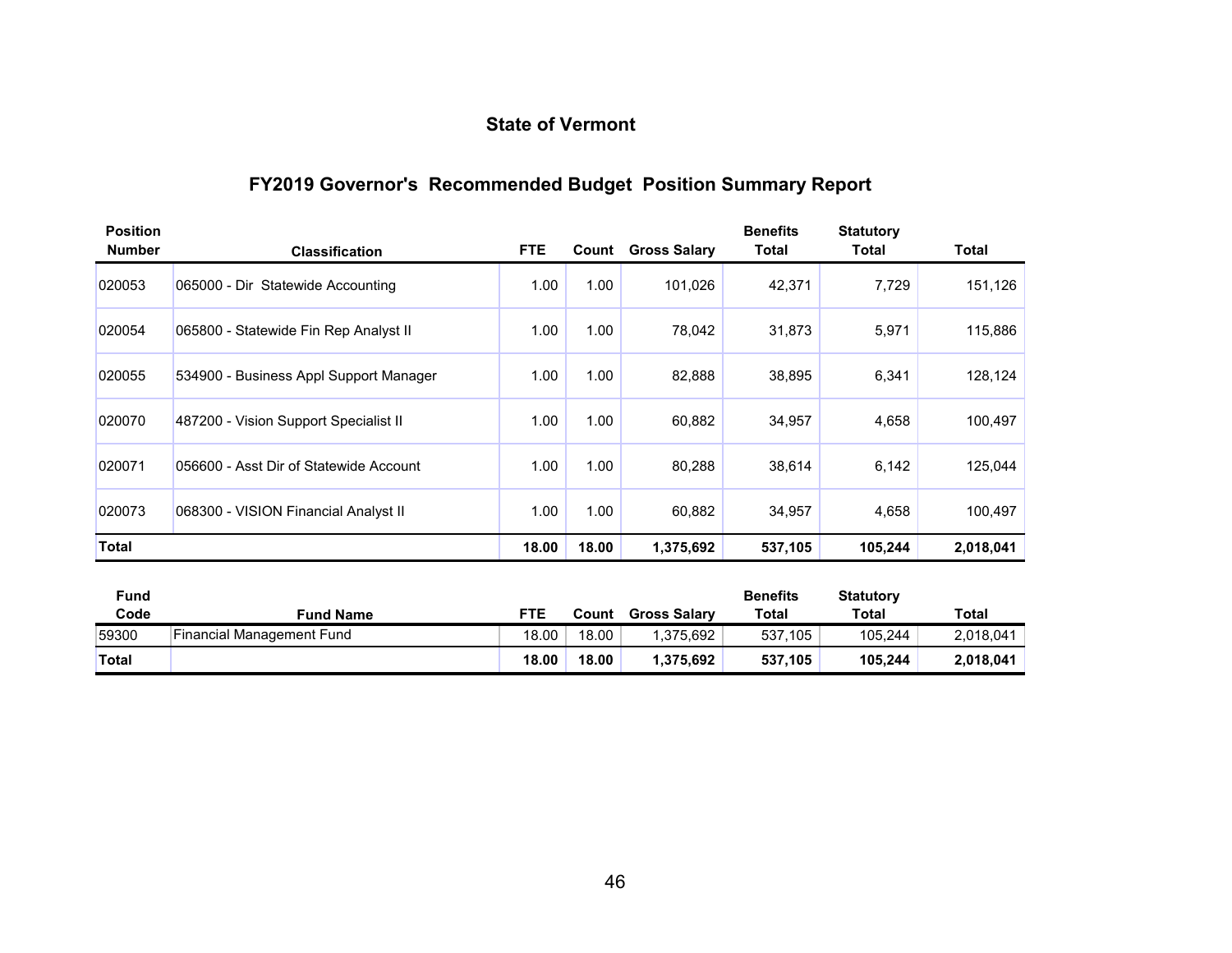# Organizational Charts

Department of Finance & Management



**Section 7**

**FY 2019 Budget Submission**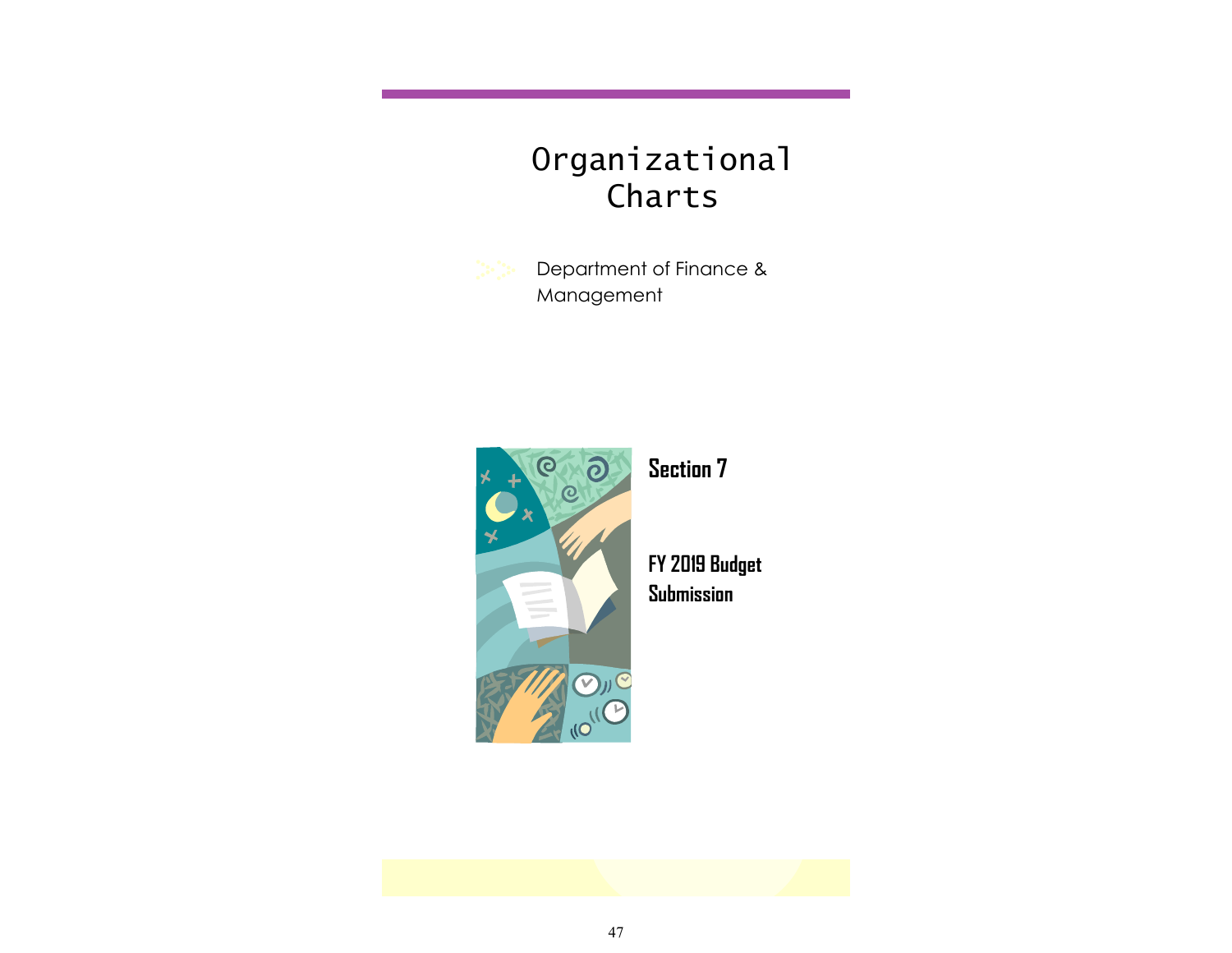## **Agency of Administration, Department of Finance & Management**

**January 2018**

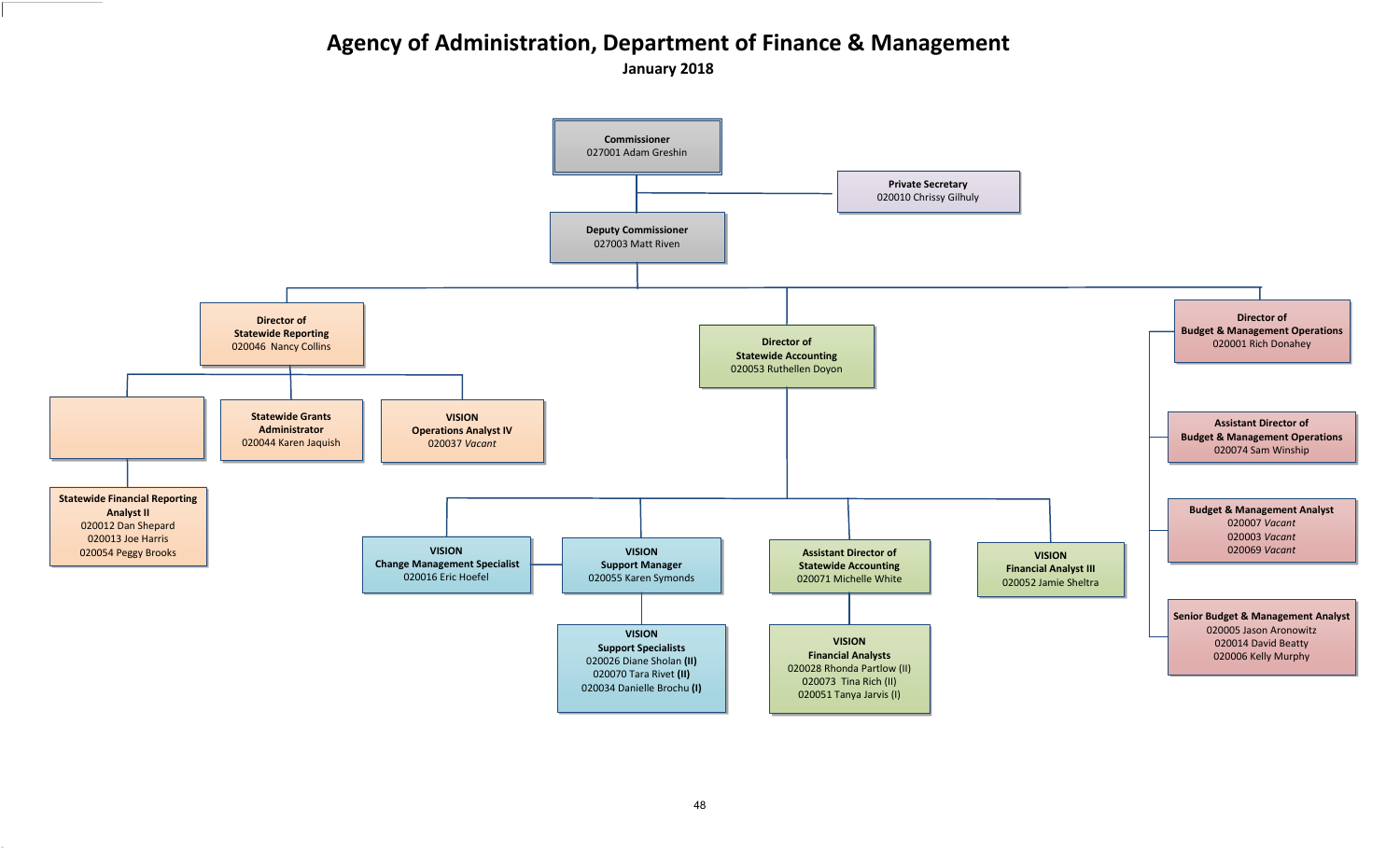# Federal Receipts, Interdepartmental Receipts & Grants Out

Department of Finance & Management



**Section 8**

**FY 2019 Budget Submission**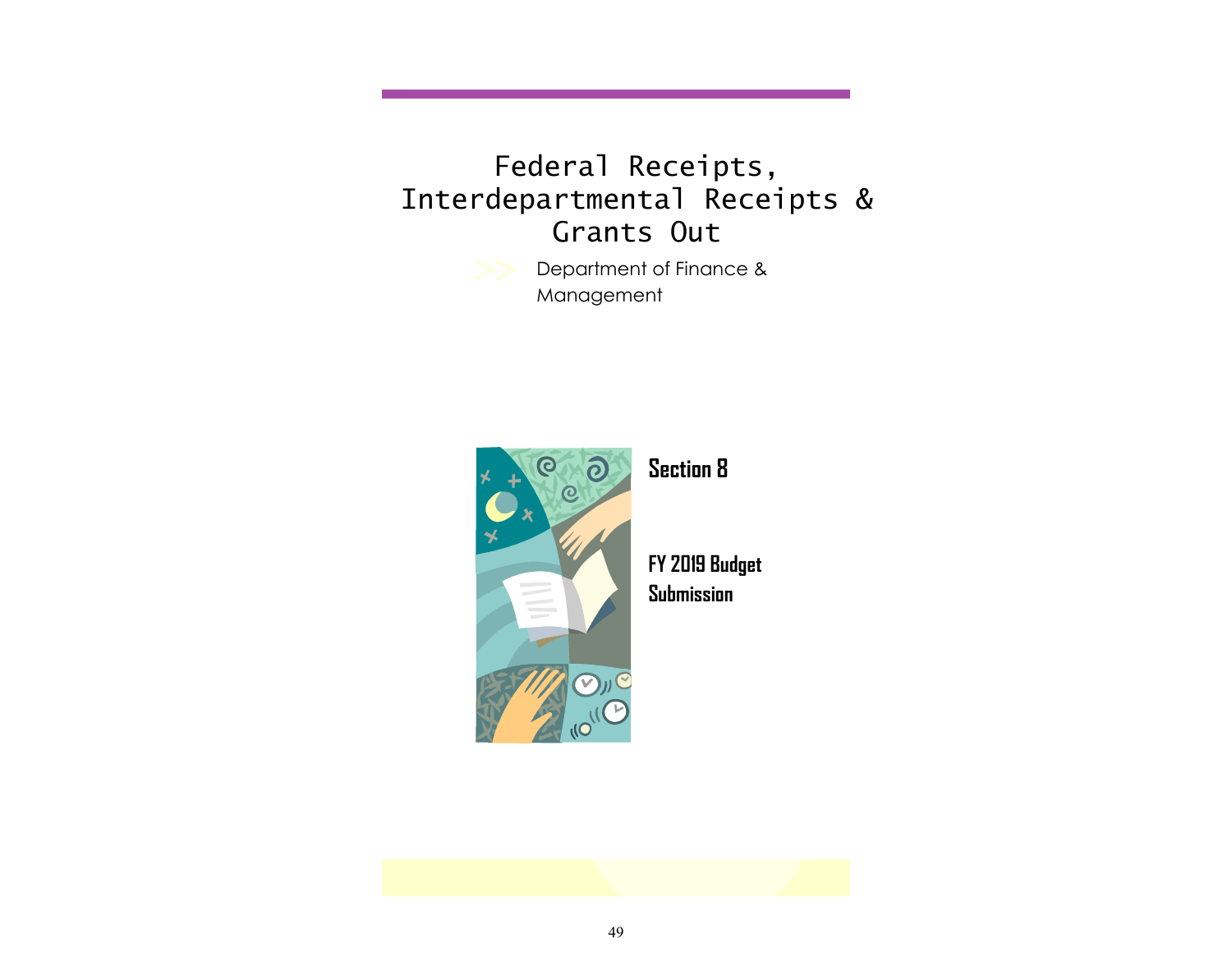## **Department: 1110003000 - Finance and management - budget and management**

### **Interdepartmental Transfer Fund**

| <b>Budget Request Code</b> | <b>Fund</b> |      | lustification | <b>Est Amount</b> |
|----------------------------|-------------|------|---------------|-------------------|
|                            | 21500       | None |               | \$0               |
|                            |             |      | Total         | \$0               |
|                            |             |      |               |                   |

### **Federal Grant Receipts**

| <b>Budget Request Code Fund</b> |       | <b>Justification</b> | Est Amount |
|---------------------------------|-------|----------------------|------------|
|                                 | 22005 | None                 | \$0        |
|                                 |       | <b>Total</b>         | \$0        |

#### **Grants to Non-State Entities**

| <b>Budget Request Code Fund</b> |         |             | Amount |
|---------------------------------|---------|-------------|--------|
|                                 | Various | <b>None</b> | \$0    |
|                                 |         | Total       | \$0    |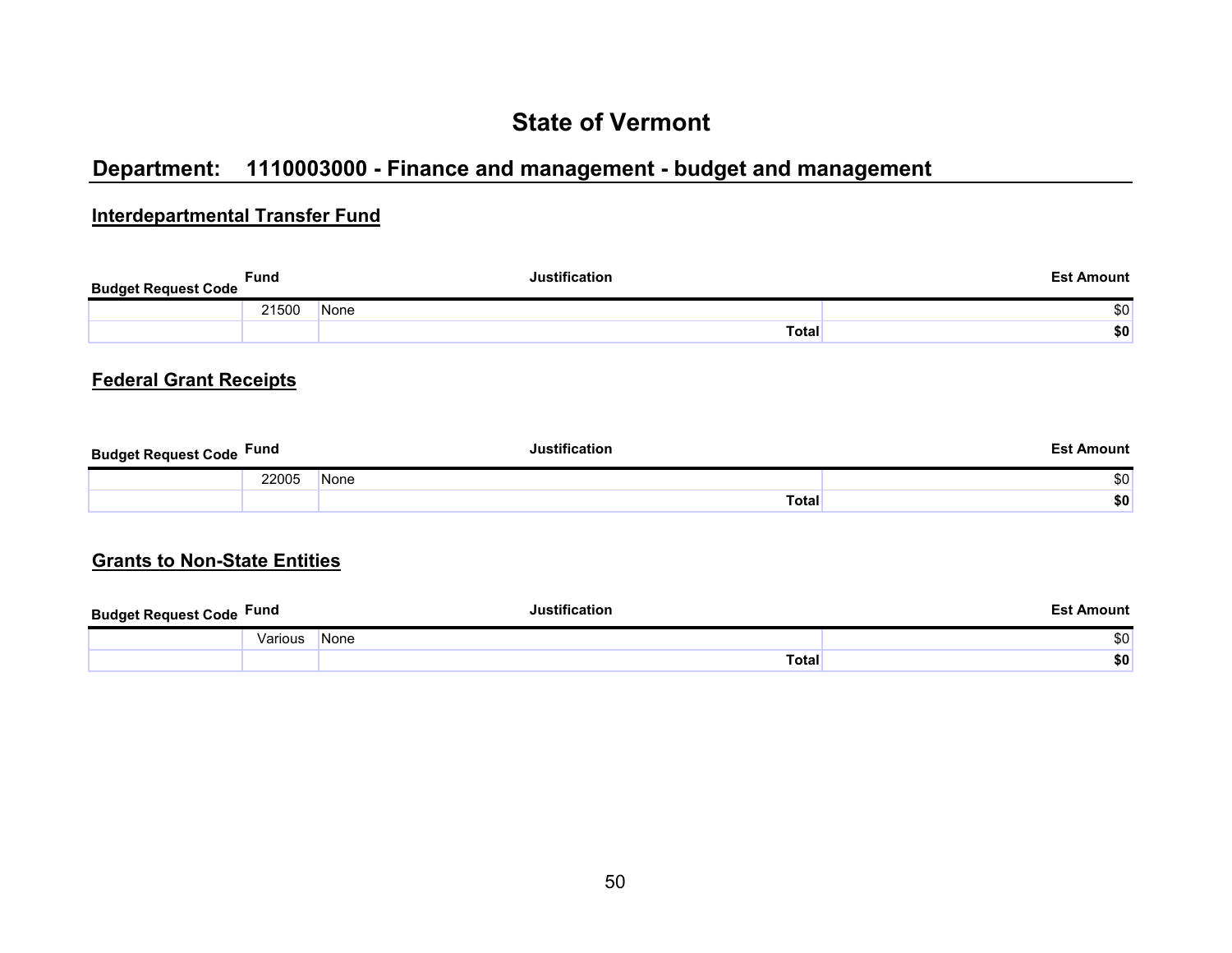# Carry Forward Report

Department of Finance & Management



**Section 9**

**FY 2019 Budget Submission**